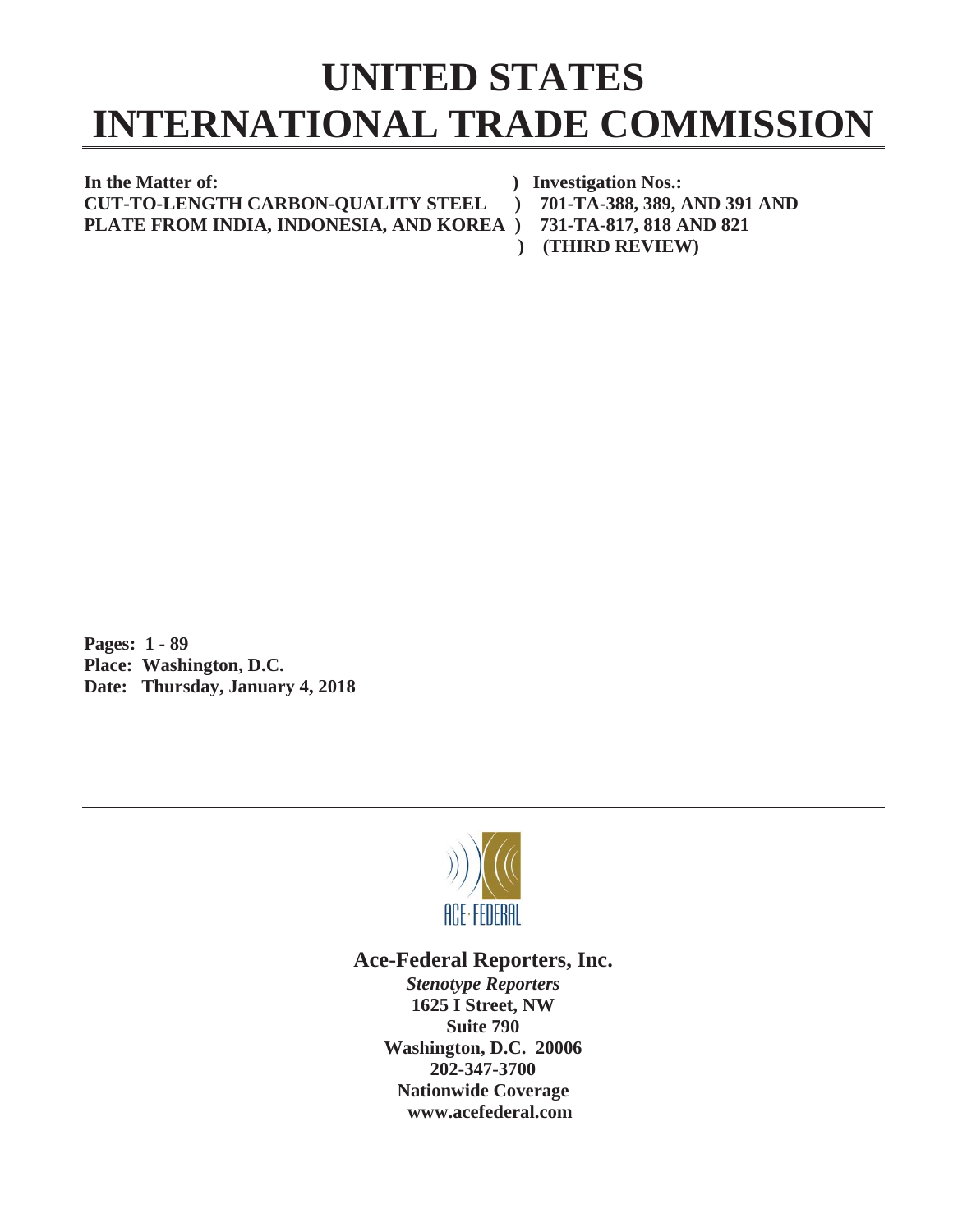| 1              | UNITED STATES OF AMERICA                                |                            |
|----------------|---------------------------------------------------------|----------------------------|
| $\overline{2}$ | BEFORE THE                                              |                            |
| 3              | INTERNATIONAL TRADE COMMISSION                          |                            |
| 4              | IN THE MATTER OF:                                       | ) Investigation Nos.:      |
| 5              | CUT-TO-LENGTH CARBON-QUALITY ) 701-TA-388, 389, AND 391 |                            |
| 6              | STEEL PLATE FROM INDIA,                                 | ) 731-TA-817, 818, AND 821 |
| 7              | INDONESIA, AND KOREA                                    | ) (THIRD REVIEW)           |
| 8              |                                                         |                            |
| 9              | Main Hearing Room (Room 101)                            |                            |
| 10             |                                                         | U.S. International Trade   |
| 11             | Commission                                              |                            |
| 12             | 500 E Street, SW                                        |                            |
| 13             | Washington, DC                                          |                            |
| 14             |                                                         | Thursday, January 4, 2018  |
| 15             | The meeting commenced pursuant to notice at 9:30        |                            |
| 16             | a.m., before the Commissioners of the United States     |                            |
| 17             | International Trade Commission, the Honorable Rhonda K. |                            |
| 18             | Schmidtlein, Chairman, presiding.                       |                            |
| 19             |                                                         |                            |
| 20             |                                                         |                            |
| 21             |                                                         |                            |
| 22             |                                                         |                            |
| 23             |                                                         |                            |
| 24             |                                                         |                            |
| 25             |                                                         |                            |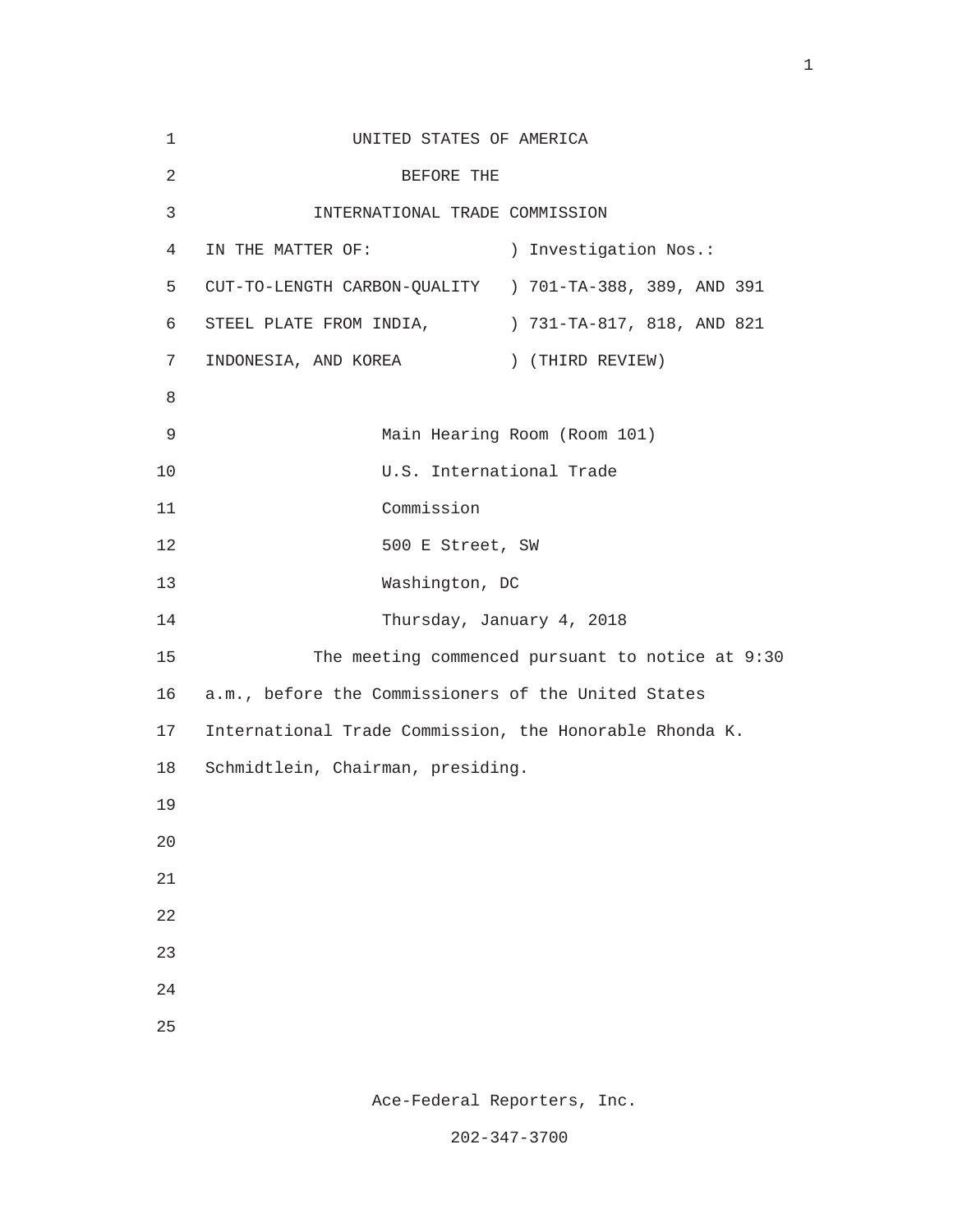| 2              | On behalf of the International Trade Commission:        |
|----------------|---------------------------------------------------------|
| 3              | Commissioners:                                          |
| $\overline{4}$ | Chairman Rhonda K. Schmidtlein                          |
| 5              | Vice Chairman David S. Johanson                         |
| 6              | Commissioner Irving A. Williamson                       |
| 7              | Commissioner Meredith M. Broadbent                      |
| 8              |                                                         |
| 9              | Stat:                                                   |
| 10             | William R. Bishop, Supervisory Hearings and Information |
| 11             | Officer                                                 |
| 12             | Tyrell Burch, Program Support Specialist                |
| 13             | Celia Feldpausch, Investigator                          |
| 14             | Mark Brininstool, International Trade Analyst           |
| 15             | Fernando Gracia, International Economist                |
| 16             | Patrick Gallagher, Attorney/Advisor                     |
| 17             | Douglas Corkran, Supervisory Investigator               |
| 18             |                                                         |
| 19             |                                                         |
| 20             |                                                         |
| 21             |                                                         |
| 22             |                                                         |
| 23             |                                                         |
| 24             |                                                         |
| 25             |                                                         |
|                |                                                         |

1 APPEARANCES:

Ace-Federal Reporters, Inc.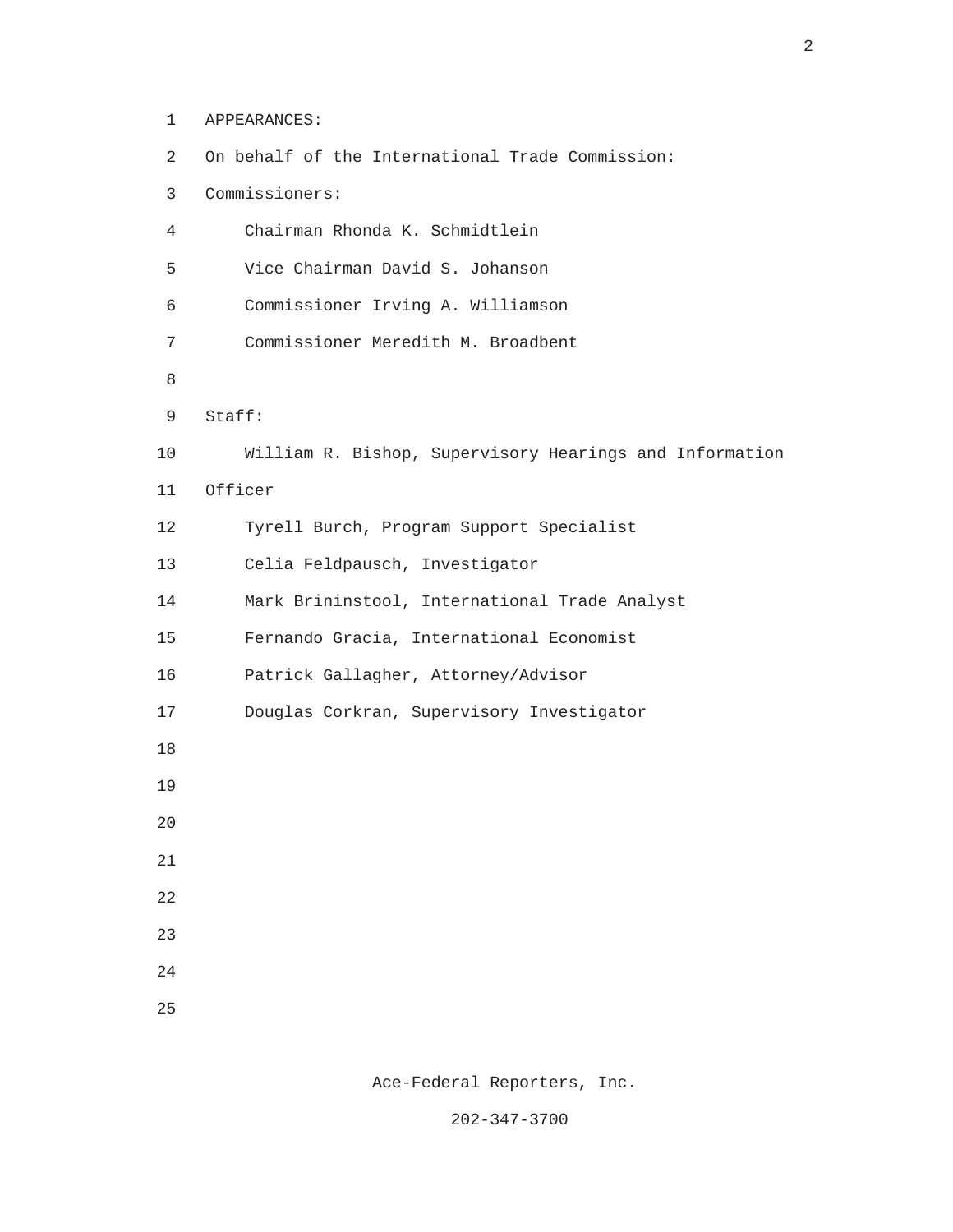1 Congressional Witness: 2 The Honorable Peter J. Visclosky, U.S. Representative, 3 1st District, Indiana 4 Embassy Witness: 5 The Embassy of Republic of Indonesia 6 Washington, D.C. 7 The Honorable Reza Pahlevi Chairul, Commercial Attache e a construction de la propieta de la propieta de la propieta de la propieta de la propieta de la propieta de<br>En 1888, en 1888, en 1888, en 1888, en 1888, en 1888, en 1888, en 1888, en 1888, en 1888, en 1888, en 1888, en 9 Opening Remarks: 10 In Support of Continuation (Elizabeth J. Drake, Schagrin 11 Associates) 12 13 In Support of the Continuation of Antidumping and 14 Countervailing Duty Orders: 15 Wiley Rein LLP 16 Washington, DC 17 on behalf of 18 Nucor Corporation 19 Leon J. Topalian, Executive Vice President of Beam and 20 Plate Products, Nucor Corporation 21 Jeff Whiteman, Sales Manager for Nucor Steel Hertford 22 County, Nucor Corporation 23 Alan H. Price, Christopher B. Weld, Derick G. Holt and 24 Stephanie M. Bell - Of Counsel 25

Ace-Federal Reporters, Inc.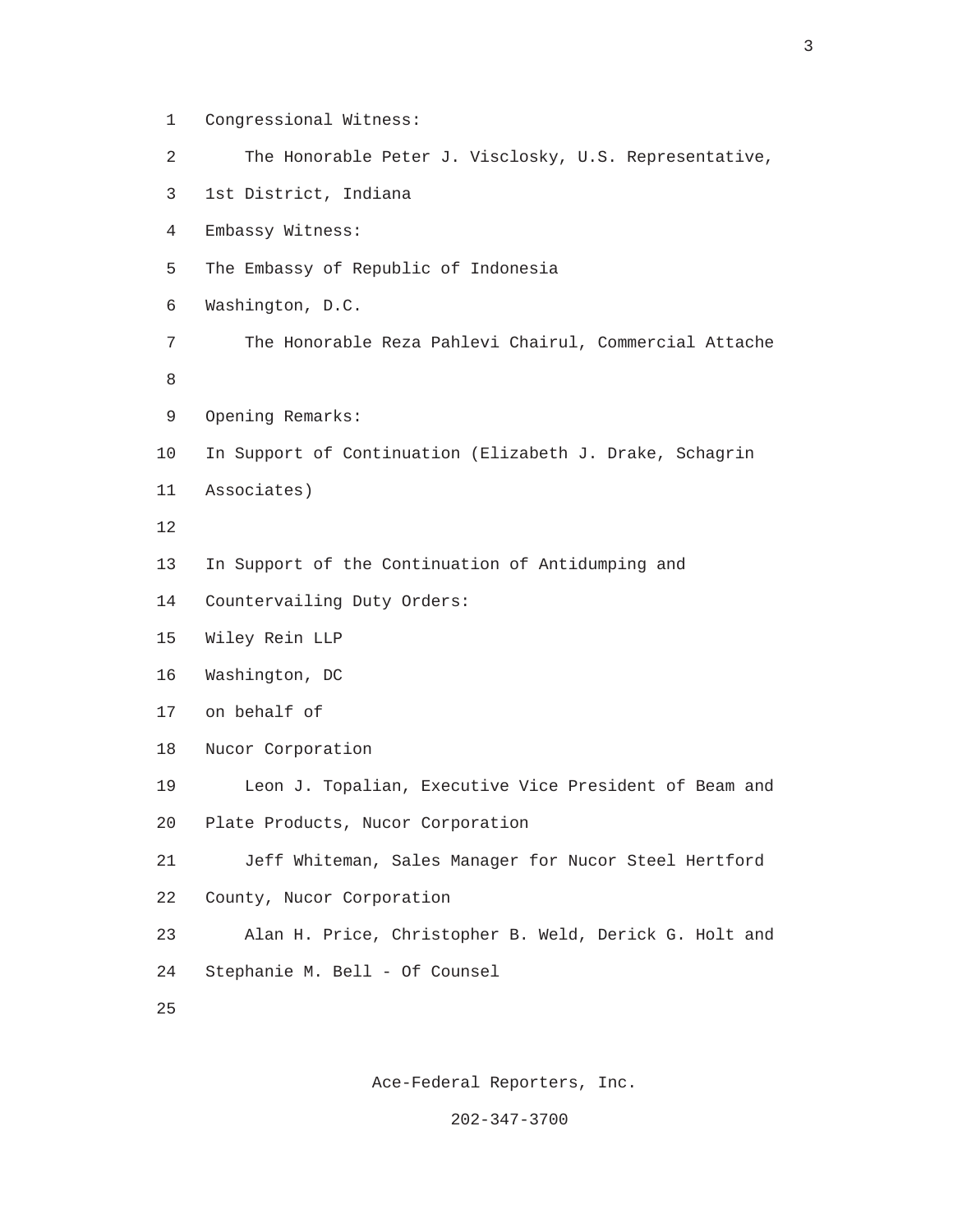- 1 APPEARANCES (Continued):
- 2 Kelley Drye & Warren LLP
- 3 Washington, DC
- 4 on behalf of
- 5 ArcelorMittal USA LLC ("AMUSA")
- 6 Daniel Mull, Executive Vice President for Sales and 7 Marketing, ArcelorMittal USA
- 8 Jeffrey Webb, Director Plate Products, Sales and
- 9 Marketing Department, ArcelorMittal USA
- 10 Holly Hart, Assistant to the International President
- 11 and Legislative Director, United Steelworkers
- 12 Michael T. Kerwin, Economic Consultant, Georgetown
- 13 Economic Services
- 14 Paul C. Rosenthal, Kathleen W. Cannon, R. Alan Luberda
- 15 and Brooke M. Ringel Of Counsel
- 16
- 17
- 18
- 19
- 20
- 21
- 
- 22
- 23
	- 24
	- 25

Ace-Federal Reporters, Inc.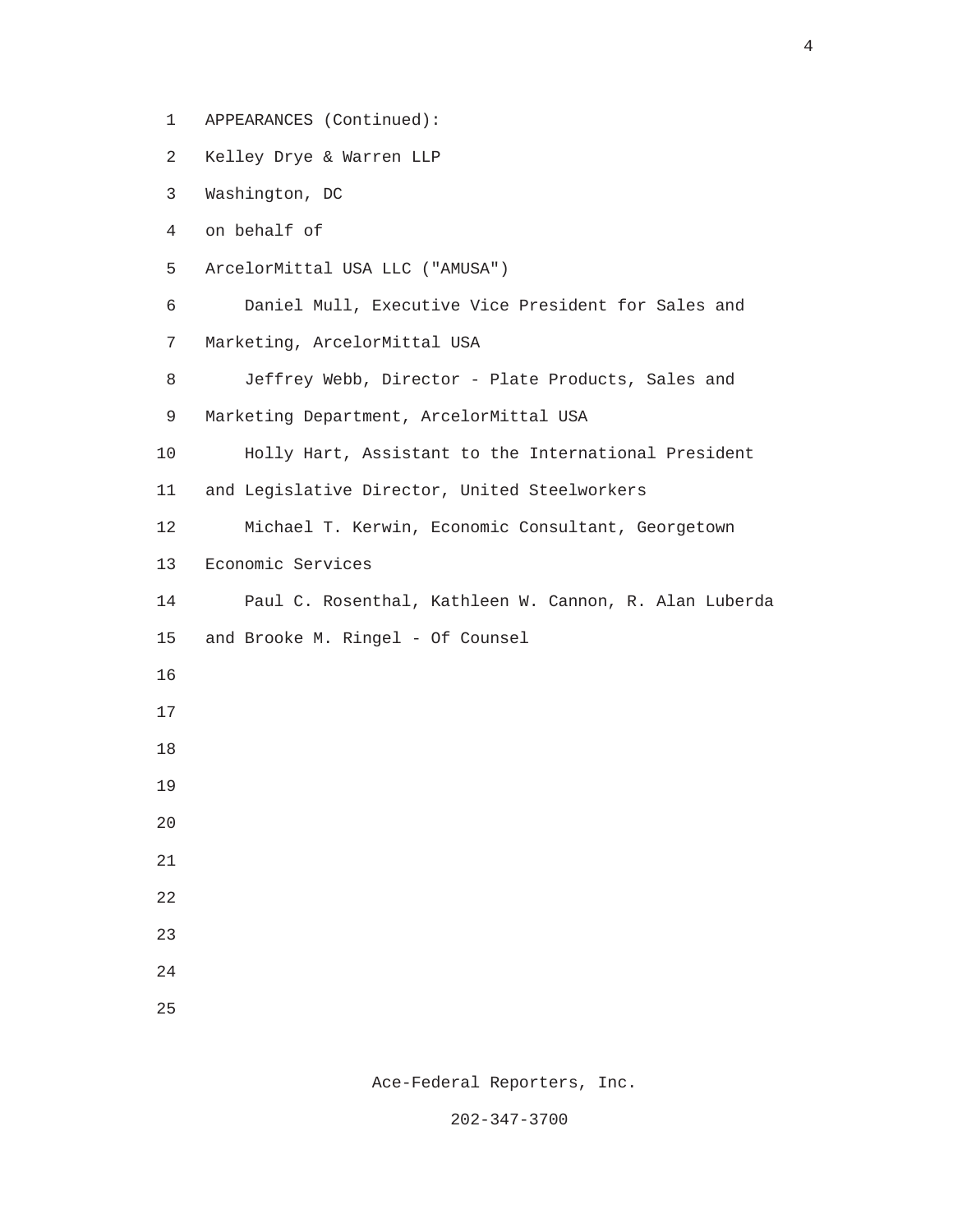2 Washington, DC 3 on behalf of 4 SSAB Enterprises, LLC ("SSAB") 5 Jeff Moskaluk, Senior Vice President and Chief 6 Commercial Officer, SSAB Americas 7 Glenn Gilmore, Manager of International Trade, SSAB 8 Americas 9 Elizabeth J. Drake and Christopher T. Cloutier - Of 10 Counsel 11 Closing Remarks: 12 In Support of Continuation (Paul C. Rosenthal, Kelley Drye 13 & Warren LLP) 14 15 16 17 18 19 20 21 22 23 24 25

1 Schagrin Associates

Ace-Federal Reporters, Inc.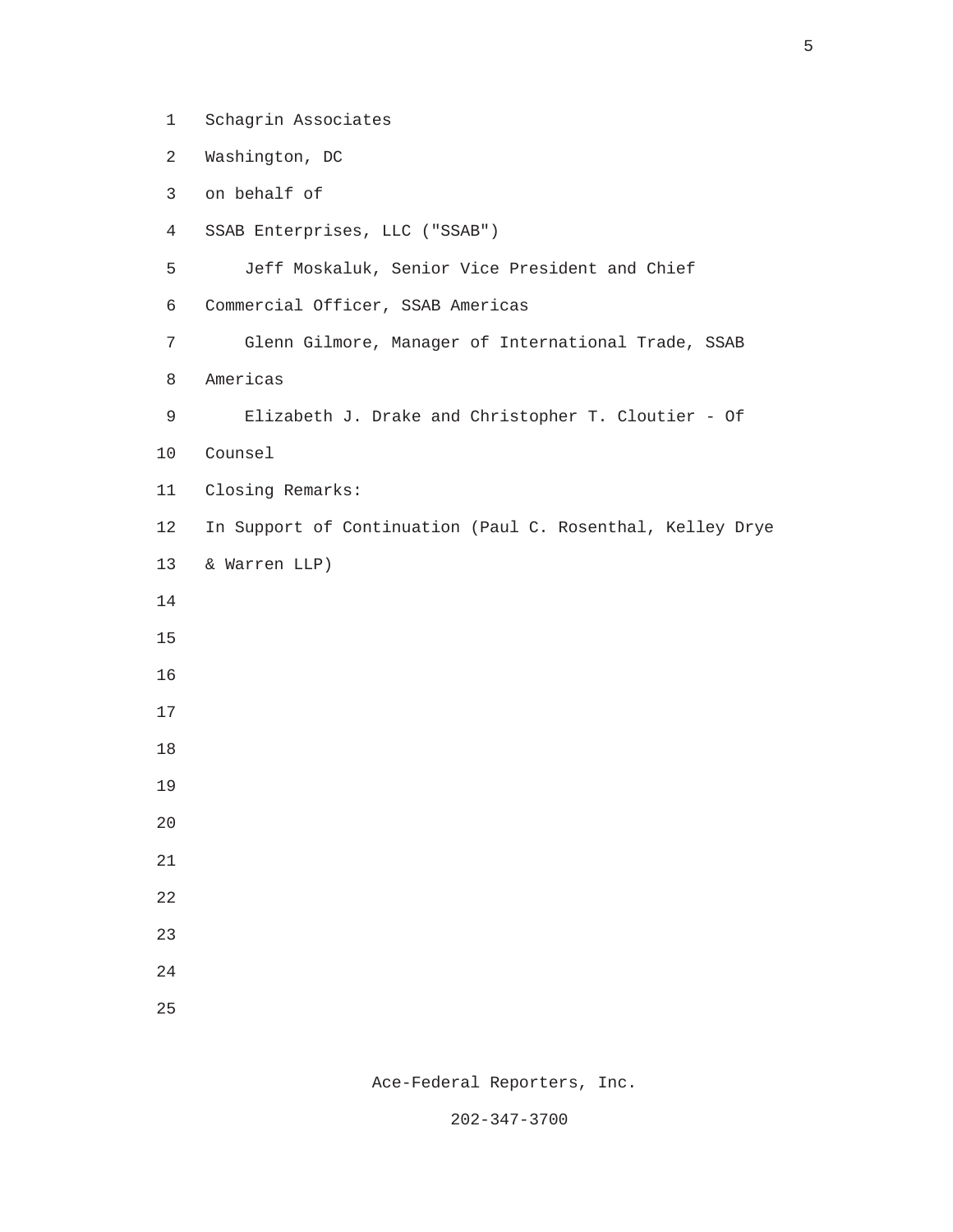| $\mathbf 1$ | INDEX                                                      |      |
|-------------|------------------------------------------------------------|------|
| $\sqrt{2}$  |                                                            | Page |
| 3           | The Honorable Peter J. Visclosky, U.S. Representative,     |      |
| 4           | 1st District, Indiana                                      | 8    |
| 5           |                                                            |      |
| 6           | The Honorable Reza Pahlevi Chairul, Commercial Attache 10  |      |
| 7           |                                                            |      |
| 8           | Opening Remarks:                                           |      |
| 9           | In Support of Continuation (Elizabeth J. Drake, Schagrin   |      |
| 10          | Associates)                                                | 14   |
| 11          |                                                            |      |
| 12          | Alan H. Price - Wiley Rein LLP                             | 18   |
| 13          |                                                            |      |
| 14          | Leon J. Topalian, Executive Vice President of Beam and     |      |
| 15          | Plate Products, Nucor Corporation                          | 26   |
| 16          |                                                            |      |
| 17          | Jeff Moskaluk, Senior Vice President and Chief Commercial  |      |
| 18          | Officer, SSAB Americas                                     | 32   |
| 19          |                                                            |      |
| 20          | Daniel Mull, Executive Vice President for Sales and        |      |
| 21          | Marketing, ArcelorMittal USA                               | 35   |
| 22          |                                                            |      |
| 23          | Closing Remarks:                                           |      |
| 24          | In Support of Continuation (Paul C. Rosenthal, Kelley Drye |      |
| 25          | & Warren LLP                                               | 85   |
|             |                                                            |      |

Ace-Federal Reporters, Inc.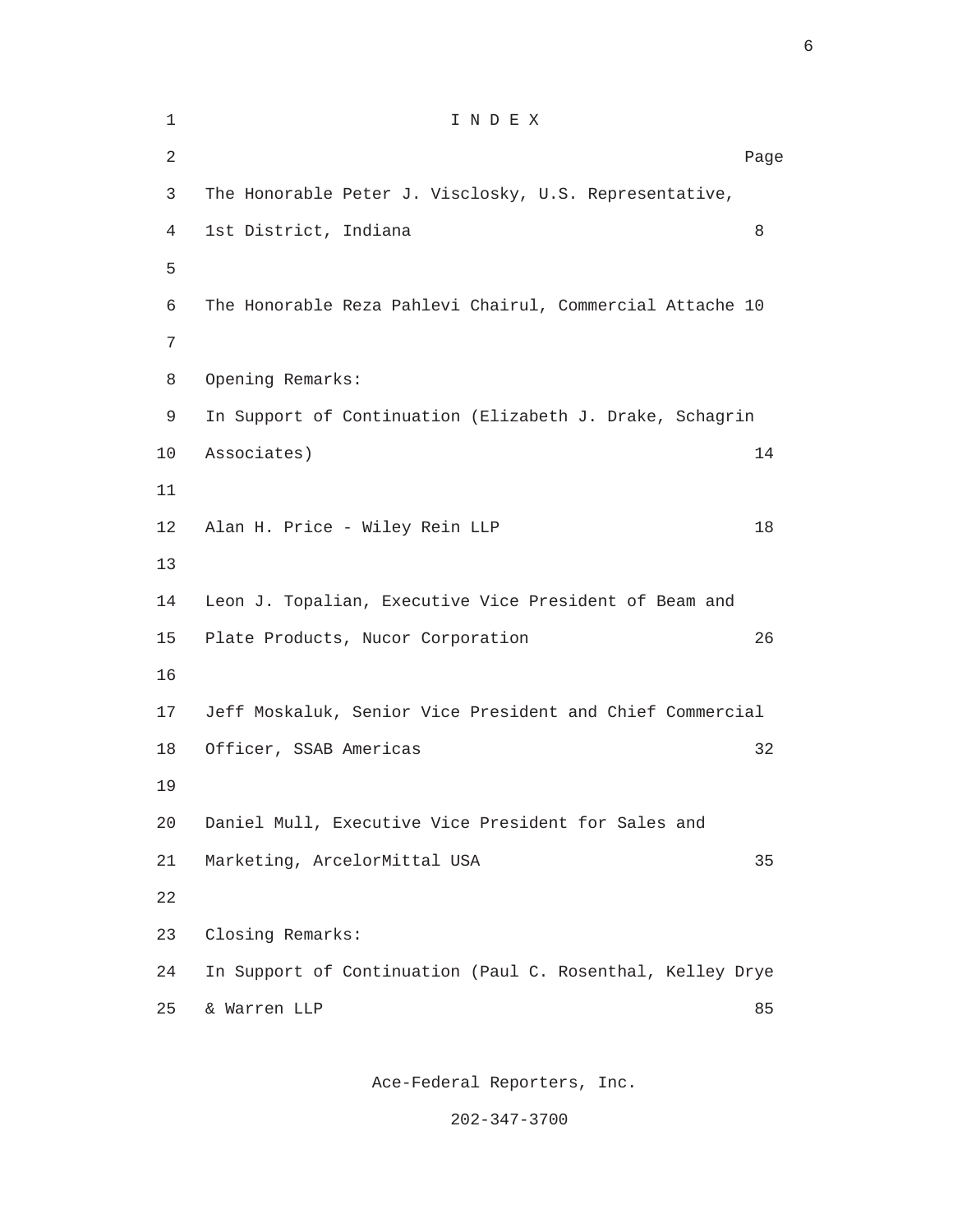#### 1 P R O C E E D I N G S

2 (11:35 a.m.)

 3 CHAIRMAN SCHMIDTLEIN: Good morning, again. On 4 behalf of the U.S. International Trade Commission I welcome 5 you to this hearing on the third review phase of 6 Investigation Nos. 701-TA-388, 389 and 391 and 731-TA-817, 7 818, and 821 involving cut-to-length carbon quality steel 8 plate from India, Indonesia and Korea. 9 The purpose of these Third Review Investigations 10 is to determine whether an industry in the United States is 11 materially injured or threatened with material injury or 12 the establishment of an industry in the United States is 13 materially retarded by reason of imports of Cut-to-Length 14 Carbon quality Steel Plate from India, Indonesia and Korea. 15 Schedule setting forth the presentation of this 16 hearing, notices of investigation and transcript order 17 forms are available at the public distribution table. All

 19 Please do not place your testimony directly on the public 20 distribution table. All witnesses must be sworn in by the 21 Secretary before presenting testimony.

18 prepared testimony should be given to the Secretary.

 22 I understand that the parties are aware of the 23 time allocations. Any questions regarding the time 24 allocations should be directed to the Secretary. Speakers 25 are reminded not to refer in their remarks or answers to

Ace-Federal Reporters, Inc.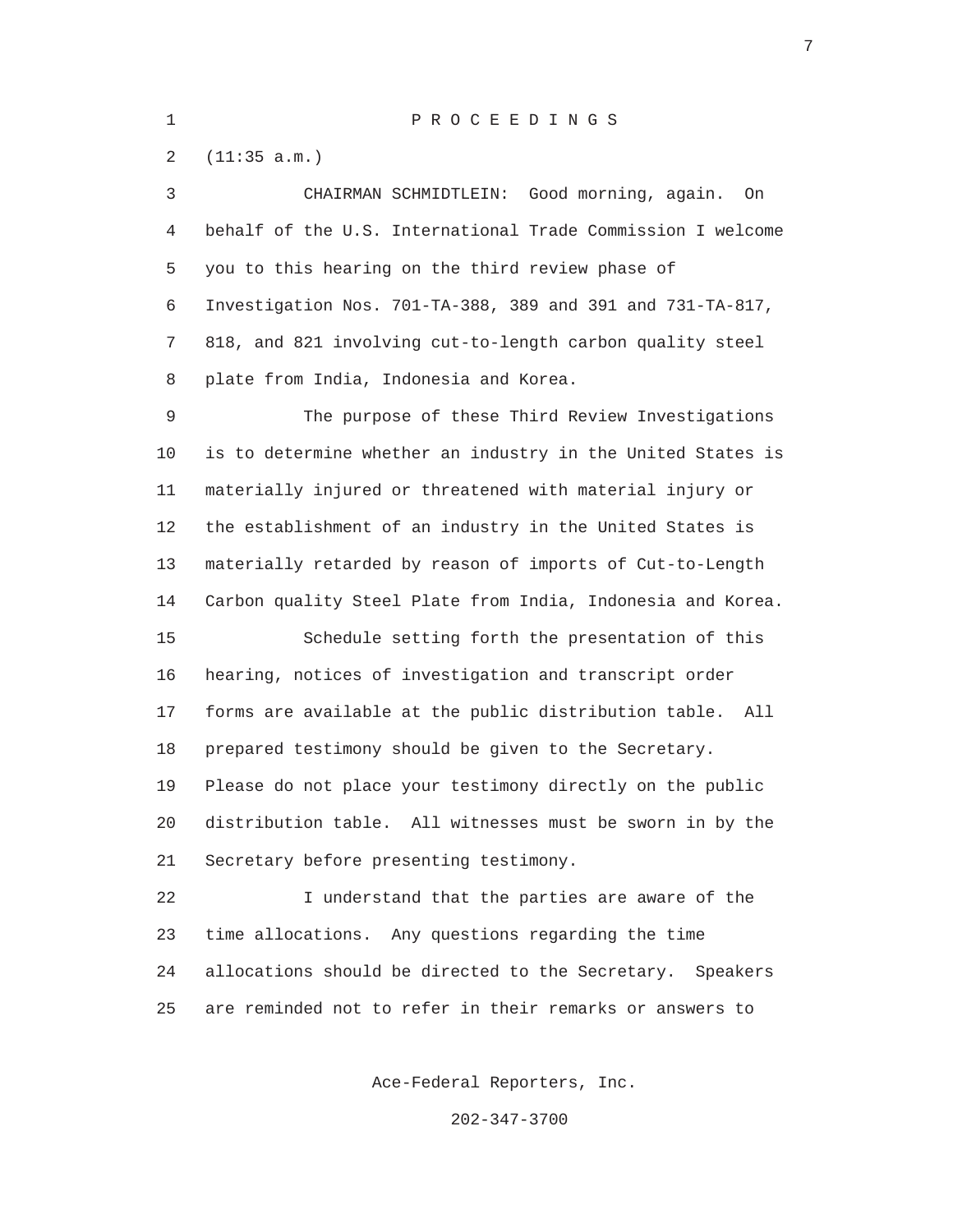1 questions to business proprietary information. Please 2 speak clearly into the microphones and state your name for 3 the record for the benefit of the court reporter. If you 4 will be submitting documents that contain information you 5 wish classified as business confidential your request 6 should comply with commission rule 201.6. 7 Mr. Secretary, are there any preliminary matters? 8 MR. BISHOP: Madam Chairman, I would note that 9 all witnesses for today have been sworn in. There are no 10 other preliminary matters. 11 CHAIRMAN SCHMIDTLEIN: Very well. Will you 12 please announce our first Congressional Witness. 13 MR. BISHOP: Our Congressional Witness is the 14 honorable Peter J. Visclosky, United States Representative 15 from the First District of Indiana. 16 CHAIRMAN SCHMIDTLEIN: Welcome, Congressman 17 Visclosky. 18 STATEMENT OF CONGRESSMAN PETER J. VISCLOSKY 19 CONGRESSMAN VISCLOSKY: I appreciate the 20 opportunity to testify before you today. It does represent 21 my first opportunity to testify before the Commission in 22 2018 however this represents the 4th time I have testified 23 on the issue before you. The first being when the case was 24 being initiated in 2000 and the Commission issued an 25 affirmative final determination. I had a lot more hair at

Ace-Federal Reporters, Inc.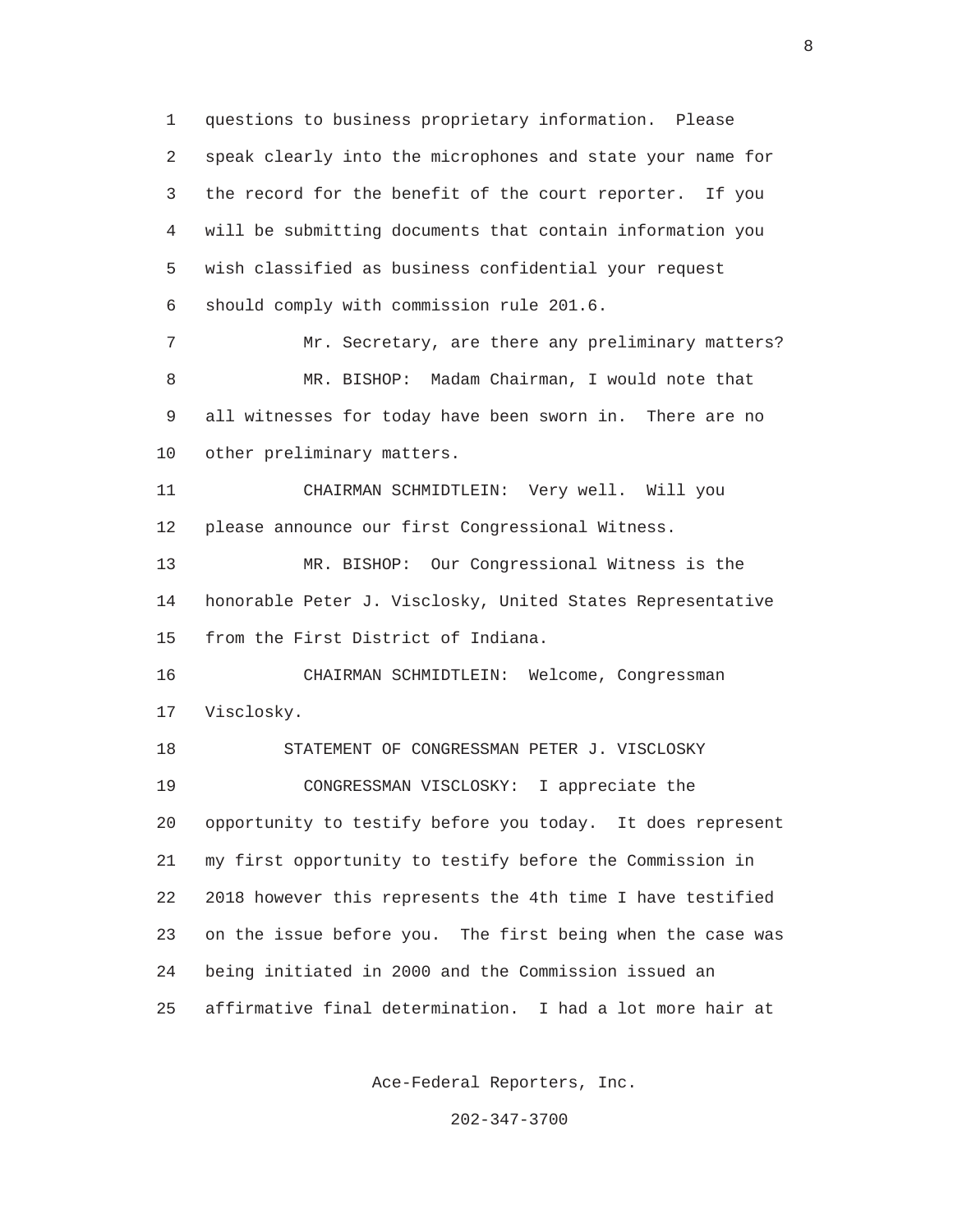1 that moment in time.

 2 While raw steel production was about 70 percent 3 during the last week in December, your staff report for 4 this hearing indicated that U.S. manufacturers have 9% 5 utilization rate for their steel plate capacity for 2015, 6 2016 and from January to September of last year. 7 **I** believe that the danger of injury clearly 8 persists and we need steel plate for National Defense and 9 our economic security. It is essential for building 10 bridges, railway equipment, barges, ships, refinery tanks 11 and structures throughout our Nation. 12 It is also essential to assure that U.S. Workers 13 do not lose their jobs because of the violation of 14 international trading norm. As always, I certainly trust 15 your fair consideration of the facts before you and thank 16 you for this opportunity. 17 CHAIRMAN SCHMIDTLEIN: Thank you very much. Are 18 there any questions for the Congressman? No? Thank you, 19 again. 20 CONGRESSMAN VISCLOSKY: Have a very good year. 21 CHAIRMAN SCHMIDTLEIN: Thank you. Mr. Secretary, 22 will you please announce our Embassy Witness? 23 MR. BISHOP: Our Embassy Witness is the Honorable 24 Reza Pahlevi Chairul, Commercial Attache with the Embassy 25 of the republic of Indonesia.

Ace-Federal Reporters, Inc.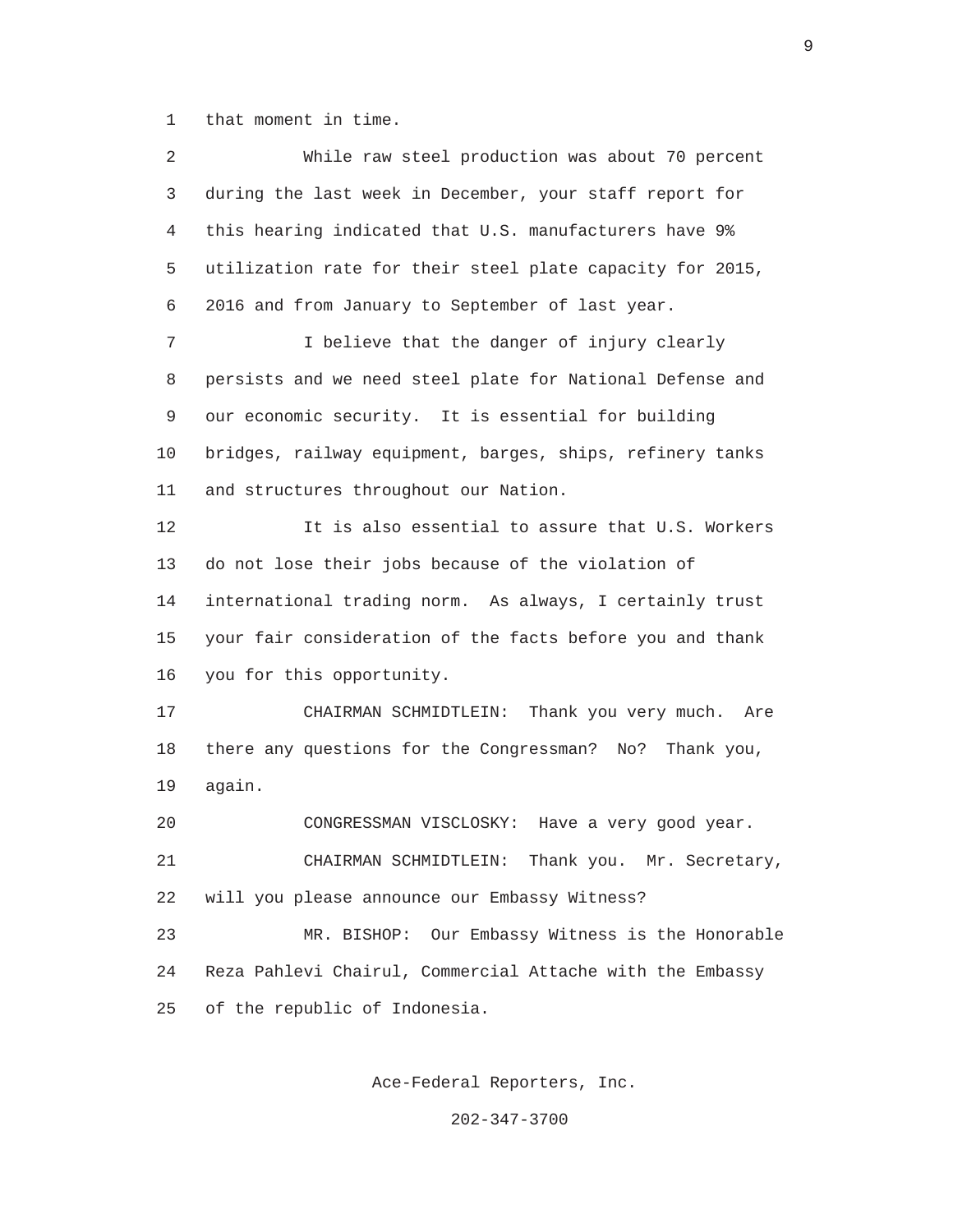1 CHAIRMAN SCHMIDTLEIN: Welcome, Mr. Chairul. 2 STATEMENT OF THE HONORABLE REZA PAHLEVI CHAIRUL 3 MR. CHAIRUL: Good morning Mr. Chairman and the 4 esteemed members of Commission. On behalf of the 5 Government of Indonesia I am Reza Pahlevi Chairul, 6 Commercial Attache of the Embassy of the Republic of 7 Indonesia. I am appearing before you today to present the 8 views of the government of Indonesia as an interested party 9 in this investigation.

 10 First, I would like to send great appreciation to 11 the Commissioner and Officials from the U.S. ITC to hold 12 this important meeting. I am pleased to inform that to 13 date our two major steel operating services have fully 14 cooperated with the review by filing the questionnaire and 15 filing information as required.

 16 We believe that their full participations on 17 current review will bring positive outcome compared to the 18 previous review. It is unfortunate that they could not be 19 here today however their voices have been officially 20 submitted through their prehearing briefs prior to this 21 hearing.

 22 Therefore we present our legitimate aspiration 23 that Indonesia still produces the service, doesn't possess 24 any threat to U.S. Steel Industry and thereby the 25 continuation of 17 years of imposition of orders, again

Ace-Federal Reporters, Inc.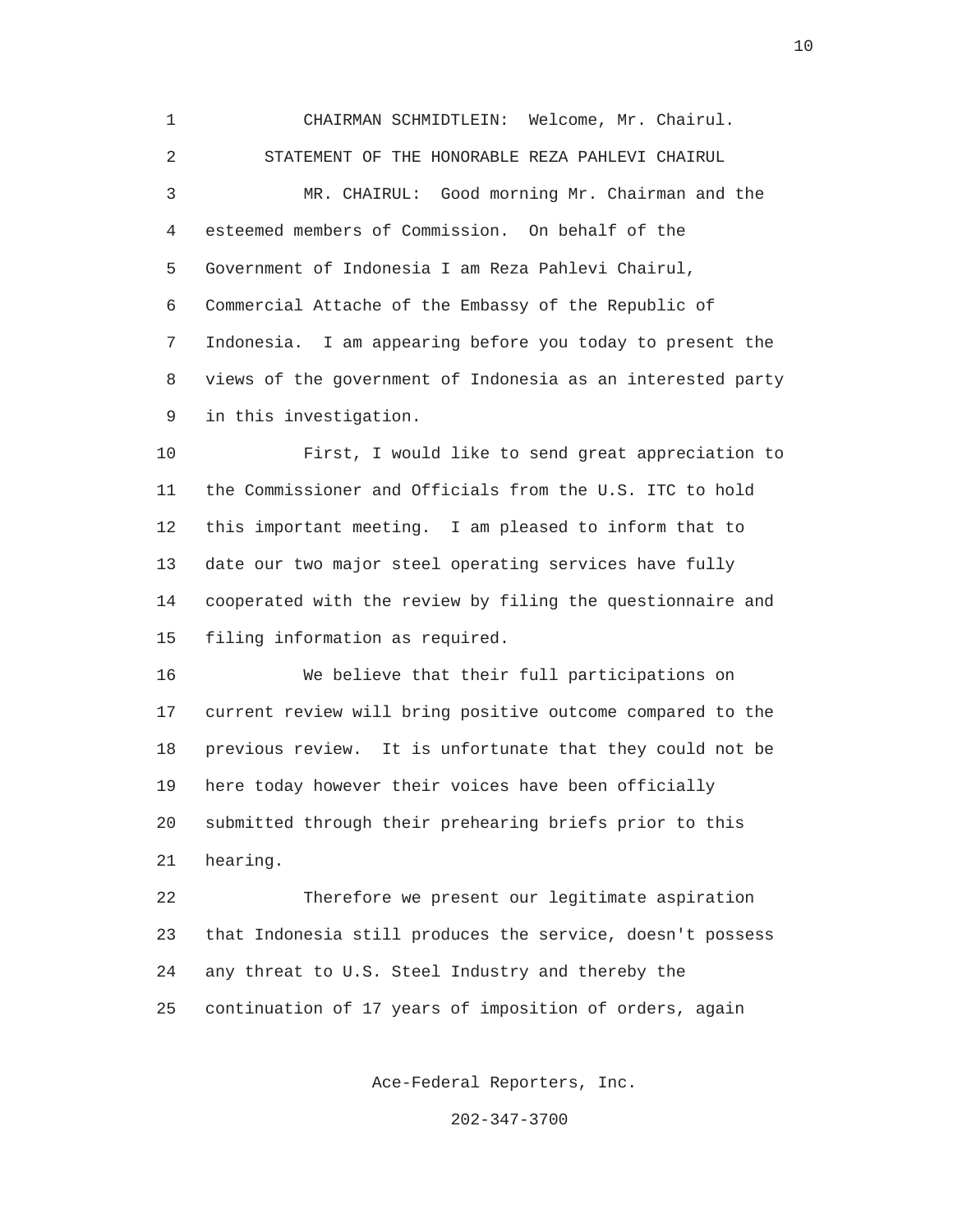1 imports of product from Indonesia are beyond necessary with 2 supporting facts as per below.

 3 First, no subsidy programs to Indonesian steel 4 industries. In this regard we would like to originate that 5 the originally late subsidy programs such as rediscount 6 loan program, equity infusions and the two step one program 7 on which the United States imposed countervailing duties 8 since the year 2000 were terminated since 1999 or before 9 the original investigation commenced.

 10 It is also noted that there have been more 11 recurring subsidy programs which have been granted by the 12 government of Indonesia for Indonesian steel industry for 13 the past 15 to 18 years. Accordingly we believe that any 14 possible import of the product from Indonesia will not be 15 equitable to any possibility of continuation or recurrence 16 of material injury as claimed by the U.S. Domestic 17 Industry.

 18 Second, export of product to U.S. and other 19 countries. Despite Indonesian export of product to U.S. 20 decline from 4 short tons to 0 tons, the U.S. Domestic 21 Producer contends that Indonesia is export oriented. This 22 unilateral claim is substantiated with factual evidence. 23 Indonesian steel producers was and remains a domestic 24 oriented producer.

25 According to Southeast Asia Iron and Steel

Ace-Federal Reporters, Inc.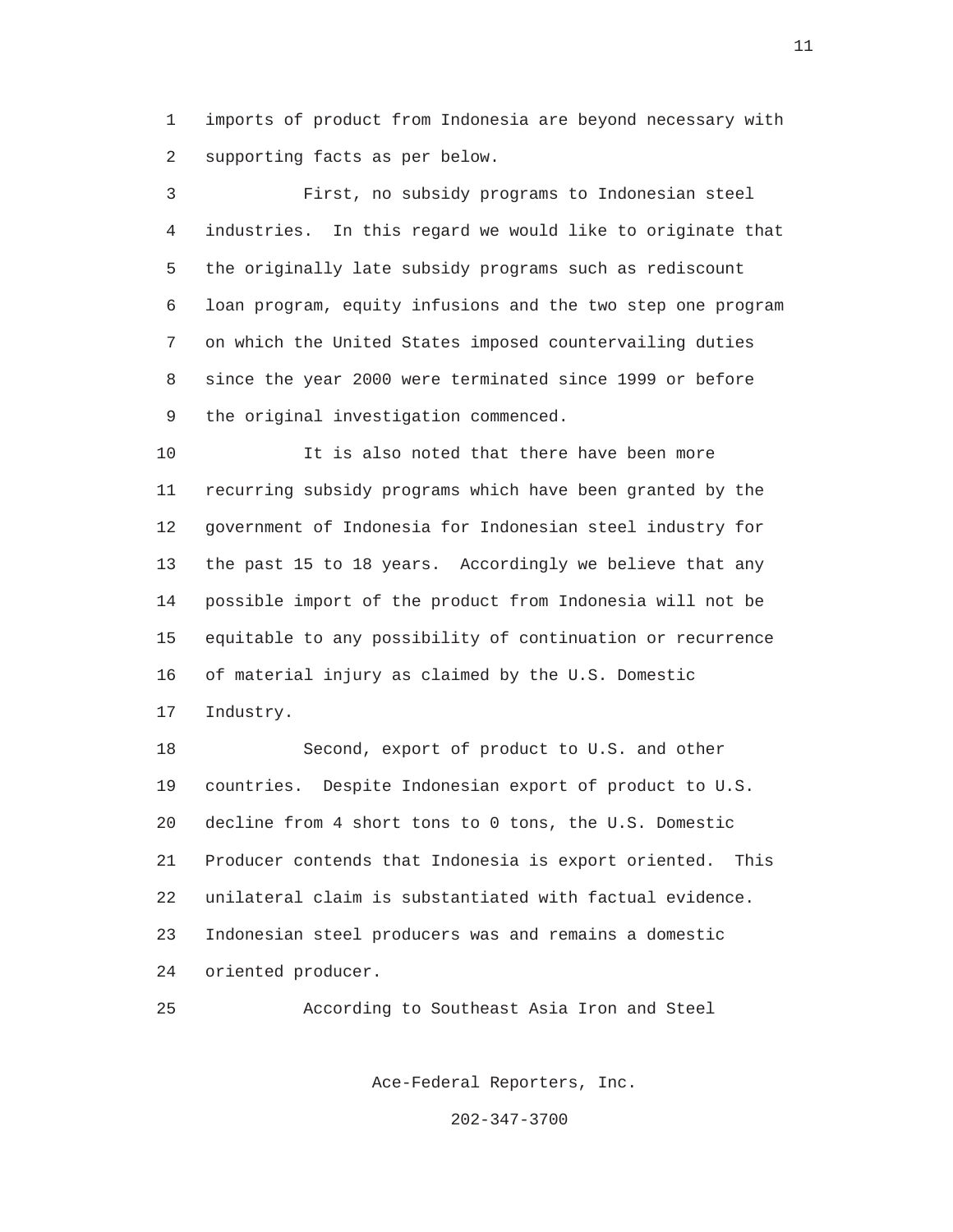1 Institute, market share of split product in 2016 in 2 Indonesia was 82 percent dominated by local producer and 3 due to long term and massive infrastructure development in 4 Indonesia it is projected that the domestic share would 5 increase to 92 percent in 2020.

 6 The focus of our export remains to countries such 7 as Thailand, Malaysia and recently Middle East countries 8 due to high demand for major construction products and 9 value-added market in those countries. Meanwhile, export 10 to U.S. remain costly as the shipping cost is significantly 11 higher than shipping costs to the above-mentioned 12 countries.

 13 Since the steel market is price-sensitive, the 14 shipping costs would be a major concern for a steel 15 producer to compete in other markets. The U.S. domestic 16 producer also mentioned that we doubt the orders imports of 17 product from Indonesia would increase more than 12-fold as 18 in the original investigation from 10,000 in 1996 to around 19 168,000 in 1998.

 20 We contend the -- imports was largely driven by 21 the ASEAN financial crisis in 1997 to 1998 which produced 22 the rupiah Indonesian exchange value by over 80 percent. 23 The rupiah had traded at about 2000 to 3000 rupiah to one 24 U.S. dollar but reached a low of 16,000 rupiah per U.S. 25 dollar in 1998. This lured Indonesian steel producers to

Ace-Federal Reporters, Inc.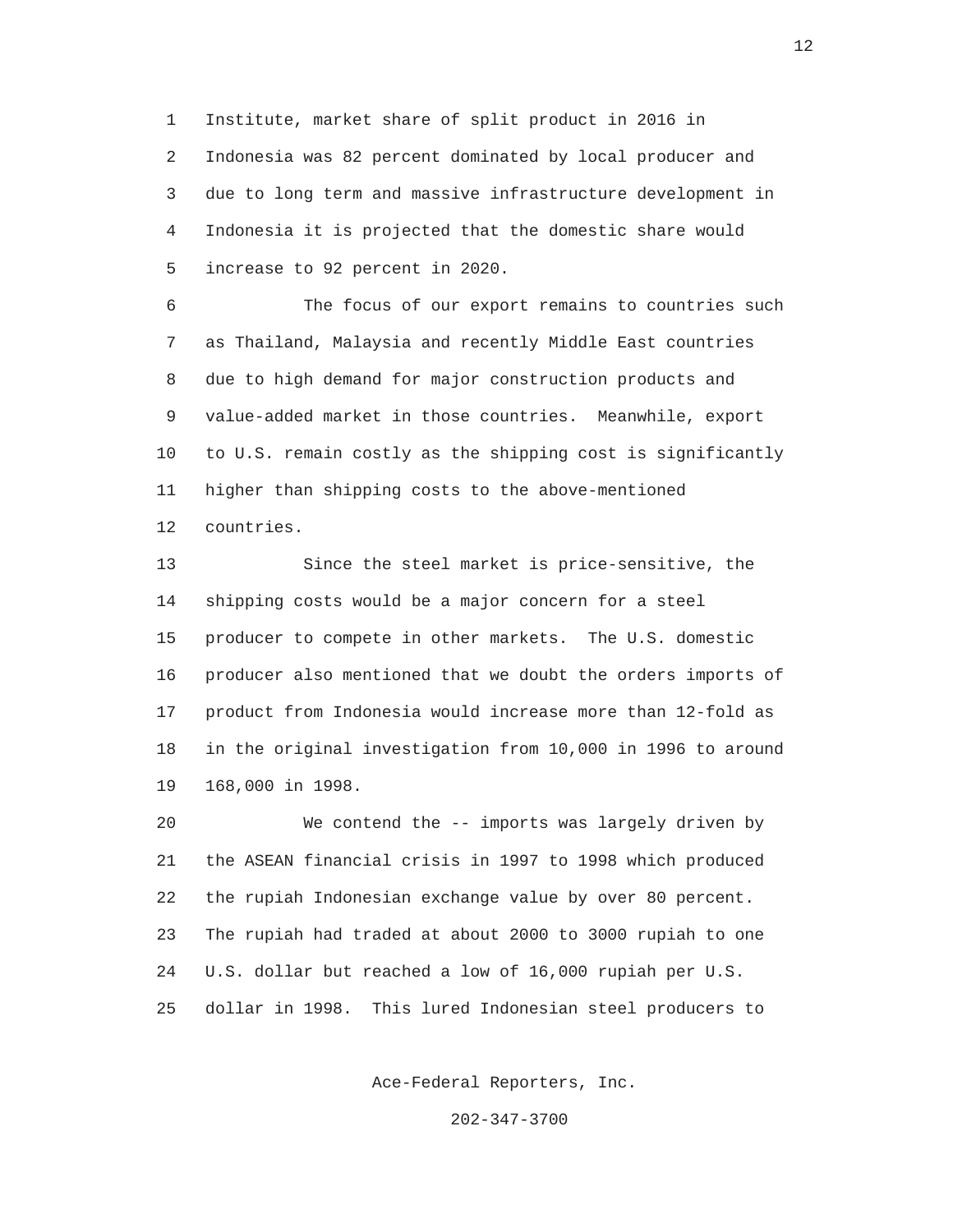1 seek a broad market.

 2 The political crisis in 1998 in Indonesia also 3 worsened the situation but today in respect of economy and 4 politics Indonesia is more stable than those years and 5 through the massive development of infrastructure the 6 Indonesian steel producer will feel less inclined to seek 7 the U.S. Market.

 8 Third, increasing demand of product due to 9 infrastructure development program. Our current policy is 10 to intensify and develop the key infrastructure such as 11 toll road, railway, airport, public housing, power and 12 telecommunication infrastructure. These long term projects 13 have boosted steel demand and consumption in Indonesia. 14 According to Indonesia Ministry of Industry data, steel 15 consumption in Indonesia increased from 11 million tons in 16 2015 to almost 13 million tons in 2016.

 17 Four, condition of the U.S. Steel Industry. As 18 for the U.S. Steel Industry we don't see any possible 19 differing in condition of U.S. Steel Industry if the orders 20 in the pre-hearing report confirm that the current 21 prehearing condition is outstanding as shown by the 27% 22 capacity increase between period of second and third 23 review.

 24 Further, the volume of U.S. shipment far exceeds 25 the import volume with the competitive price per short tons

Ace-Federal Reporters, Inc.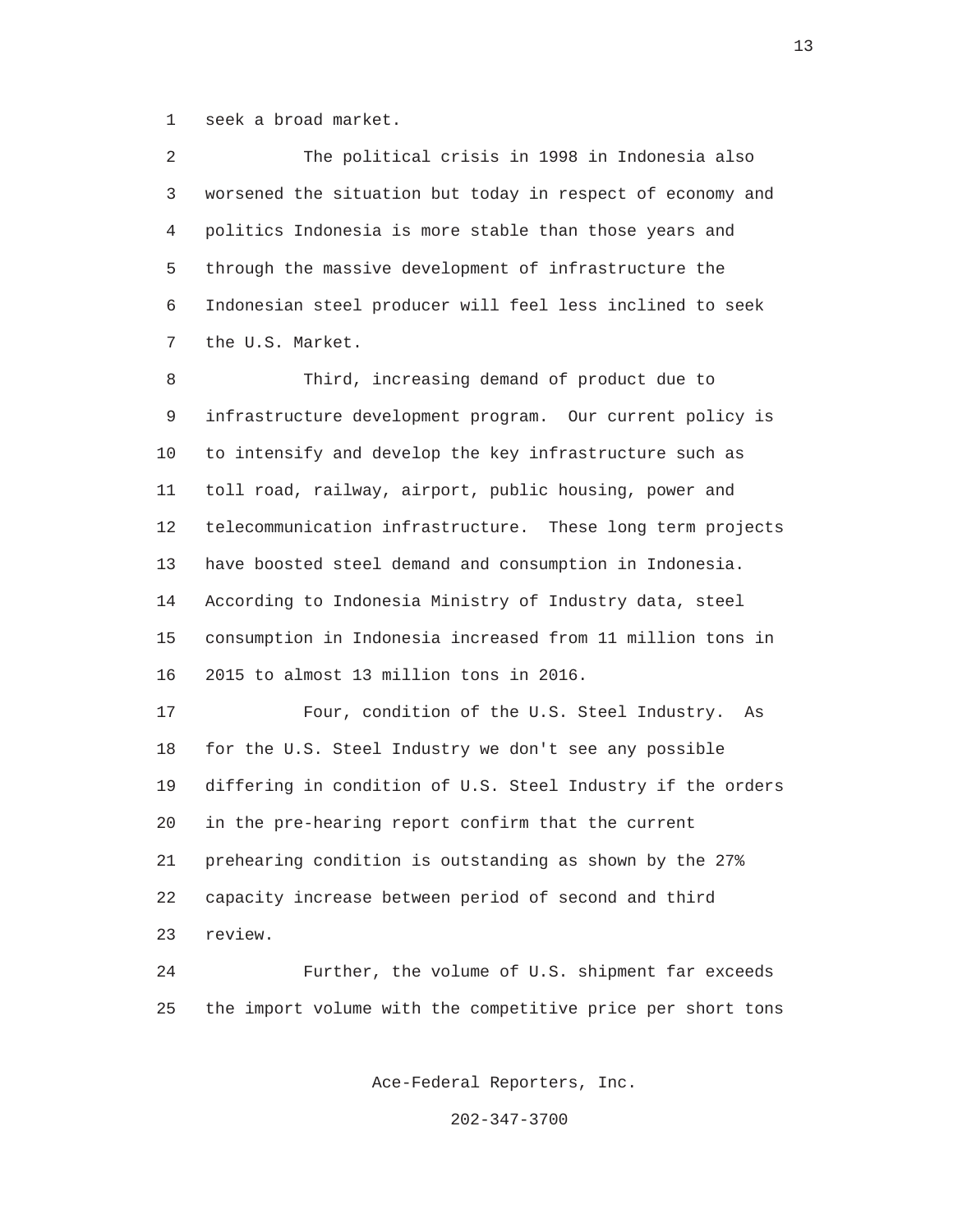1 as shown during the period 2nd and 3rd review. Therefore 2 the existing orders have reached its -- proposed.

 3 In conclusion, we thank the Commissioner for this 4 opportunity and respectfully request the Commission to 5 consider the facts and concerns we presented before you. 6 Thank you.

 7 CHAIRMAN SCHMIDTLEIN: Thank you very much. I 8 understand that you've requested for any questions to be 9 submitted for a post-hearing? Okay, thank you.

 10 Alright. We will now move to opening remarks. 11 MR. BISHOP: Opening remarks on behalf of those 12 in support of continuation will be given by Elizabeth J. 13 Drake of Schagrin Associates. Ms. Drake, you have five 14 minutes.

 15 OPENING STATEMENT OF ELIZABETH J. DRAKE 16 MS. DRAKE: Chairman Schmidtlein, Commissioners, 17 good morning and happy New Year. This is Elizabeth Drake 18 of Schagrin Associates here today for SSAB Enterprises. 19 Before I begin I want to thank the Commission 20 Staff for all of their hard work in these reviews 21 especially given the many other demands on their time. 22 These orders on Cut-to-Length Plate from India, Indonesia 23 and Korea are very important to the Domestic Industry and 24 the record strongly supports keeping them in place. 25 Last year this Commission unanimously found that

Ace-Federal Reporters, Inc.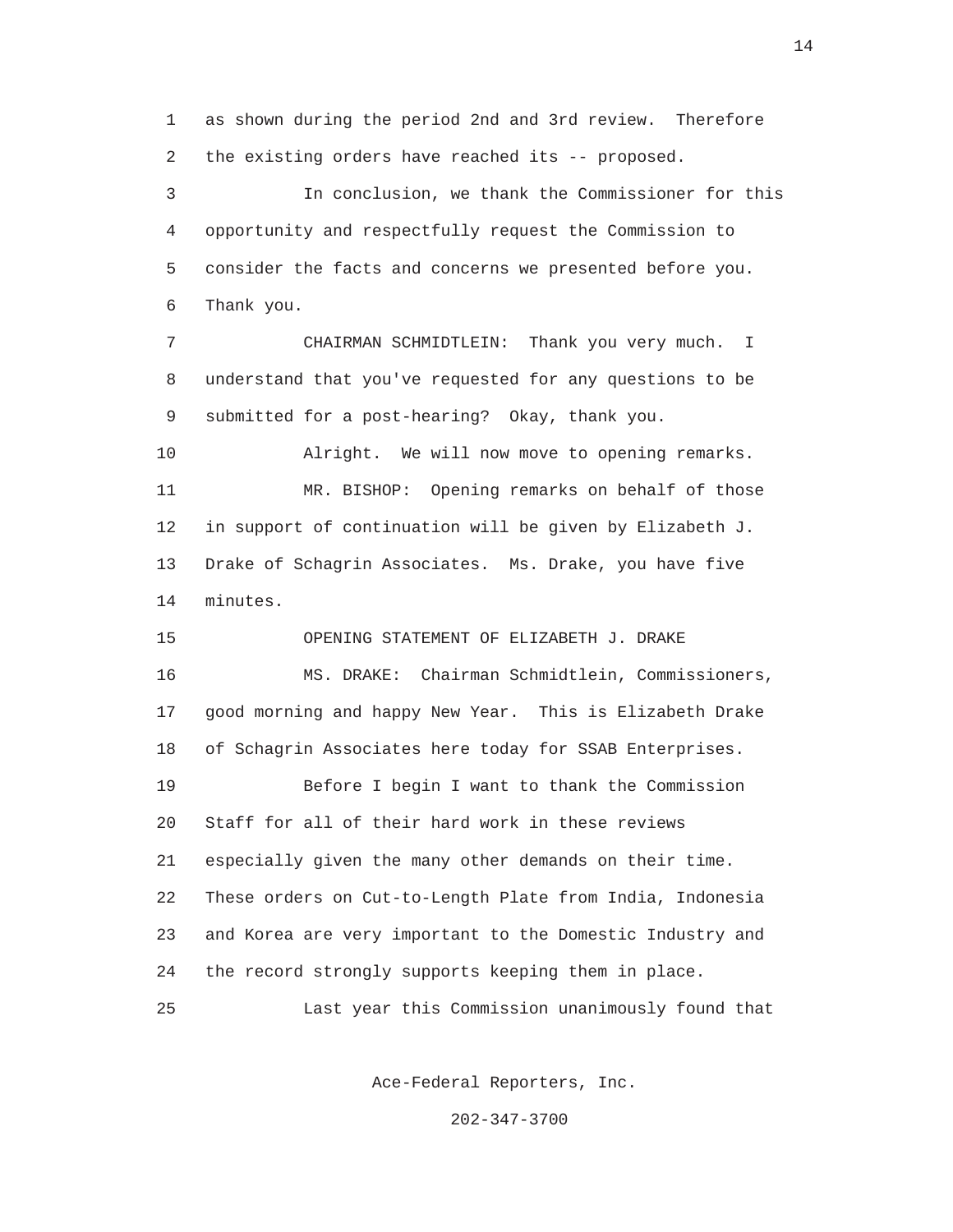1 the Domestic CTL plate industry was materially injured by 2 imports from 12 countries. At that time, the Commission 3 noted that domestic demand had collapsed in 2015, that the 4 Domestic Industry had lost market share to imports and that 5 the financial performance of the Domestic Industry was 6 generally poor.

 7 After suffering double digit declines across 8 many indicators from 2014 to 2016, the new orders have led 9 to some modest improvements but the industry has still not 10 gained its footing.

 11 Demand for cut-to-length plate continued to 12 contract in the first three-quarters of 2017 and domestic 13 production and shipments were essentially flat. The 14 Domestic Industry operated at less than 60 percent of its 15 capacity at interim 2016 at a dangerously low level for 16 such a capital intensive industry. The industries 17 operating income margin was only 1.9 percent in interim 18 2017 and capital expenditures continue to fall.

 19 If these orders are revoked a growing onslaught 20 of unfairly traded imports would overwhelm this vulnerable 21 Domestic Industry while it is still struggling to recover 22 from the last wave of imports.

 23 The conditions of competition that have made this 24 industry so susceptible to incurring injury from imports 25 over the years continue today. Domestic and imported

Ace-Federal Reporters, Inc.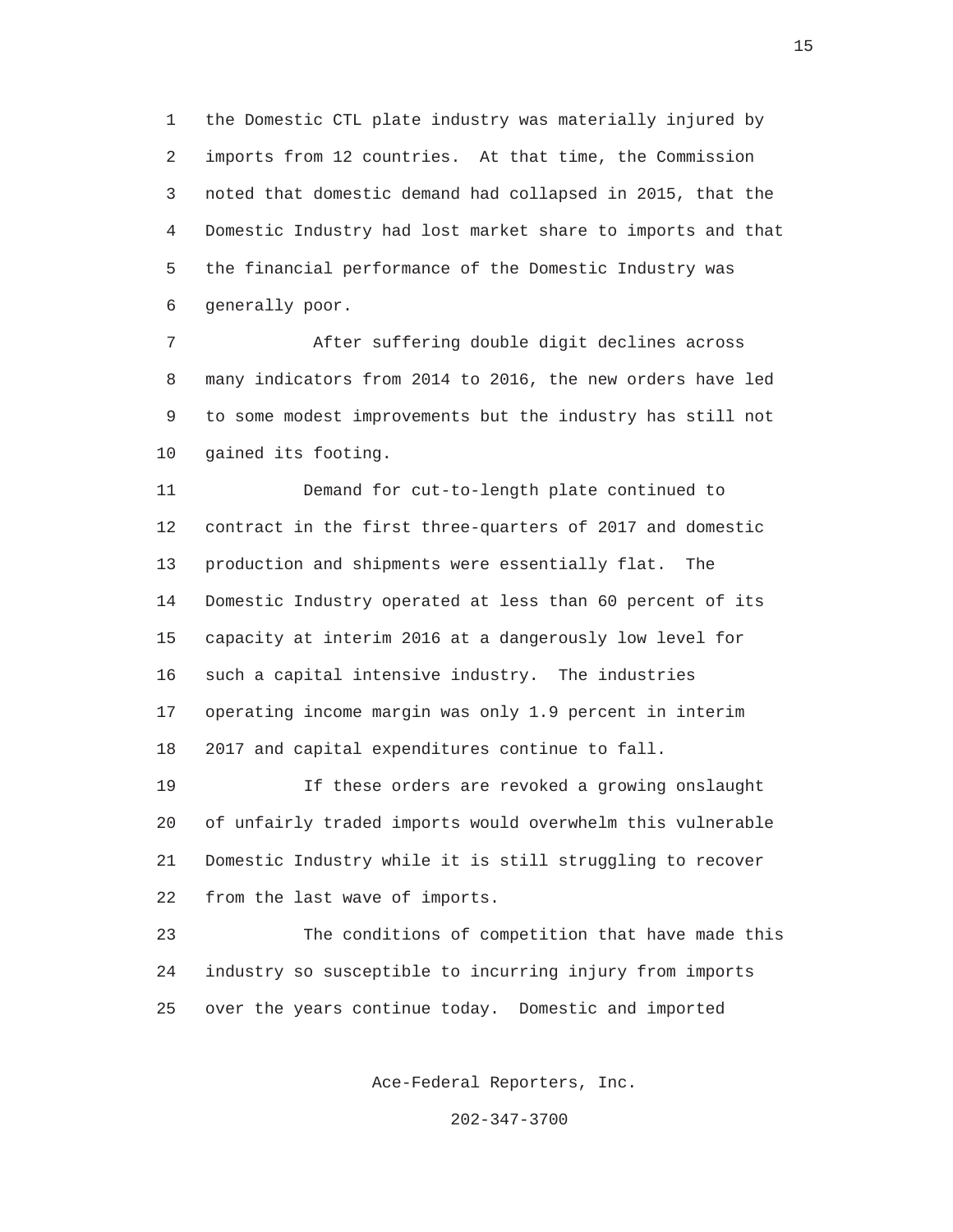1 cut-to-length plate are highly substitutable and price 2 plays a very important role in the market as shown in the 3 prehearing staff report.

 4 As a result most purchasers report they usually 5 buy the lowest priced product. These conditions will 6 usually facilitate rapid growth in imports if orders are 7 revoked and enable Subject Producers to once again use 8 aggressive price undercutting to gain market share.

 9 Massive overcapacity together with sluggish 10 demand and numerous third-country barriers will drive large 11 volumes of Indian, Indonesian and Korean plate into the 12 attractive U.S. Market if the orders are revoked. The same 13 conditions that led the Commission to maintain the orders 14 on these three countries in the last two reviews continue 15 today. In fact, they have only worsened.

 16 Subject Producers have added millions of tons of 17 capacity since the last reviews and are in the midst of 18 additional capacity expansions despite a lack of demand. 19 This includes new plants or significant expansions in each 20 of the three Subject Countries. Based on public data, 21 these three countries exported 6.6 million tons of 22 cut-to-length plate to the world in 2016.

 23 This is enough to completely wipe out every 24 single one of the Domestic Industry's U.S. shipments in 25 that year and to seize more than 90 percent of the U.S.

Ace-Federal Reporters, Inc.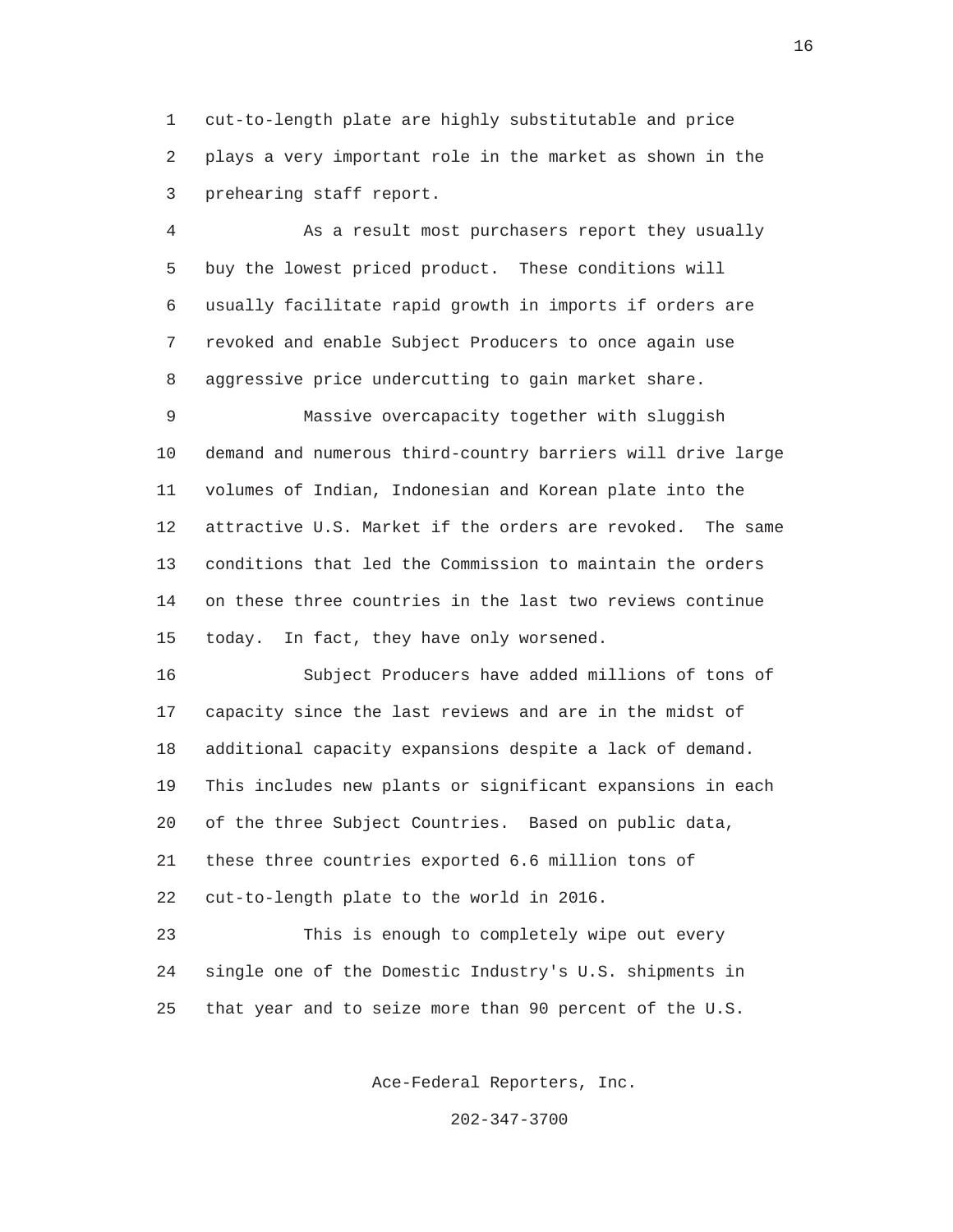1 Market. Subject Foreign Producers have demonstrated their 2 ability to rapidly increase exports, undermine prices and 3 inflict material injury in the absence of the discipline of 4 the orders.

 5 In the original investigation, imports from the 6 Subject Countries surged more than 8 times over, undersold 7 the domestic like product in more than 80 percent of the 8 comparisons, depressed prices and contributed to the 9 Domestic Industry's declining shipments, employment margins 10 and capital expenditures toward the end of the POI.

 11 If the orders are revoked, these trends will 12 recur throwing the Domestic Industry back into crisis. 13 Most Foreign Producers have not participated in these 14 reviews. The Indonesian Respondents that have opted to 15 participate mostly focus their arguments on the lack of 16 imports from Indonesia during the period of review, but 17 this fact only underscores the effectiveness of the orders.

 18 Before these orders were imposed imports from 19 Indonesia grew more than twelvefold in the original POI and 20 they undersold the domestic like product in every single 21 available comparison. Krakatau POSCO has started new 22 production in a 1.5 million ton plate mill in 2014 and 23 Gunawan projects its new million ton plate mill will be 24 complete by the end of this year.

25 Gunawan has also explained that part of its

Ace-Federal Reporters, Inc.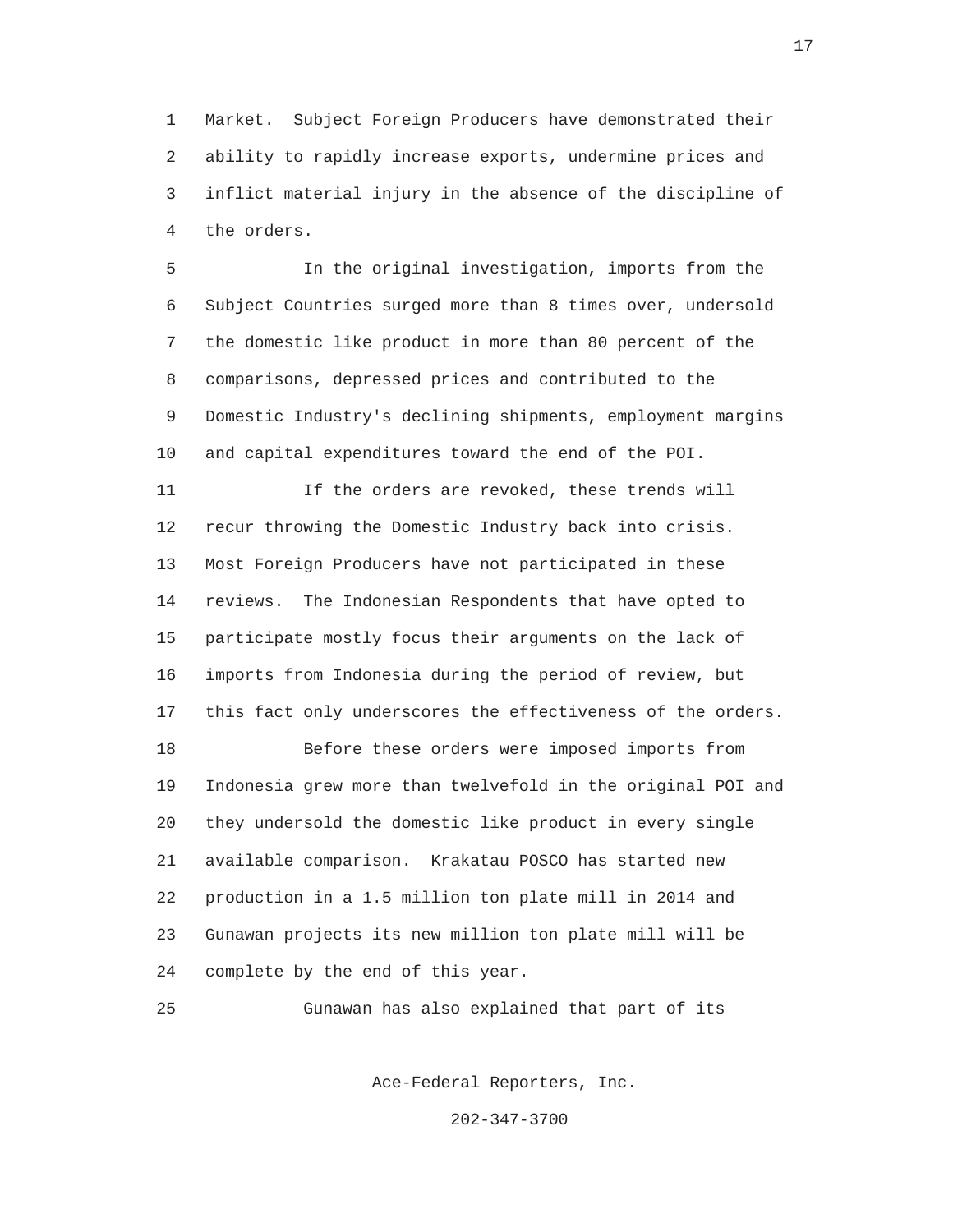1 business strategy is to focus on those export markets where 2 trade remedies are not in place. This will make the U.S. a 3 prime target if the orders are revoked.

 4 In its current vulnerable state the Domestic 5 Industry cannot withstand every new increase in imports 6 from these three countries. For all of these reasons the 7 Commission should maintain these important orders on CTL 8 plate from India, Indonesia and Korea.

9 CHAIRMAN SCHMIDTLEIN: Thank you.

 10 MR. BISHOP: Would the Panel in support of the 11 continuation of the antidumping and countervailing duty 12 orders please come forward and be seated. Madam Chairman, 13 this Panel has sixty minutes for their direct testimony. 14 CHAIRMAN SCHMIDTLEIN: Mr. Price, you may begin

15 when you are ready.

16 STATEMENT OF ALAN PRICE

 17 MR. PRICE: Thank you, Chairman Schmidtlein and 18 Members of the Commission. Good morning, I am Alan Price 19 of Wiley Rein. I am counsel to Nucor Corporation and 20 making this presentation on behalf of the domestic 21 cut-to-length plate industry.

 22 The Commission should find that revocation is 23 likely to cause the continuation or recurrence of material 24 injury within the reasonably foreseeable future as it did 25 in the two previous sunset reviews. As an initial matter,

Ace-Federal Reporters, Inc.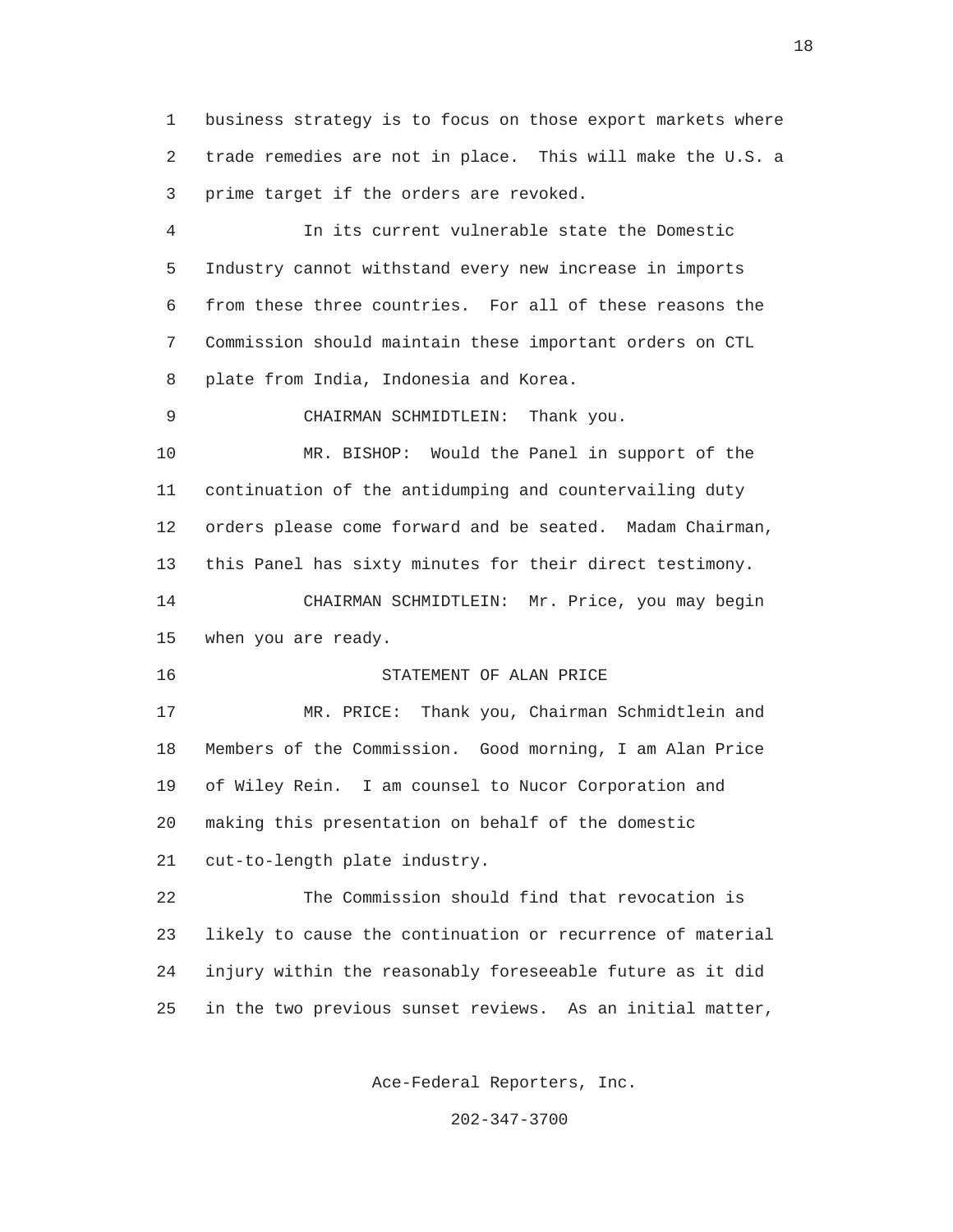1 the three countries all satisfy the requirements for 2 cumulation, the conditions of competition in the U.S. 3 Industry render the industry especially vulnerable to 4 injury by the Subject Imports if the orders are revoked. 5 Revocation will lead to higher import volumes, 6 lower prices and an acceleration in the already 7 deteriorating condition of Domestic Industry. The 8 Commission has consistently applied its discretion to 9 cumulate imports from India, Indonesia and Korea. The 10 factors that the Commission identified in earlier reviews 11 are present in this review as well.

 12 The record here confirms that if the orders are 13 revoked imports are likely to have a discernible adverse 14 impact on the Domestic Industry and there is likely to be 15 an overlap of competition. As a result, the Commission 16 should determine once again to cumulate all of the Subject 17 Imports.

 18 The conditions of completion in the Domestic 19 Plate Industry makes the industry vulnerable to the 20 resumption or the recurrence of injury if these orders are 21 revoked. As the Commission has repeatedly recognized, 22 price is a very important component and very important 23 factor in the purchasing decision for cut-to-length plate 24 so low price imports can always gain market share. 25 Other key conditions include massive global

Ace-Federal Reporters, Inc.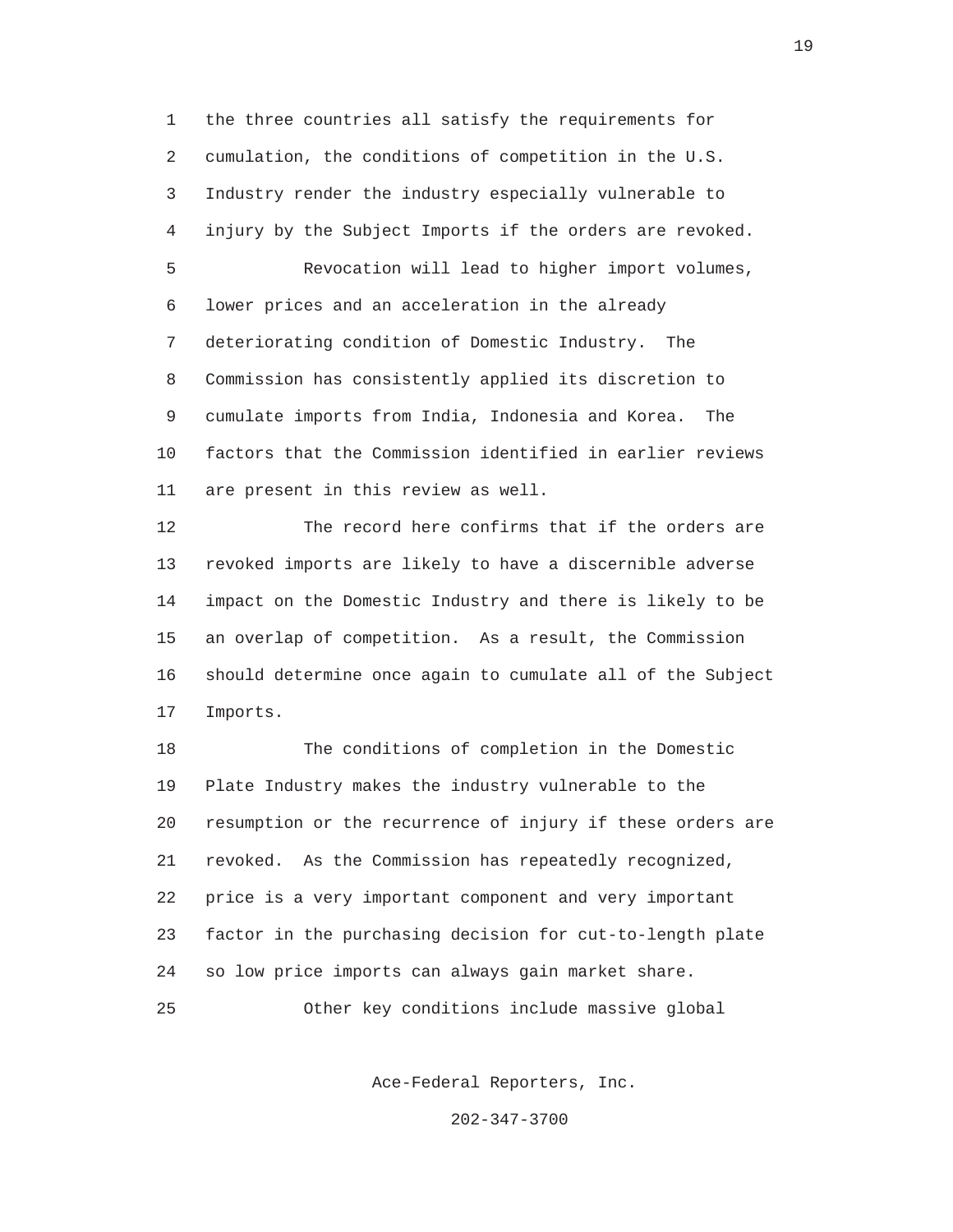1 over-capacity with growing capacity in the Subject 2 Countries and unprecedented surge of unfairly traded 3 imports that hammered the Domestic Industry during the POR, 4 declining demand in the United States and the paradox that 5 even with prices falling the U.S. is still an attractively 6 priced market.

 7 More than 30 percent of the global plate 8 capacity, or around 63 million tones was idled in 2016. 9 This is a reflection of increases in capacity despite weak 10 and declining global demand for plate as key consuming 11 sectors such as ship building in Asia have collapsed and 12 also reflects new entrants into the market including 13 Hyundai in Korea and PT Lrakatau Posco in Indonesia.

 14 With global declining demand is also evident in 15 the United States. The Commission staff report shows how 16 sharply U.S. plate consumption has declined, falling by 17 more than 20 percent from 2014 to 2016 and falling an 18 additional 6 percent in interim 2017. Between 2014 and 19 2017 total U.S. demand fell by more than 2 million tons or 20 25 percent of the total U.S. Market. If the orders are 21 revoked imports from the Subject Countries will be entering 22 into a U.S. Market that is appreciably smaller than it was 23 just three years ago.

 24 Turning to the likely volume effect if the orders 25 are revoked, Subject Producers have the ability to increase

Ace-Federal Reporters, Inc.

202-347-3700

20<br>20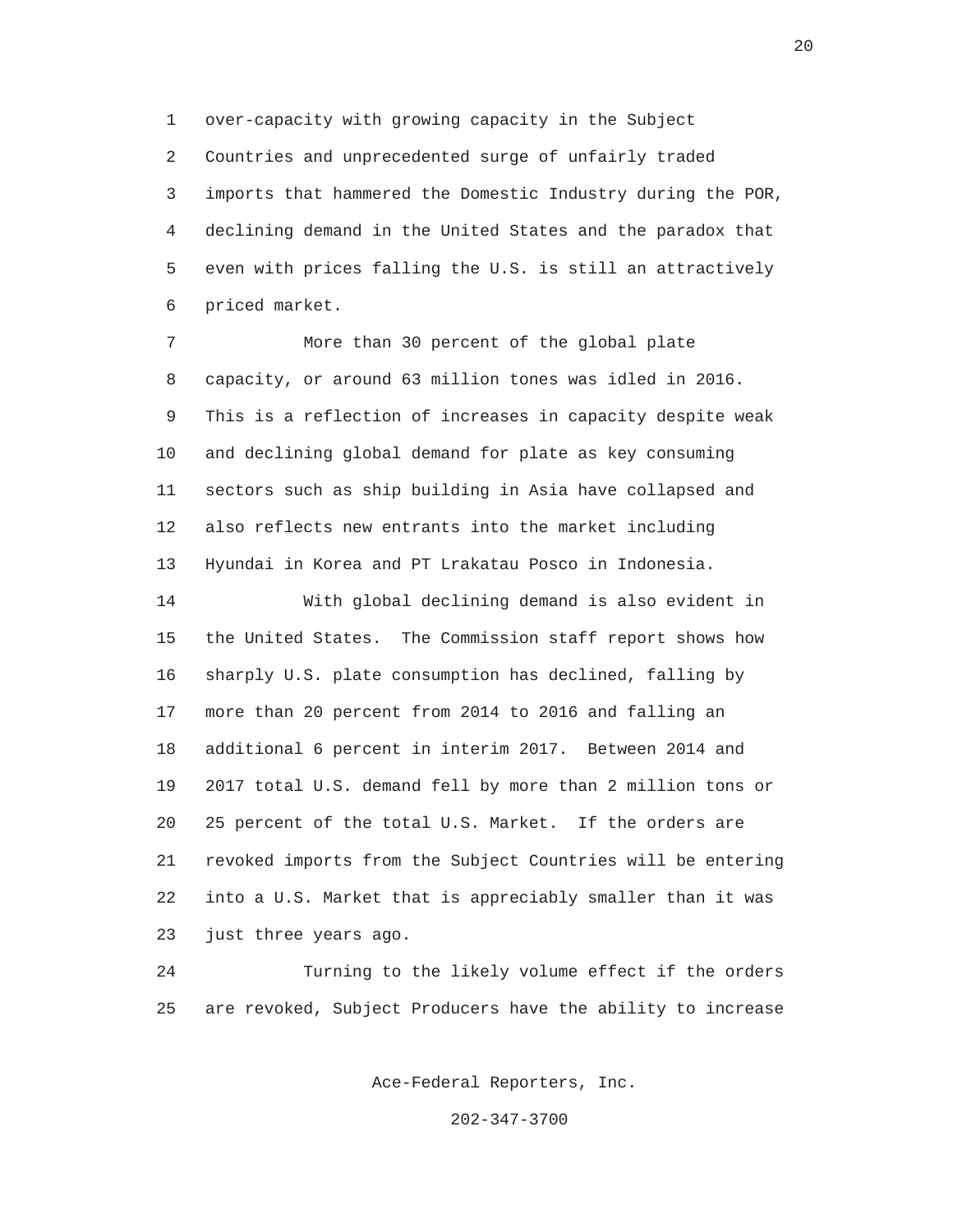1 exports to the United States very quickly. All three of 2 the Subject Countries have added substantial amounts of 3 capacity since the last review, only a portion of which 4 they are using. This gives them all the ability to 5 increase production for exports to the United States. All 6 three are also export-oriented.

 7 Given the attractiveness of U.S. prices they will 8 have a real incentive to ship all the volume they have to 9 the United States. If the orders are revoked the Subject 10 Countries will be able to direct large quantities of 11 exports to the United States almost immediately.

 12 This graph demonstrates that all three Subject 13 Countries have increased capacity since the last review. 14 Overall, the capacity of the Subject Producers has 15 increased by 40 percent since 2011. In 2016, over capacity 16 in the Subject Countries was twice U.S. Consumption. These 17 three countries alone could easily supply all U.S. demand 18 for plate and still have capacity left over.

 19 As the Commission has previously found, the U.S. 20 continues to be an attractive market for cut-to-length 21 plate imports. Despite the sharp drop in U.S. prices over 22 the period of review, the U.S. remains an attractively 23 priced market. In addition, the ability of these countries 24 to export to some other markets is restricted by the 25 presence of various trade measures.

Ace-Federal Reporters, Inc.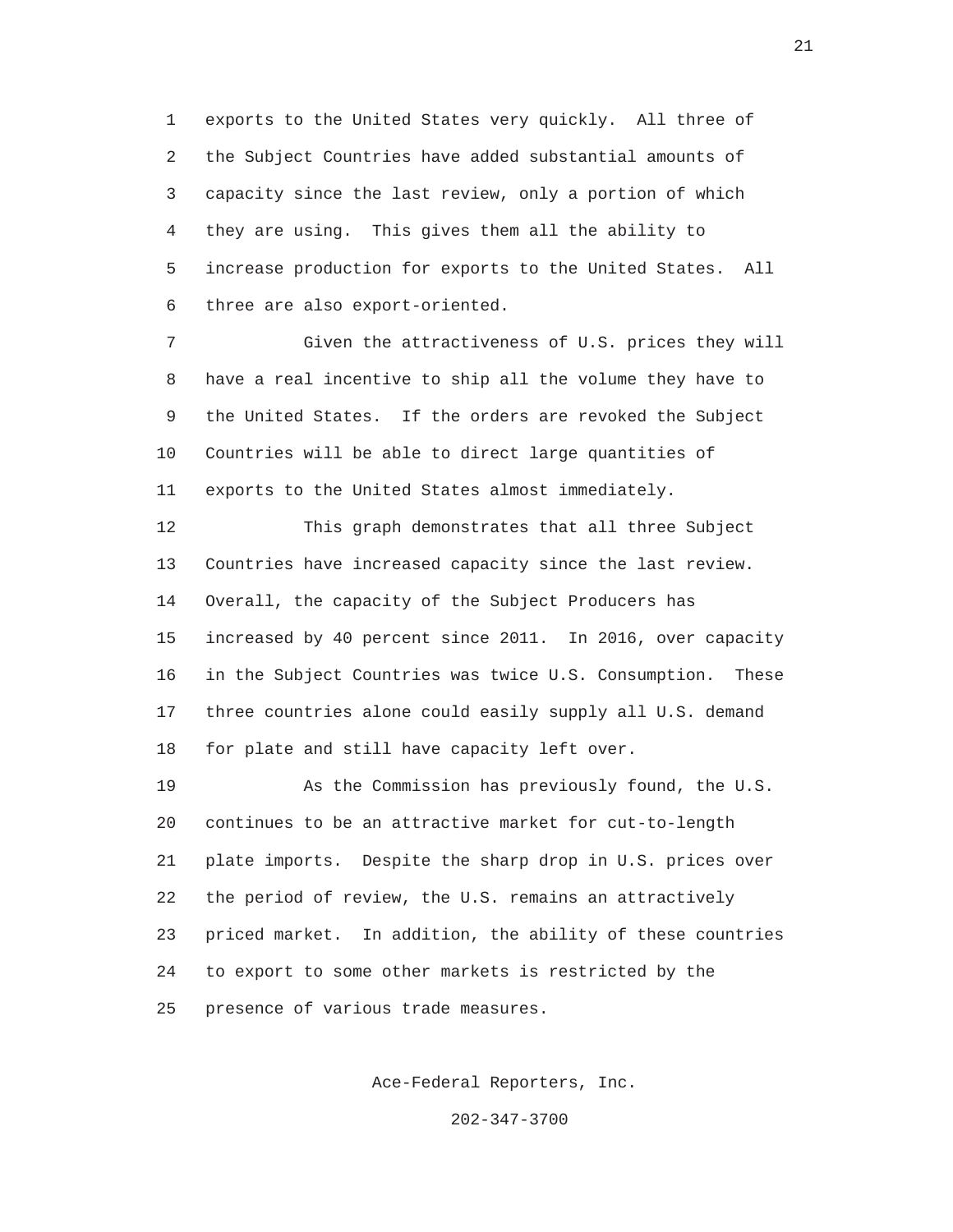1 Indeed, the Subject Countries even dump in each 2 other's markets as well. In fact, I think it is quite 3 telling that India actually has dumping orders in place 4 against plate from Korea and Indonesia. It tells you a lot 5 about the depths of this crisis and what will happen here 6 and the need for continuation of these orders.

 7 Because the orders have been effective the 8 Commission has only limited information regarding 9 underselling. The available information demonstrates that 10 underselling will predominate if the orders are revoked.

 11 The most probative evidence is the behavior of 12 the Subject Producers prior to the orders, where the 13 Commission found that Subject Producers from these three 14 countries undersold in more than 80 percent of possible 15 comparisons. From 2014 to 2016 Domestic Producer prices 16 fell by more than 258 dollars a ton and they remained low 17 in 2017. If the orders are revoked Subject Imports will 18 have further suppressing and depressing effects on already 19 low U.S. prices.

 20 Now the next three slides further highlight the 21 attractiveness of U.S. prices, showing that Subject 22 Producer export prices to the other markets that they sell 23 in are far below those in the United States. This provides 24 the Subject Producers with strong incentive to ship exports 25 to the United States if given the opportunity which will

Ace-Federal Reporters, Inc.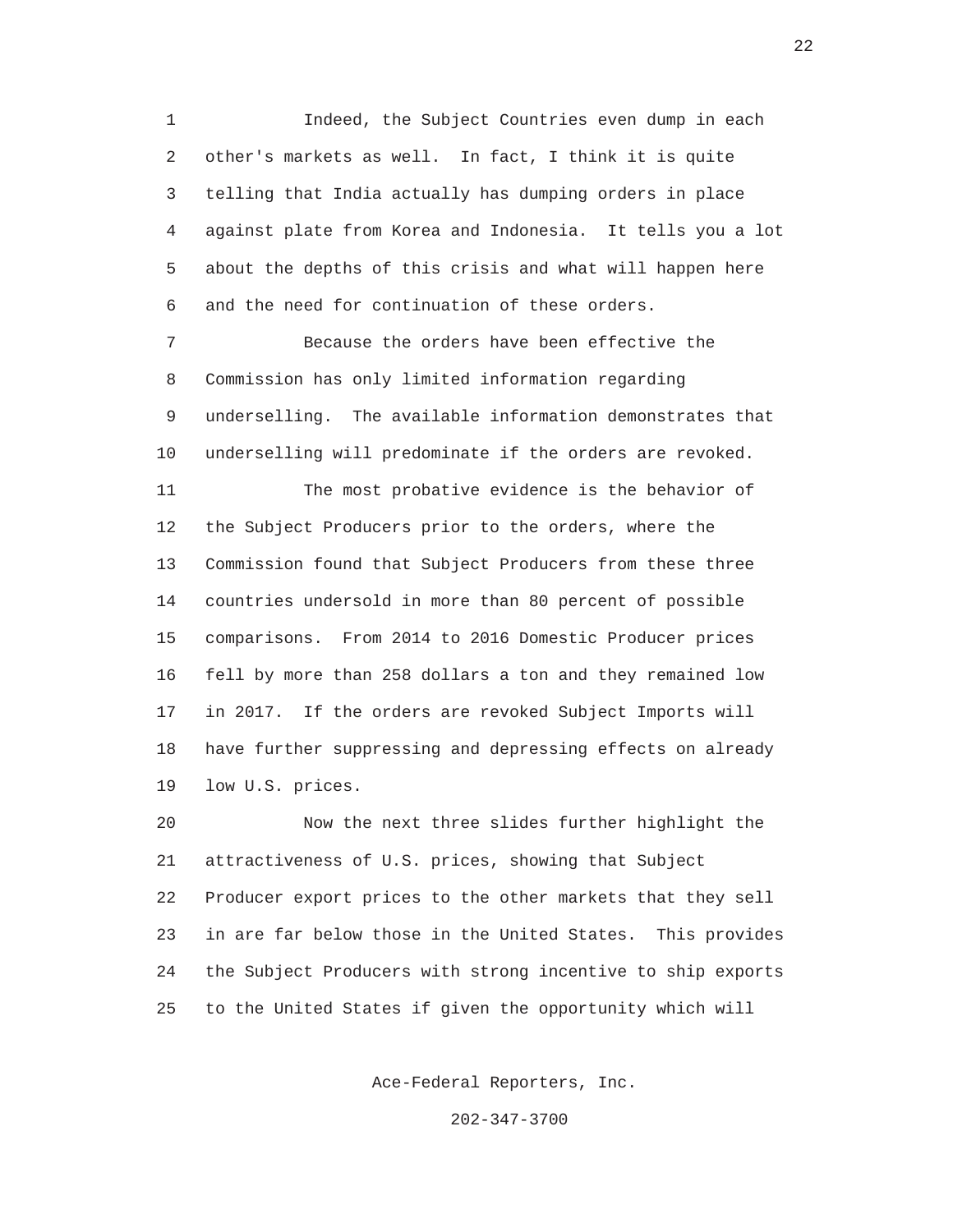1 further suppress and depress U.S. prices.

 2 The Domestic Industry is highly vulnerable to the 3 recurrence or continuation of injury if these orders are 4 revoked. The trade and financial indicators examined by 5 the Commission make this plain. Virtually every indicator 6 fell between 2014 and 2016.

 7 In addition, since the last review, the industry 8 in the United States has experienced the closure of several 9 major facilities. The imposition of trade orders on 10 imports from 12 countries from early 2017 gave the industry 11 some relief. However the damage done by those imports was 12 so great that the industry has not yet recovered.

 13 In fact, the main trade and financial indicators 14 showed little if any improvement in interim 2017. An 15 additional mill is being idled with ArcelorMittal 16 announcing in 2017 it will be idling its Conshohocken Mill. 17 Recovery in the near term is far from certain as demand 18 continues to decline and prices remain low. In this 19 environment even small volumes of Subject Imports would 20 prevent recovery and cause additional material injury to 21 the Domestic Industry.

 22 I'd like to devote a little time to looking at 23 Indonesia in particular as the Indonesian Government is the 24 only party that has bothered to appear today. Over the 25 POR, Indoneisa transitioned from a net importer to a

Ace-Federal Reporters, Inc.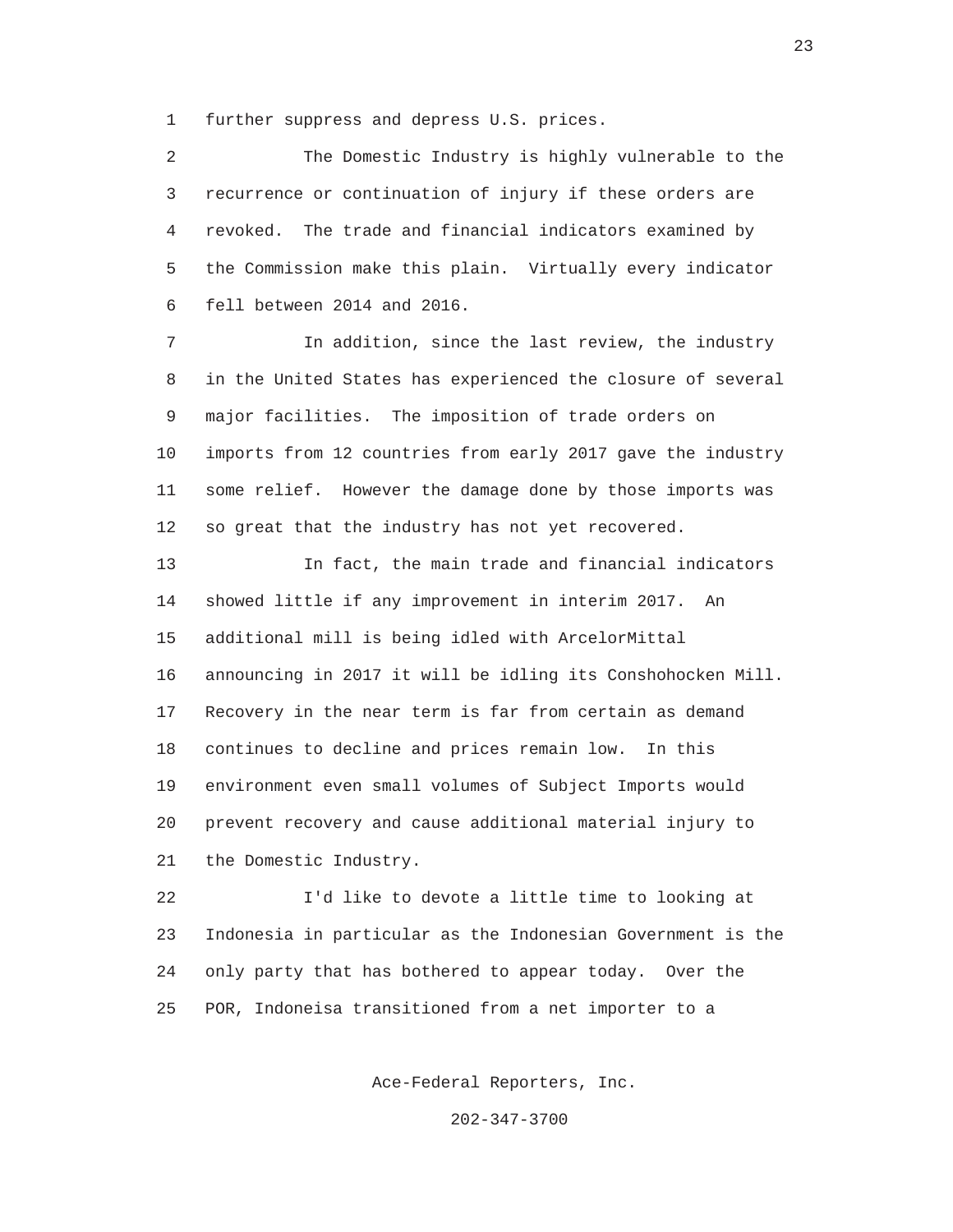1 substantial net exporter of cut-to-length plate. Indonesia 2 is an export platform.

 3 They have significant unused capacity and growing 4 export volumes. They also have the incentive to ship to 5 the U.S. Market due to the fact that their exports are 6 covered by trade orders in other markets, including markets 7 they have identified as markets they otherwise want to 8 export to. In fact, if you have any doubts about the 9 Indonesian producers' intentions with respect to the U.S. 10 Market if the orders are revoked, I refer you to the PT 11 Krakatau Posco questionnaire response at Roman II-XI. 12 Like other Subject Countries, Indonesia moved 13 quickly to replace China in the EU markets following an EU 14 order against China. But the EU is not the only market to 15 see a sharp increase in Indonesian exports from 2015 to 16 2016. Exports to Thailand doubled in more than one year. 17 Exports to Malaysia increased by more than 500 percent. 18 This demonstrates once again that the ability of the 19 Indonesian producers to quickly move exports from market to 20 market and into the United States if the orders are 21 revoked.

 22 Now Indonesia has almost 1.7 million tons of 23 capacity available for export. This demonstrates the 24 difference between estimated Indonesian capacity for 2017 25 and their domestic consumption based upon a well-known

Ace-Federal Reporters, Inc.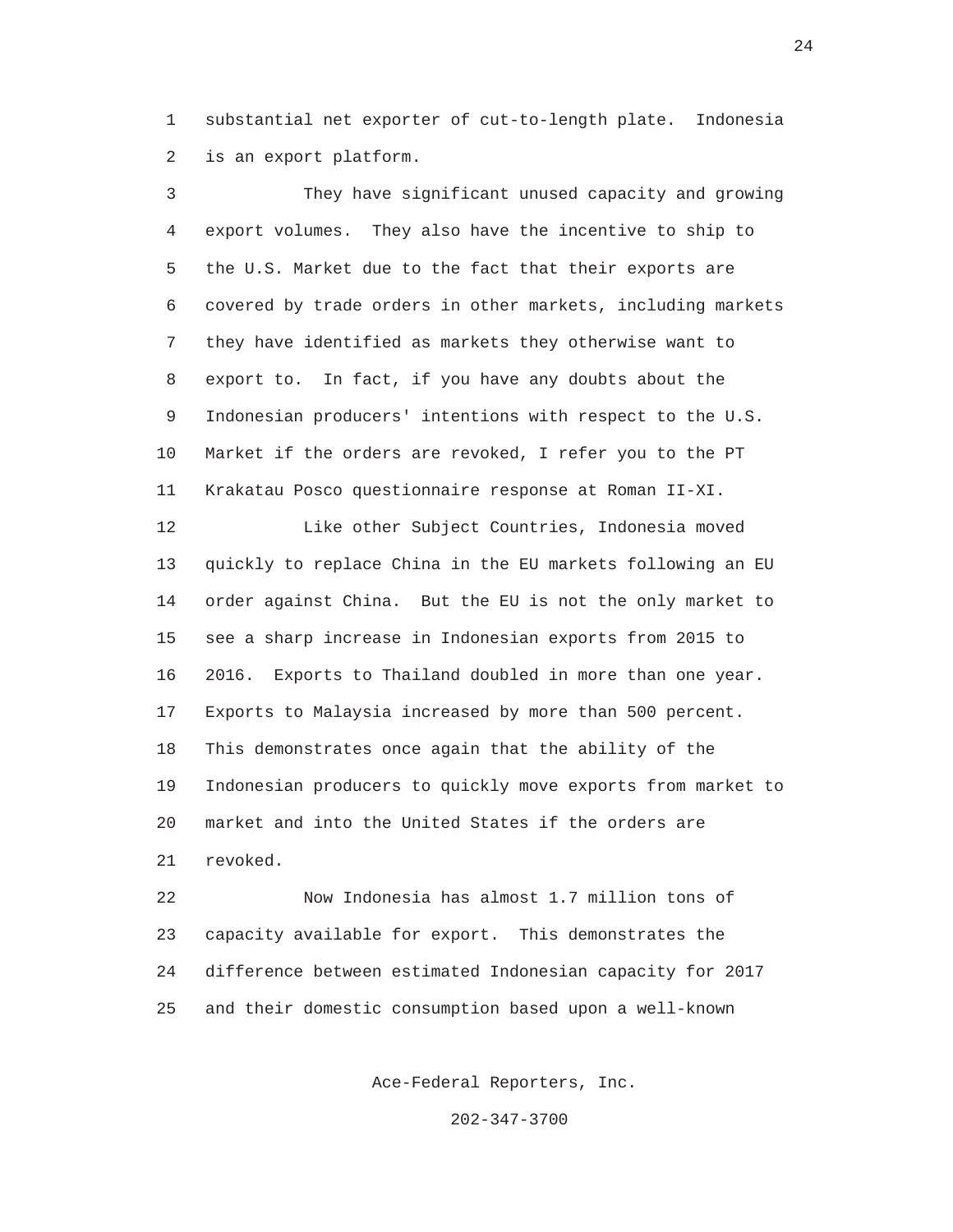1 third party publication that we have access to. As I have 2 noted, the Commission found in 2017 imports from 12 3 different countries injured the Domestic Industry.

 4 In their peak year of 2015 imports covered by 5 those investigations were about 1.1 million tons. In 2017 6 Indonesia's ability to produce for export was far greater 7 than this amount which the Commission has already found to 8 be injurious in the recent plate investigations.

 9 I'd like to make one more point about Indonesia. 10 One of the major Indonesian producers is a joint venture 11 between PT Krakatau and Posco of Korea. Imports from Posco 12 are currently subject to antidumping and countervailing 13 duty orders. If the orders on Indonesia were revoked, 14 Posco would simply shift production to its JV in Indonesia 15 and then take advantage of the extensive distribution 16 capabilities it has in the United States.

 17 This would simply make Indonesia a significant 18 route for circumvention for the unfairly priced Korea 19 orders and allow it to sell substantial quantities of 20 unfairly priced plate in the United States.

 21 In conclusion, the Domestic Industry's situation 22 is even worse than it was in the last sunset review. The 23 Domestic Industry is already suffering material injury from 24 unfairly traded plate imports and its financial shape is 25 worse than it was during the two previous reviews. U.S.

Ace-Federal Reporters, Inc.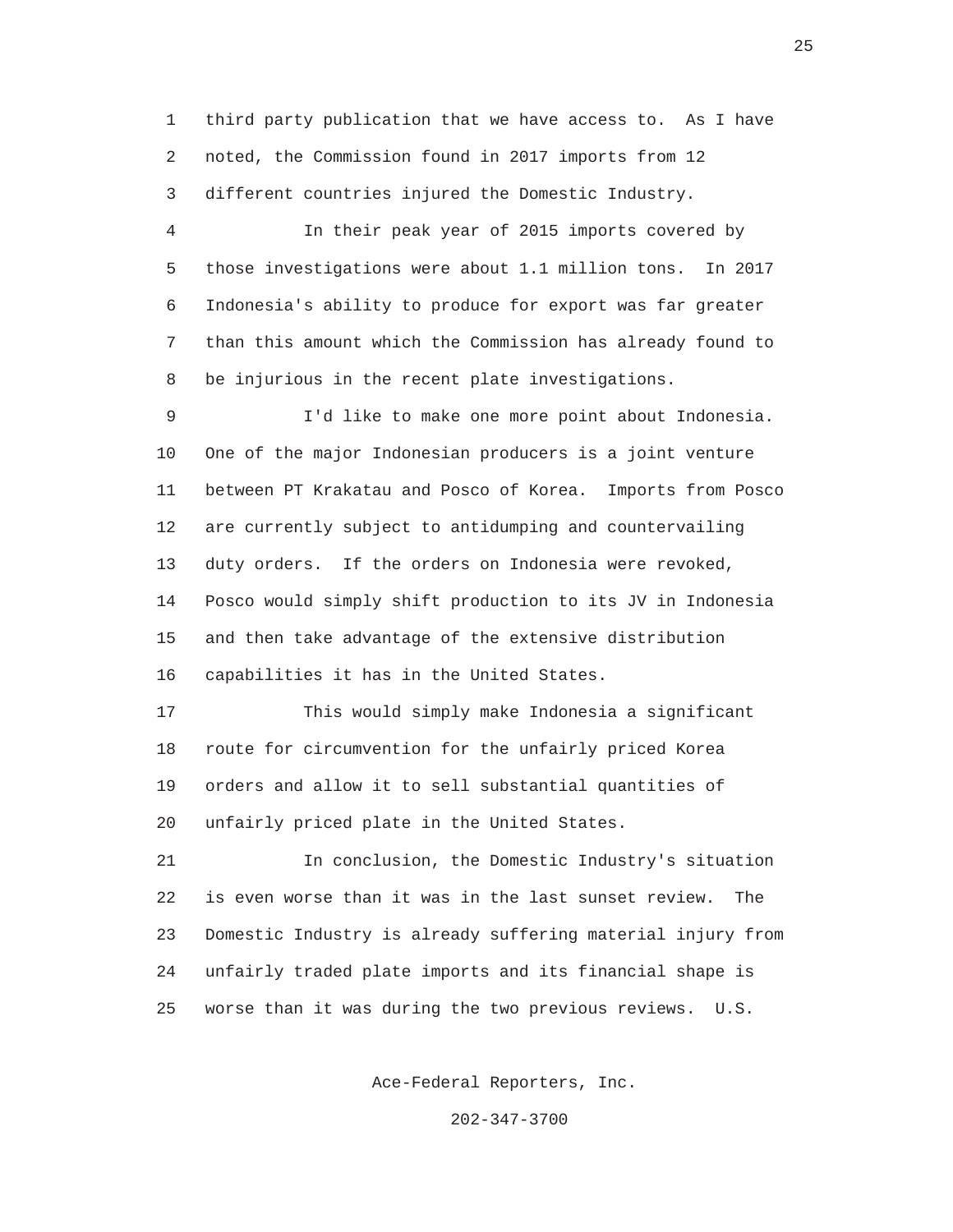1 demand continues to fall.

 2 In addition, the Subject Producers have even 3 greater ability and incentive to export large volumes to 4 the United States market and greater incentive than they 5 did in the prior reviews. Because of their large excess 6 capacity and the relatively attractive U.S. price, Subject 7 Imports will almost certainly reenter the U.S. Market if 8 the orders are revoked. Given the Domestic Industry's 9 current situation this could only lead to a continuation or 10 recurrence of material injury. 11 Thank you and I would like now to introduce our 12 first industry representative, Mr. Leon Topalian. 13 STATEMENT OF LEON J. TOPALIAN 14 MR. TOPALIAN: Thank you and good morning. I'm 15 Leon Topalian, Executive Vice President of Beam and Plate 16 products for Nucor Corporation. With me today is Jeff 17 Whiteman, sales manager for our Nucor Steel Hertford County 18 plate metal. And he'll be available to answer any 19 questions you may have as well. 20 Although this is my first time before the 21 Commission, I've been a part of Nucor for more than 20 22 years and have seen first-hand how important trade orders 23 are to Nucor and our team members. I appreciate this 24 opportunity to explain why the orders on Indonesia, India, 25 and Korea are critical to the U.S. cut-to-length plate

Ace-Federal Reporters, Inc.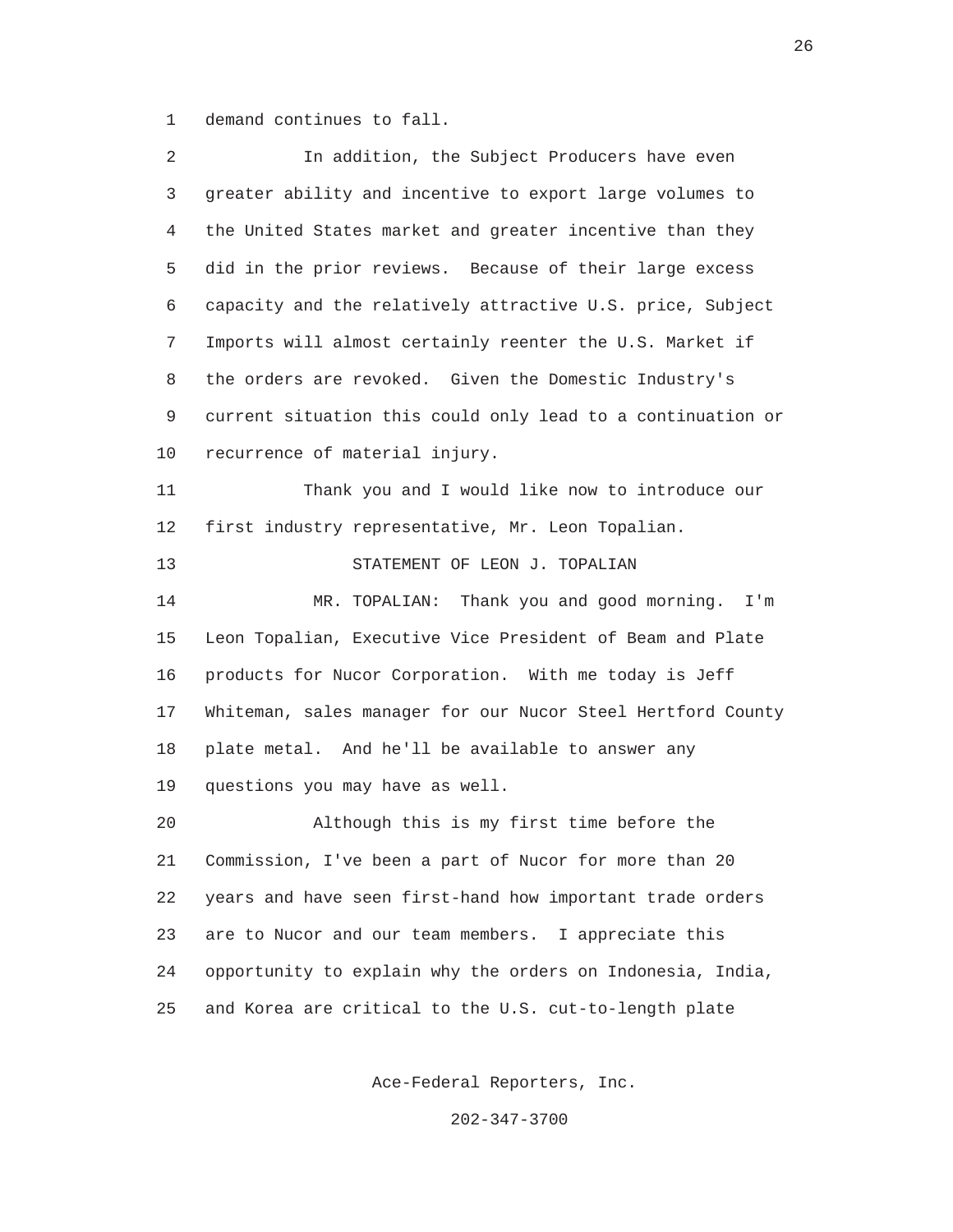1 industry.

 2 The U.S. plate industry is in a precarious 3 condition. During the review period, the plate market was 4 pummeled by a surge of unfairly traded imports from a dozen 5 countries. Dumped and subsidized imports surged in 2014 6 and kept coming in 2015 and 2016 with disastrous volume and 7 price effects. Nucor suffered significant declines in 8 production and shipments and capacity utilization at our 9 plate mills plummeted. The entire industry suffered 10 similar effects, and as a result, the Commission found less 11 than a year ago that the U.S. plate industry was injured. 12 While the new plate orders have provided some relief, the 13 industry has not yet recovered that production and 14 shipments were flat in interim 2017, while capacity 15 utilization remain below to 60 percent. Our industry is 16 barely breaking even with an anemic 1.9 percent operating 17 income. Plate facilities continue to be idled and workers 18 laid off. The dust has not settled from the devastation 19 caused by the massive import surge during the review 20 period.

 21 Unfortunately, the prospects for a recovery in 22 the near term are uncertain at best, in part, due to 23 declining demand and low prices. U.S. plate demand fell 24 roughly 20 percent from 2014 to 2016 and continued to fall 25 in 2017.

Ace-Federal Reporters, Inc.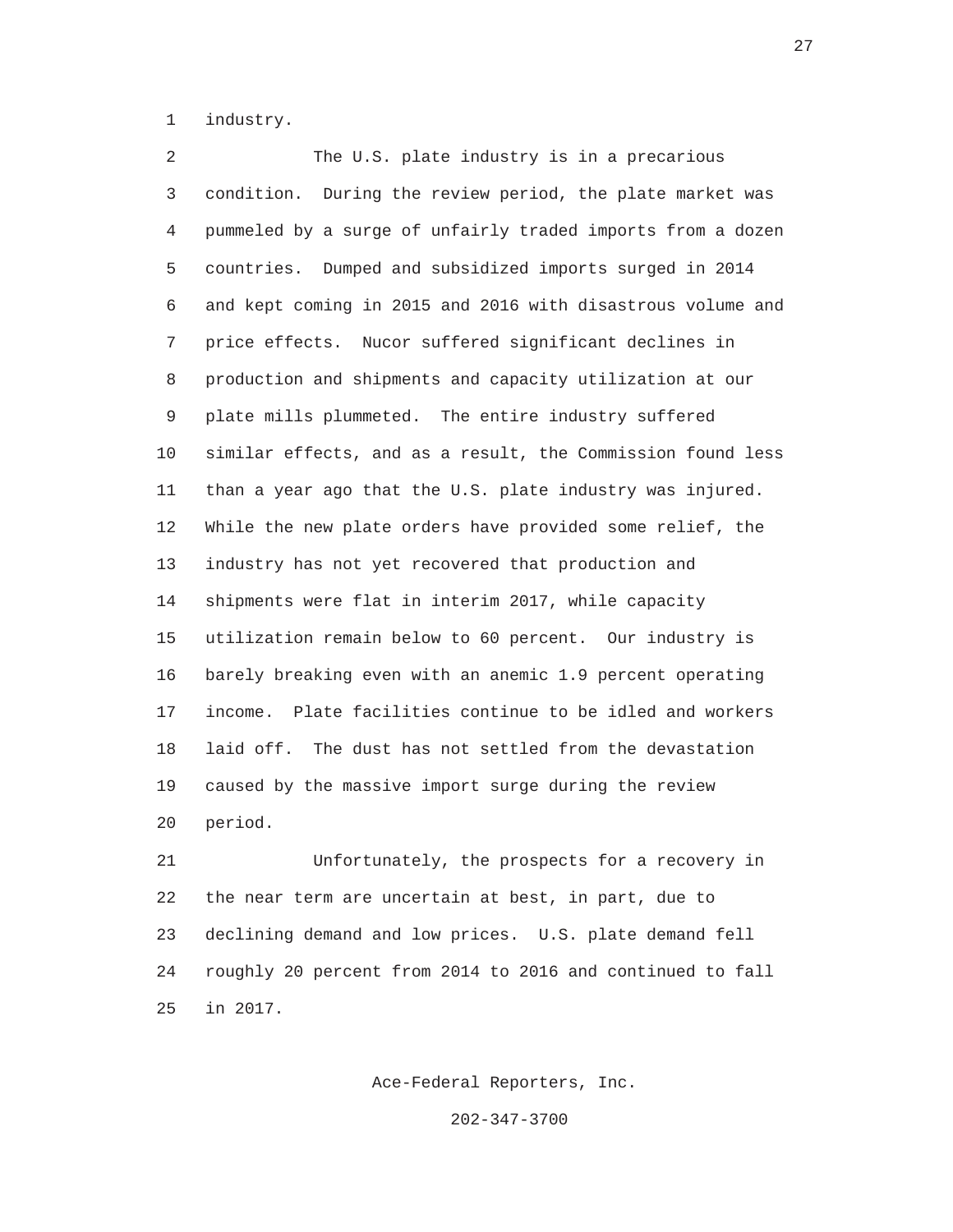1 I don't expect any major improvements in 2018 or 2 2019. Construction spending is expected to remain weak 3 through the end of the year and infrastructure spending is 4 down.

 5 Even if an infrastructure package is passed into 6 law, any impact would be two to three year down the road. 7 Wind tower demand declined over the review period and 8 future growth is uncertain, as relaxed tax credits are 9 phasing out and will expire soon.

 10 Growth in the U.S. mining industry is expected 11 to remain stagnant through 2020 and little movement is 12 expected in energy.

 13 In addition, current U.S. plate prices are low 14 and in part because of high levels of low-priced imports 15 and a depressed demand. Prices fell more than \$100 per ton 16 in 2017 and are down roughly \$200 a ton from this period 17 peak in 2014.

 18 With demand expected to remain sluggish, U.S. 19 prices are not likely to increase meaningfully in the near 20 future. As a result, the domestic industry is highly 21 vulnerable to injury if the orders are revoked. 22 Without the orders, there will be nothing to stop Indian, 23 Indonesian, and Korean producers from sending increased 24 volumes of dumped and subsidized plate into our market. 25 Given current market conditions, even small volumes of

Ace-Federal Reporters, Inc.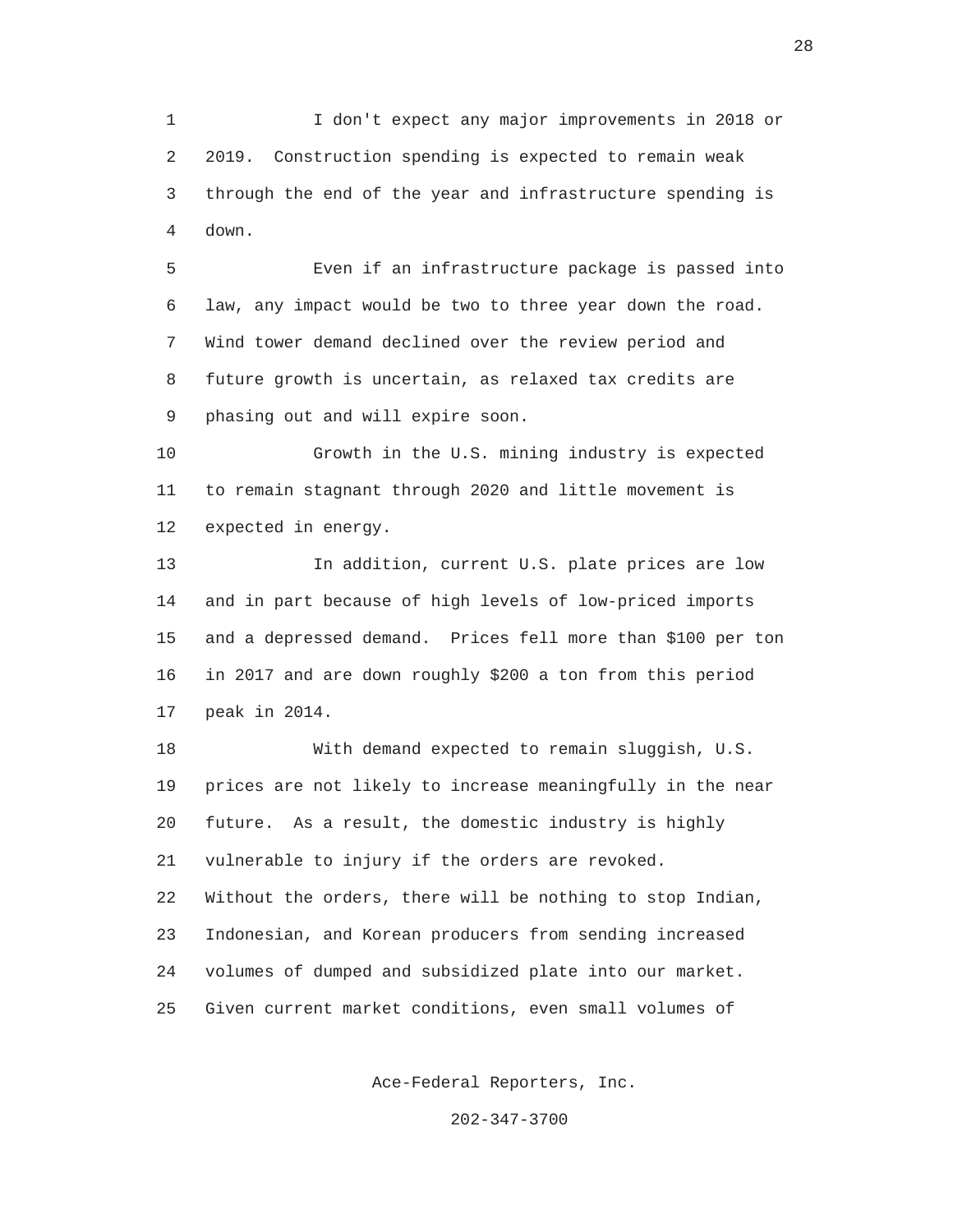1 subject imports would prevent recovery and quickly cause 2 additional injury to the industry.

 3 If any of the orders are revoked, large volumes 4 of unfairly traded imports will quickly return to the U.S. 5 market for at least three reasons. First, subject 6 producers from each country have continued to ramp up 7 production and capacity despite weak demand. Indonesia 8 plate producers have added significant capacity and now 9 have several million tons of excess capacity.

 10 Korea has also undertaken a massive capacity 11 build despite the press plate demand due in large part to 12 its collapsing shipbuilding sector. In 2016, Korea 13 shipbuilders used only 10 percent of their capacity and 14 shipbuilding deliveries will remain depressed until at 15 least 2020. Conditions have gotten so bad that a prominent 16 research firm retained by Korea steel producers recently 17 recommended that three of the seven Korea plate mills 18 close.

 19 Indonesian producers tripled their plate 20 capacity over the review period, despite declining demand. 21 This expansion was due in part to PT Krakatau POSCO 22 beginning commercial plate production in 2014.

 23 Second, the subject producers are all heavily 24 export oriented and their motivations to export has only 25 intensified over the last few years. Subject producers are

Ace-Federal Reporters, Inc.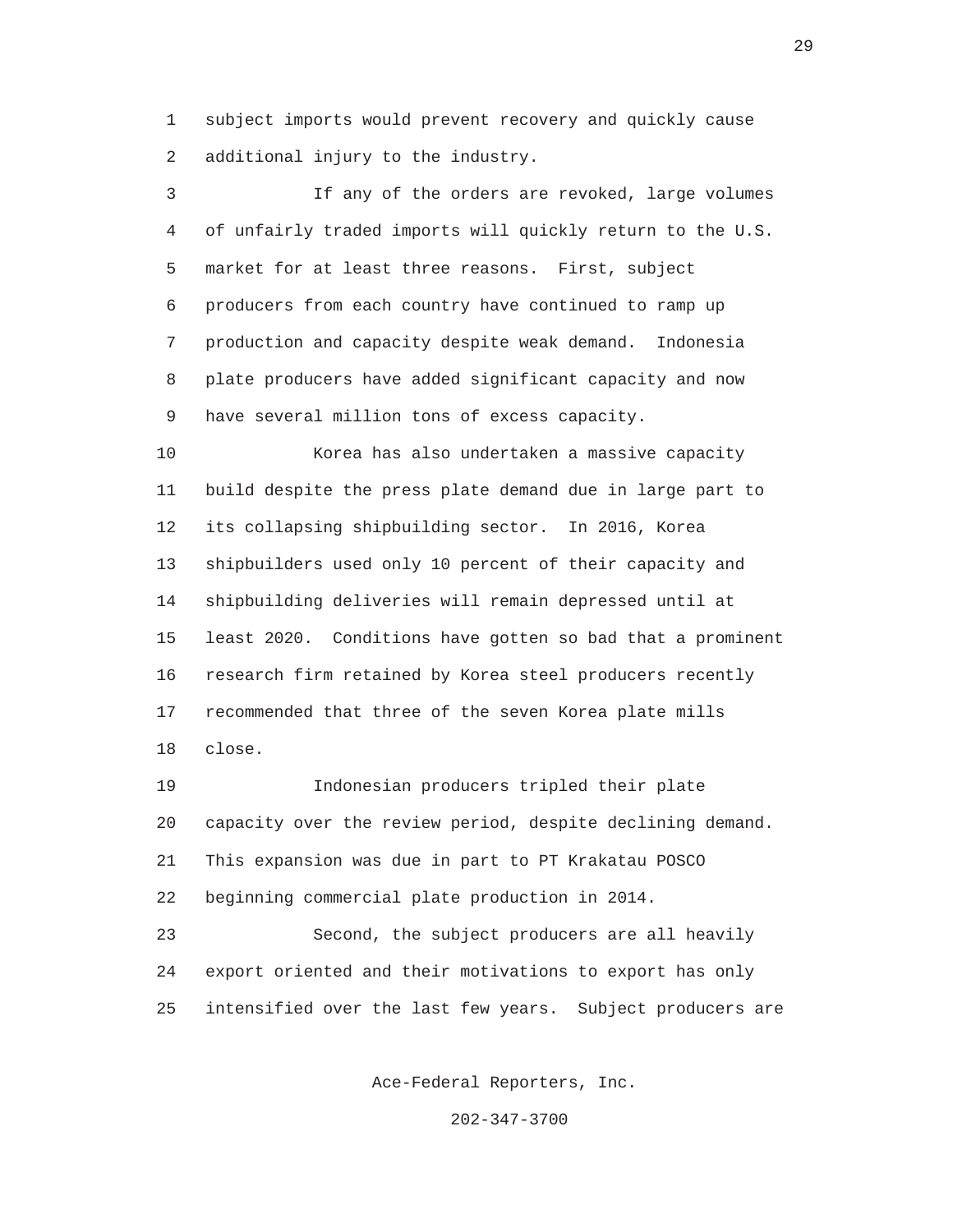1 opportunistic and quickly -- and can quickly assess new 2 markets with large volumes by slashing prices. This is 3 precisely what happened in the EU market as subject 4 producers quickly filled the void left by Chinese imports 5 after the EU imposed trade orders on Chinese plate. 6 The same thing would happen here in the U.S. market if the 7 orders are revoked. Producers in India, Indonesia, and 8 Korea are all subject to trade barriers in third countries 9 that have effectively shut them out of those markets. 10 India itself imposes duties on plate from Indonesia and 11 Korea and even increase these duties during the review 12 period. Demand in the subject producers' home and 13 traditional export markets have been depressed and will not 14 improve significantly in the near term.

 15 And with the entire global market plagued by 16 massive excess capacity, these conditions are unlikely to 17 change, leaving subject producers desperately new markets 18 to offload their plate.

 19 Which brings me to high third point. Despite 20 the anemic capacity utilization, the U.S. plate market is 21 one of the most attractive markets in the world, making our 22 market the obvious target for subject imports if these 23 orders are revoked. While still lagging peak production 24 2014, the U.S. is one of the largest plate markets in the 25 world. It has a well-established open distribution system,

Ace-Federal Reporters, Inc.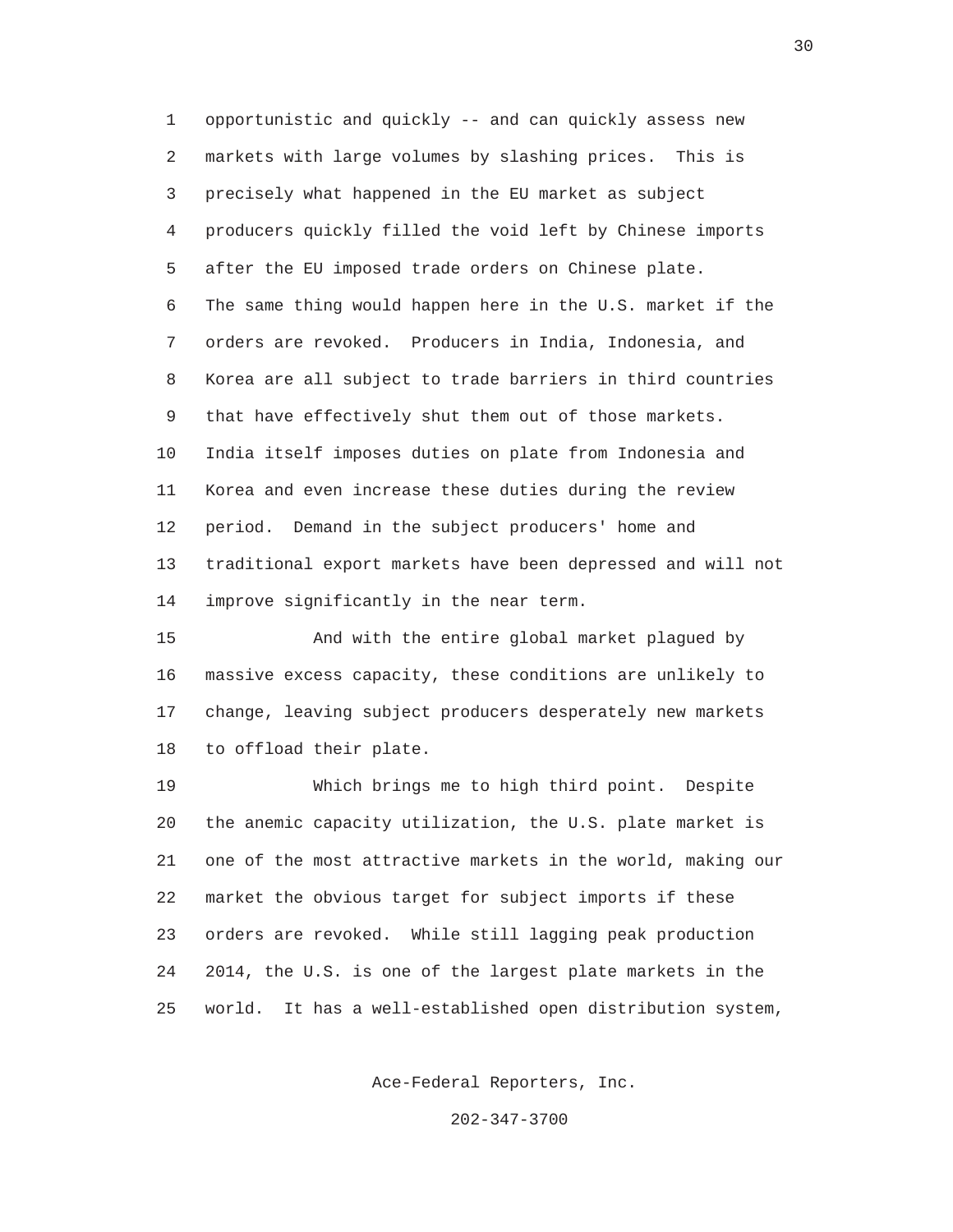1 low tariffs, few non-tariff barriers, making it an ideal 2 export destination.

 3 The United States is also active -- attractively 4 priced market relative to other export markets. The 5 increase in subject imports during the review period, even 6 with the orders, shows the importance of the U.S. market to 7 subject producers.

 8 The bottom line is that the plate producers in 9 all three countries will come here if given the chance. 10 This is especially true because cut-to-length plate is one 11 of the most basic steel products on the market. It's 12 highly interchangeable regardless of where it is produced. 13 Quality is essentially a given.

 14 As a result, price is far away the most 15 important factor in securing sales. Plate imports can 16 quickly penetrate markets with negative volume and pricing 17 effects, which is exactly what subject producers did during 18 the original investigation, what they are doing now in 19 markets around the globe, and what they will do here again 20 if they have the opportunity.

 21 The consequences would be disastrous for 22 domestic producers and workers, particularly given the 23 industry's vulnerable state. For Nucor, it would mean -- 24 likely mean significant declines in production shipments 25 and profitability. Our capital expenditures and R and D

Ace-Federal Reporters, Inc.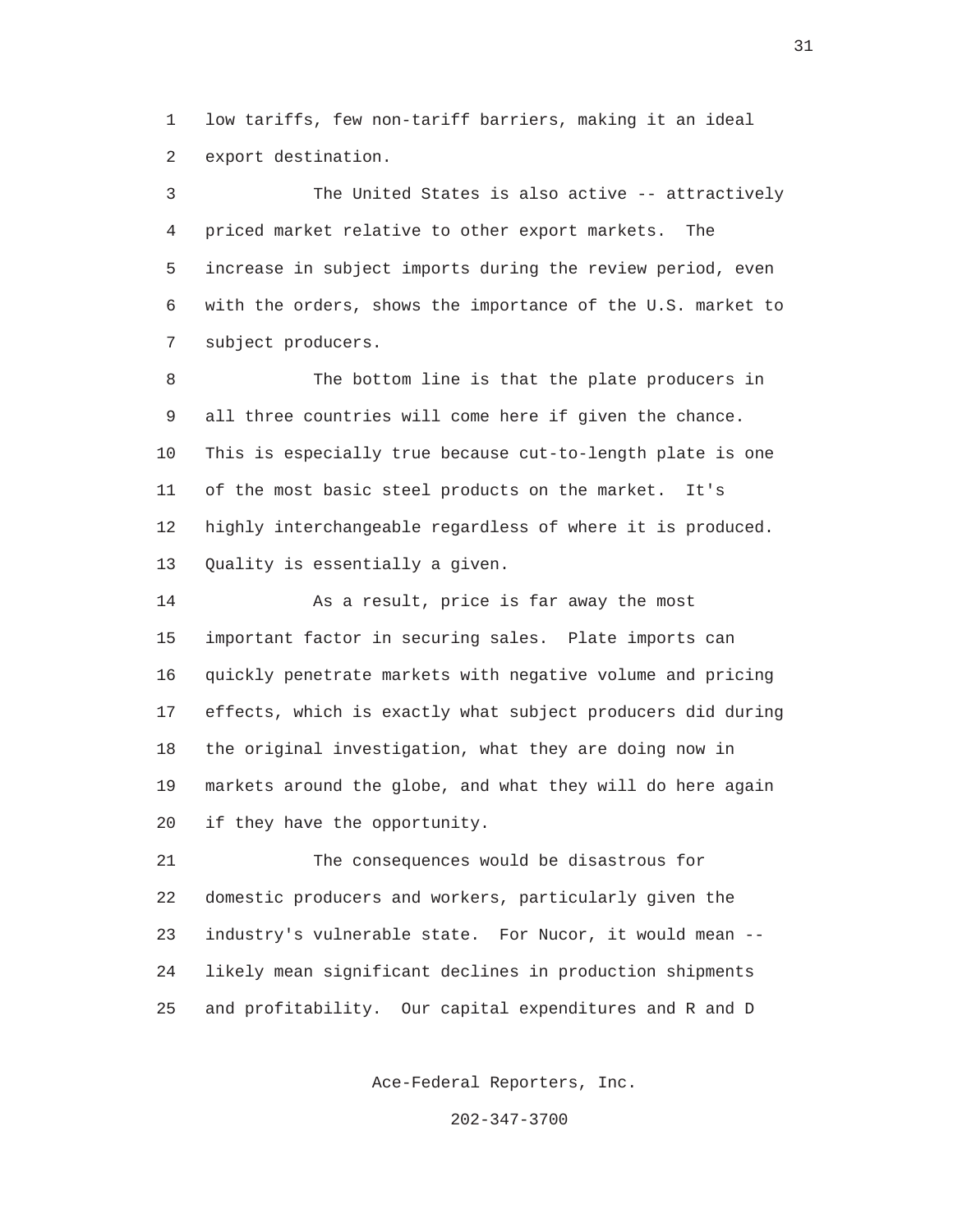1 expenses, which have fallen over the review period, would 2 fall even further preventing necessary investments in our 3 operations. Our ability to earn a decent return on recent 4 investments at our plate mill would be at risk.

 5 Our teammates at the plate mills would also be 6 hit hard, working reduced shifts at reduced rates. For the 7 good of Nucorp, our team members and their families, I urge 8 the Commission to leave the orders in place. Thank you.

### 9 STATEMENT OF JEFF MOSKALUK

 10 MR. MOSKALUK: Good morning, Chairman 11 Schmidtlein, members of the Commission. For the record, my 12 name is Jeff Moskaluk. I'm the senior Vice President and 13 Chief Commercial Officer of SSAB Americas.

 14 I've been employed by SSAB and predecessor 15 companies for 27 years and have worked in the industry for 16 33 years. I'm accompanied by Glenn Gilmore, our manager of 17 international trade.

 18 SSAB operates two Greenfield mini mill plants in 19 Montpelier, Iowa and Mobile, Alabama. The plants produce 20 primarily cut-to-length plate with some production of plate 21 and coil. We also have two cut-to-length lines in Houston 22 and Minneapolis that process coil with the cut-to-length 23 plate.

 24 We are somewhat unique along domestic producers 25 in that our product portfolio for the Americas consists

Ace-Federal Reporters, Inc.

202-347-3700

32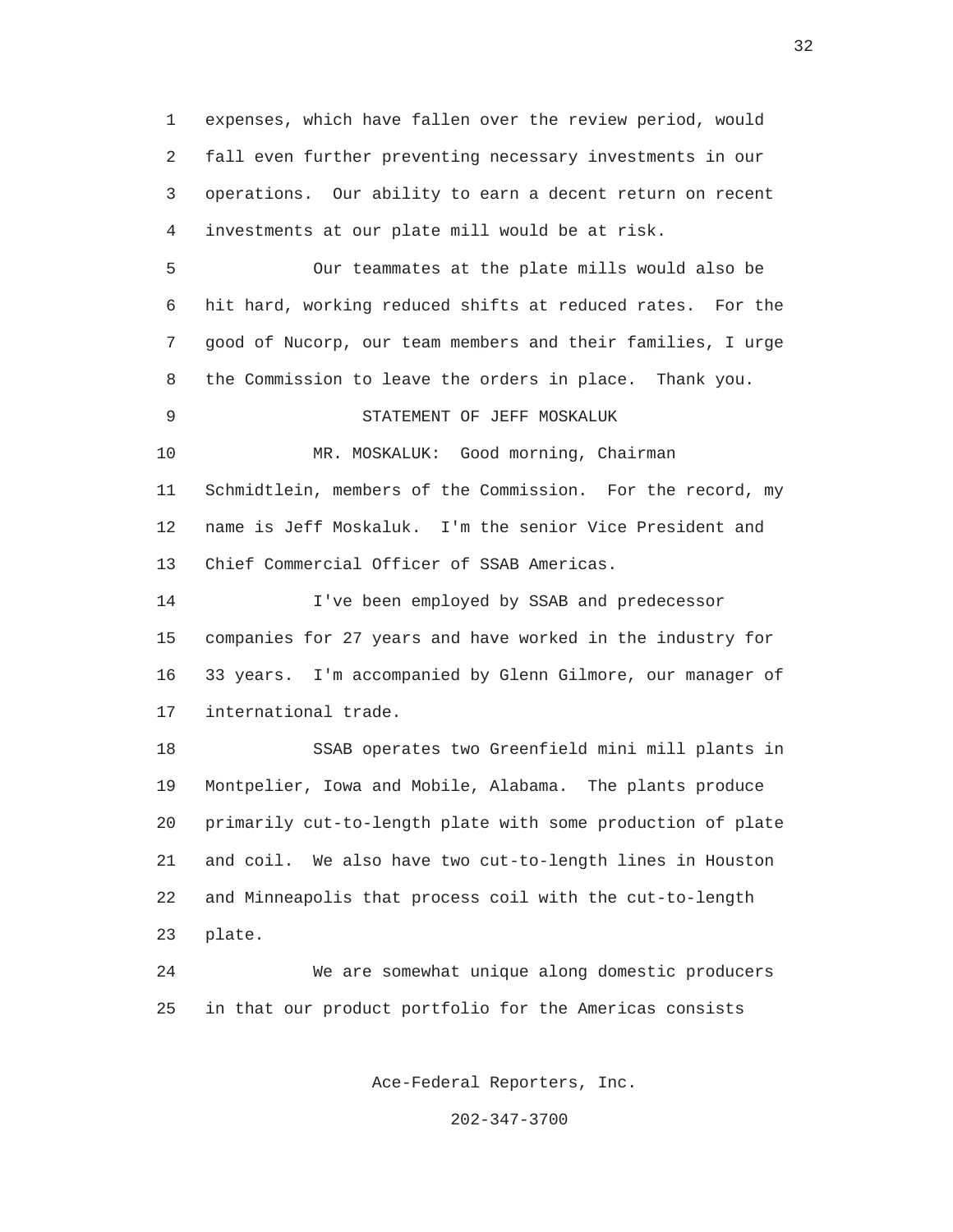1 entirely of plate. We don't have a variety of other flat 2 rolled, long products, or tubular products that can 3 possibly shield us from trends in the plate market or from 4 the impact of unfairly traded imports on that market. 5 In addition, we are a subsidiary of SSAB. Our parent 6 company, while having a somewhat broader product line than 7 ours, is still primarily focused on plate and is a world 8 leader in new technologies for plate products.

 9 From its mills in Sweden and Finland, it's a 10 major exporter to world markets. We also export from our 11 Mobile plant, which is situated on the Gulf of Mexico. 12 From this perspective, SSAB is particularly aware of the 13 massive global overcapacity in plate. China, for example, 14 has nearly enough plate capacity to supply the world market 15 on its own. While recent reports indicate the Chinese 16 steel industry is starting to undertake some efforts to 17 address its large amounts of overall excess capacity, as 18 far as we are aware, these reductions have not impacted the 19 large state-owned enterprises making plate in China. 20 The steel industries in Korea, India, and 21 Indonesia have massive overcapacity in plate. They have 22 all added new plate capacities since the last sunset 23 review. Indian producer Essar doubled the capacity at its 24 Hazira plate mill in 2011. Monnet Ispat commissioned a new 25 steel plant with plate capacity in India in 2013. Jindal

Ace-Federal Reporters, Inc.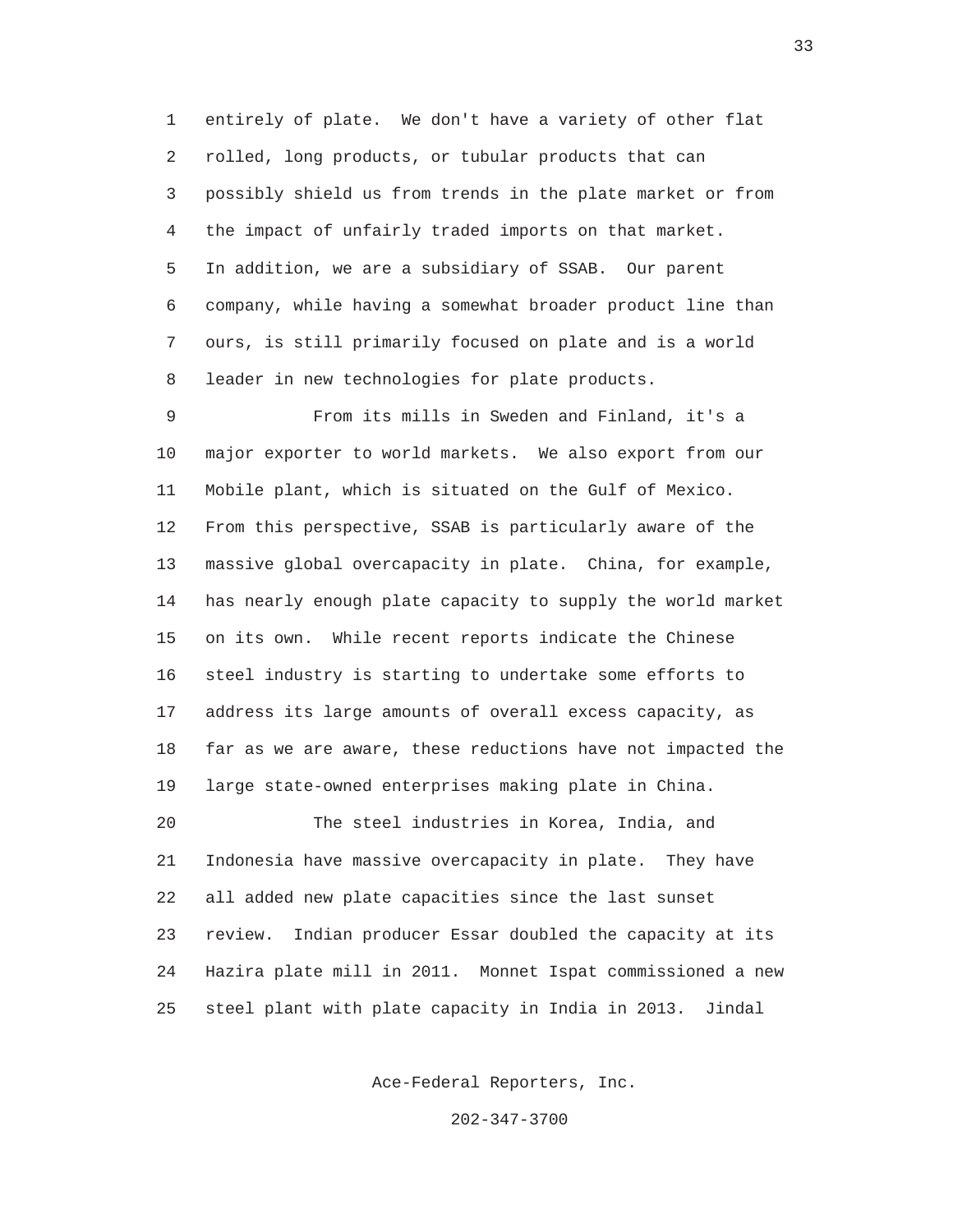1 plans to increase capacity at two Indian mills by a 2 combined 3.7 million tons. And in 2016, Sail announced it 3 would add 3 million tons of capacity to its Indian plate 4 plant by 2018.

 5 In Indonesia, Krakatau began production in 2014 6 at a newly installed plate mill with a capacity of 1.5 7 million metric tons. Gunung Steel commissioned a new slab 8 caster with a capacity to produce 1.2 million metric tons 9 of slab and plate in 2014. And Gunawan is working on a new 10 1 million ton plate mill expected to be completed by the 11 end of the 2018.

 12 Finally, in Korea, Hyundai Steel started a new 13 blast furnace in 2013 and added 2 million metric tons of 14 plate capacity as part of its expansion project. These 15 expansions have occurred in spite of collapse in the Asian 16 shipbuilding industry.

 17 In the meantime, demand in the U.S. is just 18 beginning to slowly improve from the collapse in the energy 19 markets in 2015 and 2016. However, our forecast is that 20 demand in 2018 and 2019 will still be nowhere near the 21 levels of 2014.

 22 Our company does not layoff employees as a 23 practice, but we have had severe curtailments of shifts, 24 production, and take-home pay in 2015 and 2016. In spite 25 of our last successful round of cases against 12 countries

Ace-Federal Reporters, Inc.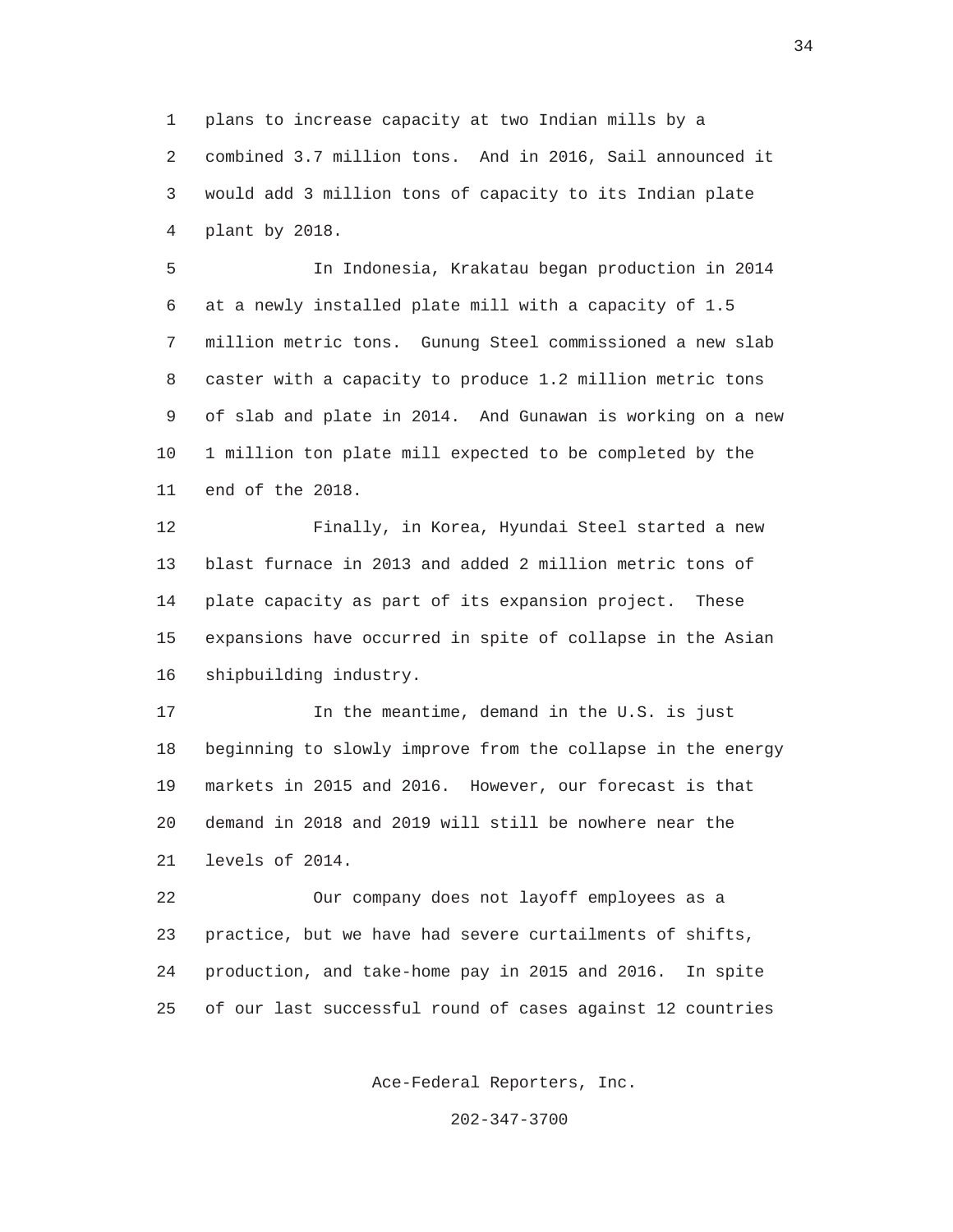1 in 2016, the import market share of cut-to-length plate, 2 particularly from Korea, remains high. It would only be 3 worse without the duties against Korea, India, and 4 Indonesia.

 5 At SSAB, we had developed an expansion plan to 6 invest hundreds of millions of dollars to expand our melt 7 capacity at Montpelier, Iowa by more than 1 million tons to 8 feed our four U.S. facilities and one Canadian 9 cut-to-length plate. We shelved these plans in early 2015. 10 We're awaiting for a period of sustained increase in 11 demand, sustained profitability for SSAB Americas, and low 12 import levels in order to resuscitate these plans. 13 For the above reasons, on behalf of our 1300 American 14 associates, we ask you to prevent the recurrence of injury 15 and maintain orders against dumped and subsidized imports 16 from India, Indonesia, and Korea. Thank you. 17 STATEMENT OF DANIEL MULL 18 MR. MULL: Good morning, I am Daniel Mull, the 19 executive vice president for sales and marketing 20 ArcelorMittal, USA. I am responsible for overseeing and 21 coordinating for our company the sales of a wide array of 22 steel products including cut-to-length steel plate. 23 ArcelorMittal is a global leader in the development and 24 production of high quality cut-to-length plate products. 25 Our plate is sold in the United States to both distributors

Ace-Federal Reporters, Inc.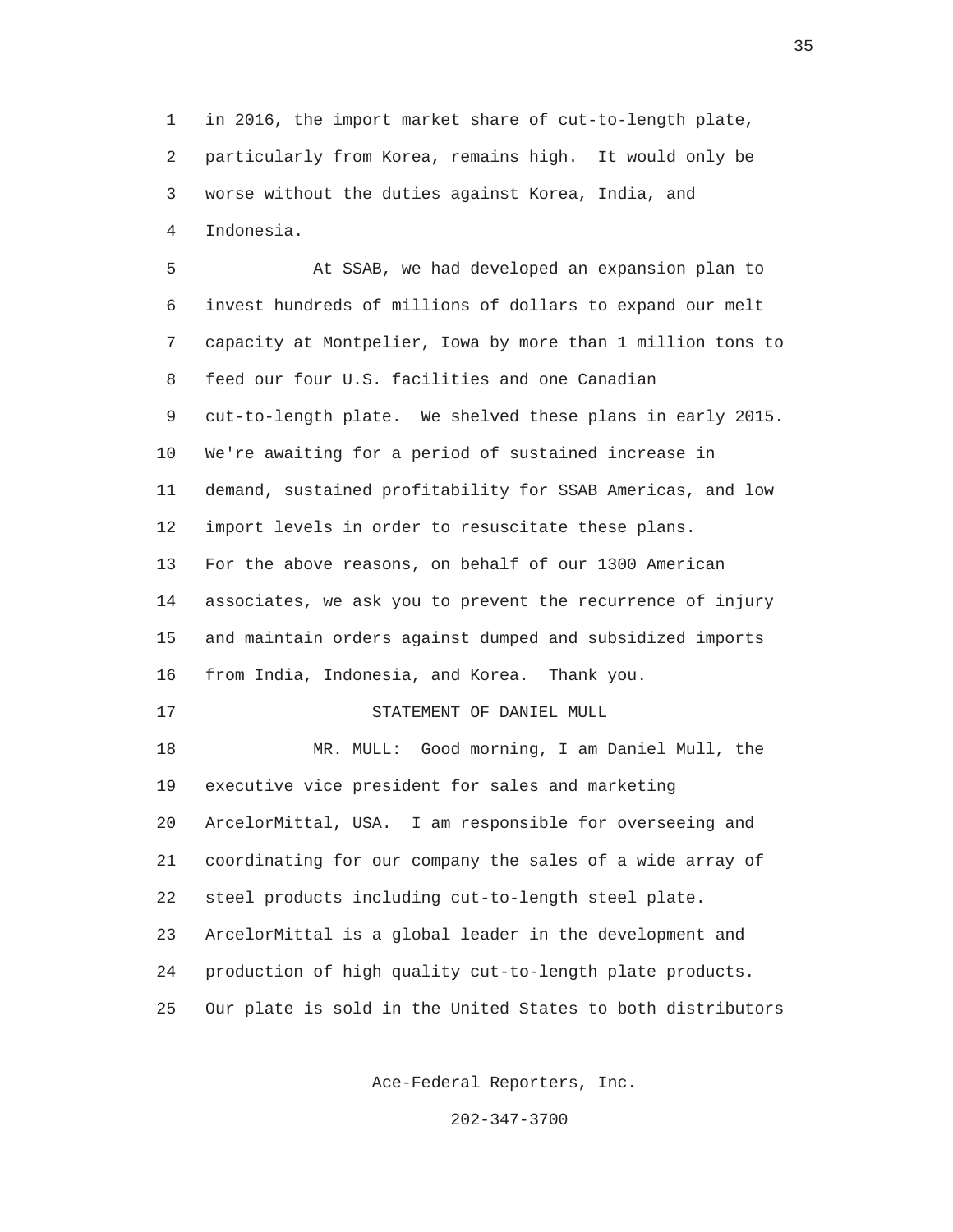1 and end users for numerous applications. We sell our plate 2 on a nationwide basis and face no geographic barriers. 3 What we do face is unfair import competition throughout the 4 country. I've appeared before the Commission on several 5 occasions, including most recently in the cut-to-length 6 plate cases against 12 countries that you decided last 7 spring. I want to thank you for your extraordinary efforts 8 in that case, as well as other investigations affecting my 9 company and its workers.

 10 You understand the devastating effect that 11 unfairly traded imports have had on domestic producers of 12 cut-to-length plate and we appreciate that. As the 13 Commission knows, plate, like the other flat-rolled steel 14 products, is a high-fixed cost industry. Foreign producers 15 are constantly seeking outlets for their excess capacity to 16 cover those costs and leading them to export at whatever 17 price they can get.

 18 Further, purchasers are seeking out low plate 19 prices to reduce their own costs and they find those low 20 prices offered by these dumped and subsidized subject 21 imports.

 22 You recognize all of that when you made your 23 affirmative determination on the 12 countries last year. 24 You recognized too when you made those decisions that the 25 domestic industry simply cannot match the low import

Ace-Federal Reporters, Inc.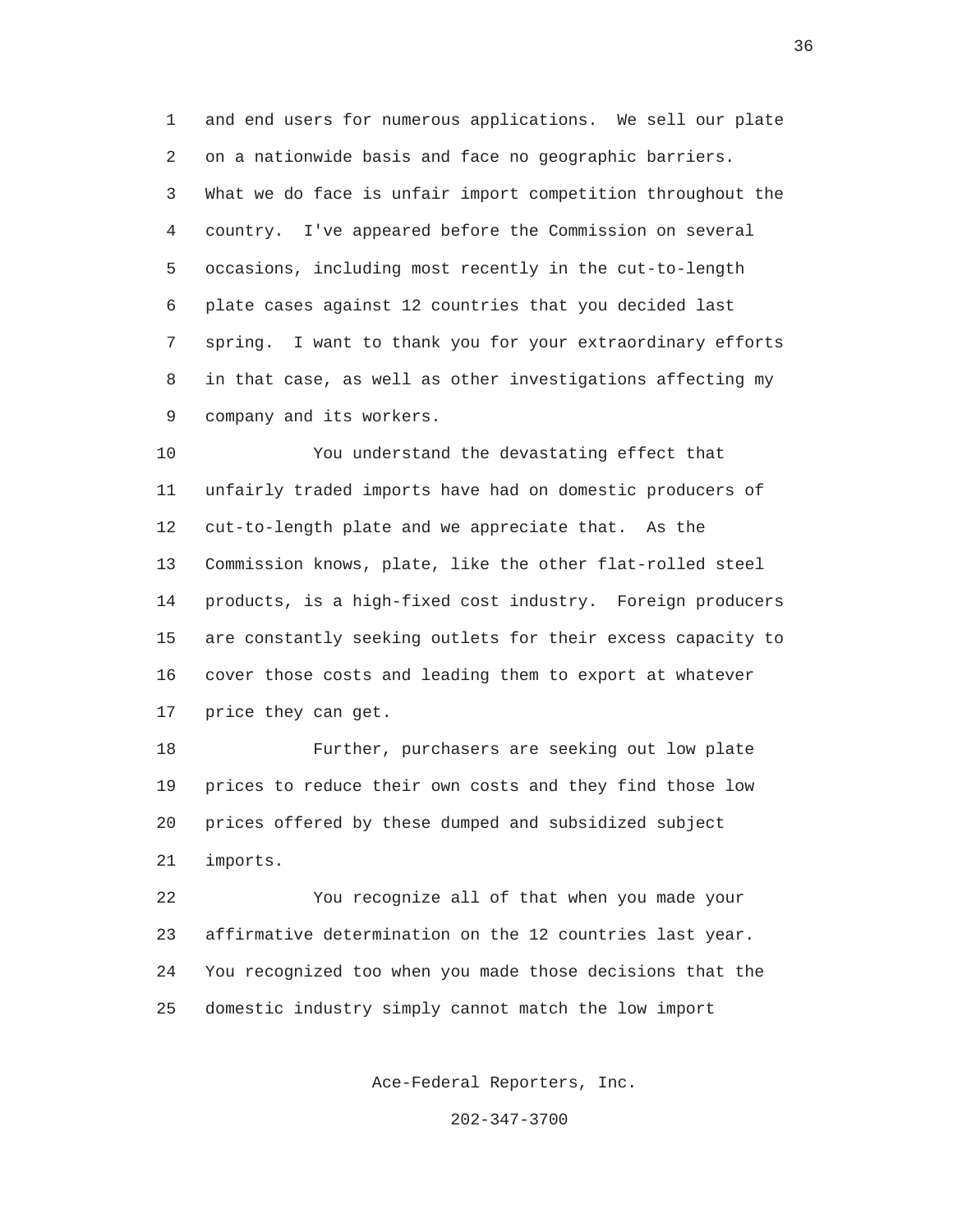1 pricing that has been in the marketplace now for several 2 years. Those low priced imports have resulted in lost 3 sales and lower U.S. producer prices.

 4 In fact, until the 12 country case was decided, 5 low priced imports had caused our prices of plate to fall 6 to the lowest levels we had seen in more than 10 years. 7 So if you want to know what will happen if these orders are 8 revoked, just look what happened over the last three years 9 with imports from the 12 countries. They grew volume and 10 market share through underselling. That is exactly what 11 Korean, Indian, and Indonesian producers will do.

 12 I'm sure it's not lost on you that the one 13 Korean company not covered by this order, POSCO, was 14 responsible for a big part of the underselling and volume 15 gain in the case you just decided. POSCO's Indonesian 16 joint venture should not be allowed to fill in where POSCO 17 Korea has just been put under order.

 18 It has been several months since your 19 determination in the 12 country case, but the industry has 20 by no means recovered yet. Considering we were at a 21 10-year low, however, that improvement simply means prices 22 remain at extremely low levels. Profits are still very 23 depressed as well. In fact, ArcelorMittal recently 24 announced the idling of our plate rolling mill at 25 Conshohocken.

Ace-Federal Reporters, Inc.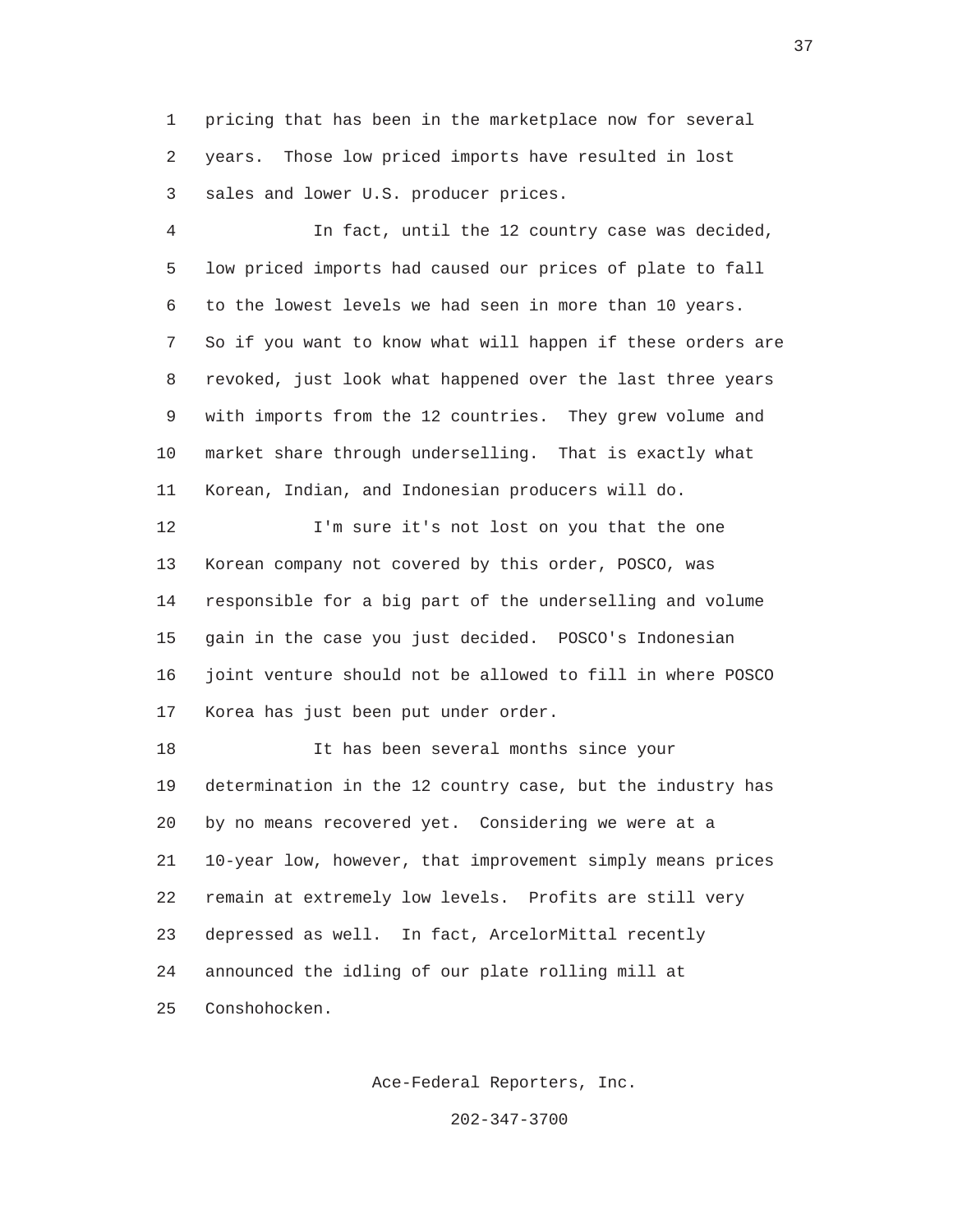1 I would like to believe that the market will 2 improve once our customers have worked through all the 3 inventory of low-priced imports that are stockpiled before 4 the Commission's affirmative determinations. 5 Unfortunately, demand has been declining with no real

 6 improvement yet and the domestic industry has plenty of 7 unused capacity to supply the market if demand should 8 increase.

 9 I shudder to think of the consequences of a 10 negative determination in this review. Korea, India, and 11 Indonesia have plenty of excess capacity and have shown 12 that they're capable of and interested in directing that 13 excess capacity to the United States.

 14 These three countries have flooded the U.S. 15 market before with low-priced imports and they have every 16 reason to do it again.

 17 My lawyers tell me that a key question sunset 18 reviews is whether the domestic industry is vulnerable to 19 the imports if they are unrestrained by unfair trade 20 orders.

 21 While that is a legal conclusion, I can tell you 22 without hesitation that my company has not recovered from 23 the last wave of imports. We are still in an injured 24 condition. More unfairly priced imports in this market is 25 the last thing we need or can withstand.

Ace-Federal Reporters, Inc.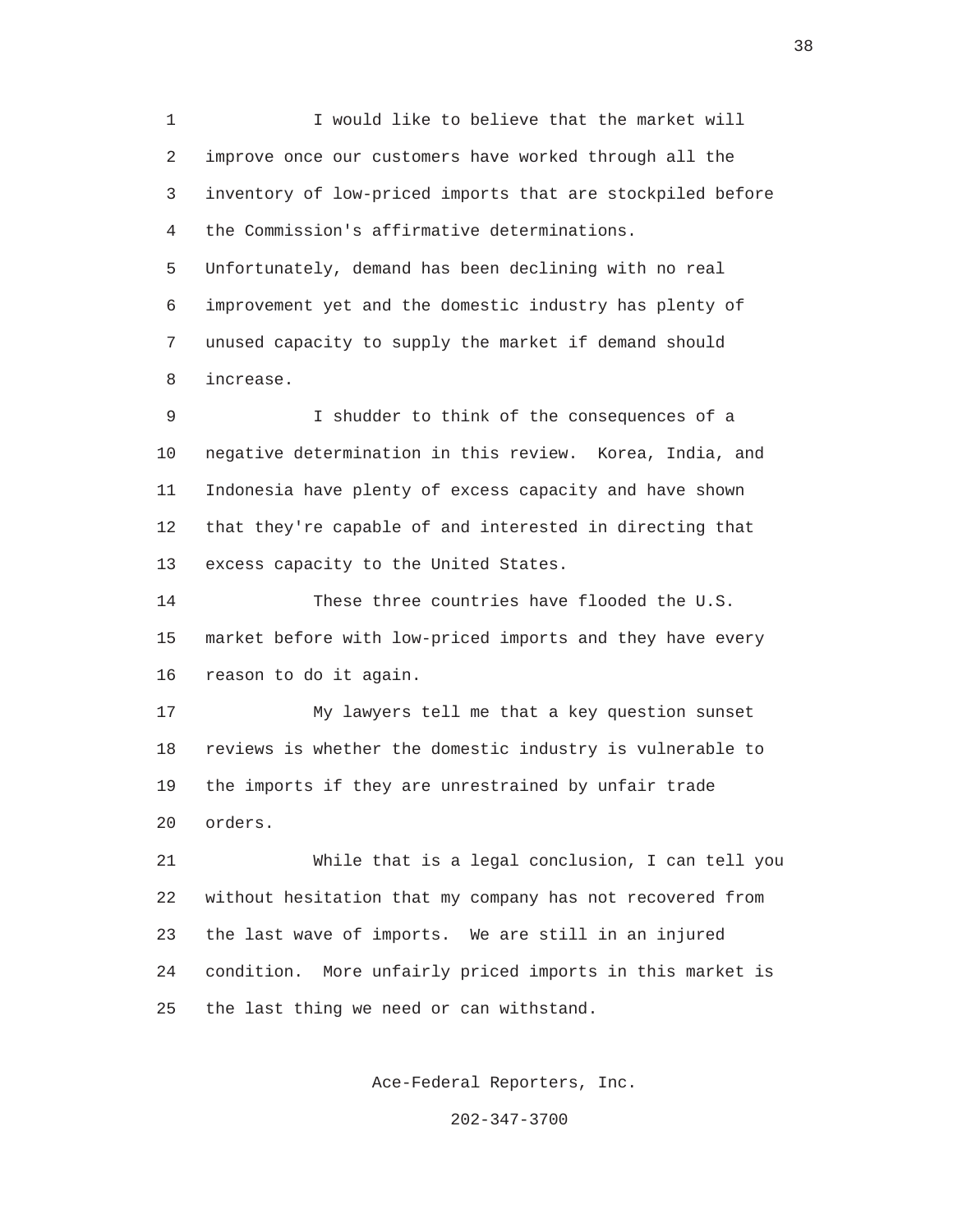1 So on behalf of my company and the many workers 2 and communities who depend on the jobs created in the 3 cut-to-length plate industry, I urge the Commission to 4 maintain the unfair trade orders against the three 5 countries. Thank you.

 6 MR. PRICE: That concludes the direct 7 presentation of the domestic industry. Thank you. 8 CHAIRMAN SCHMIDTLEIN: Great. Pardon me. All 9 right, thank you very much. I'd like to thank all the 10 witnesses for being here today to understand the issues in 11 this third review.

 12 We will be -- I actually will begin the 13 questioning for the Commissioners this afternoon. So I 14 want to start with looking back and I have a question with 15 regard to Italy and Japan. So Italy and Japan were 16 originally a part of this particular case. And the orders 17 were revoked in -- around 2010, 2011. I understand that 18 they were then part of the case earlier this year, you 19 know, cumulated with all the other countries among the 12. 20 But when you look at what happened between the original 21 investigations in 1998 and the second -- you know, the 22 second review when they were revoked and then you look at 23 the quantities for Italy and Japan in 2016, and I'm looking 24 at the table at page I-7 in the staff report, it's public, 25 I'm just wondering what is the difference between the

Ace-Federal Reporters, Inc.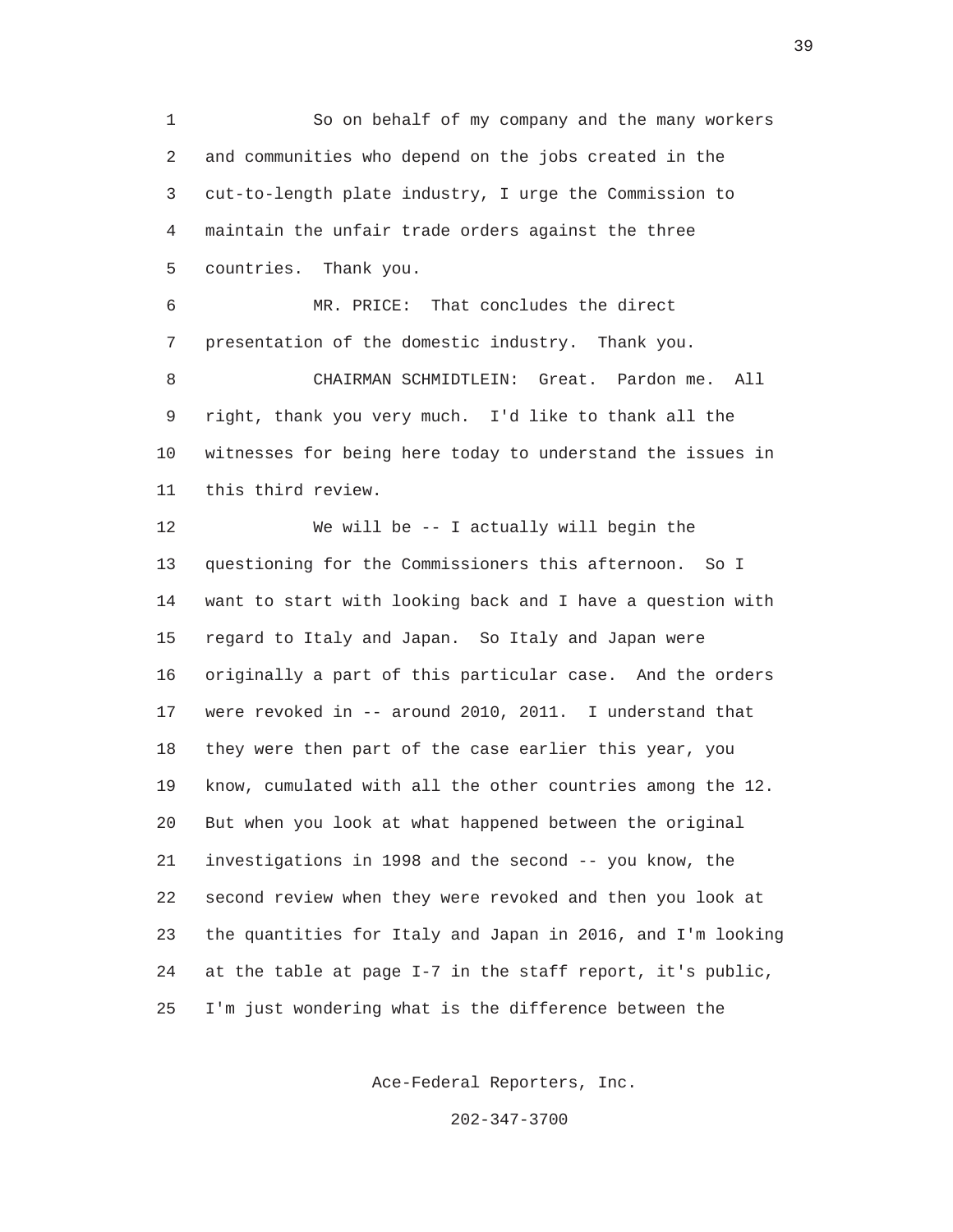1 industries in Italy and Japan and these three countries, 2 because when the orders were revoked around 2010, 2011, 3 Italy and Japan increase again, but not nearly to the point 4 that they were in the original case, right?

 5 So what I'm looking at, I see -- and in this 6 table, you got to look at the non-subject. That's where 7 they've got the quantities. So you see Italy non-subject 8 2016 of 31,000 short tons roughly, Japan, 35,000.

 9 In the original case, you had Japan at 288,000. You had 10 Italy at -- so is there a difference in those industries? 11 You know, why did they not come roaring back into the U.S. 12 market in those five years.

 13 CHAIRMAN SCHMIDTLEIN: Is there something going 14 on in Europe or is there something that -- you know going 15 on with those particular companies in those two countries? 16 And I did not look back at the briefs in that second review 17 to see whether or not there were arguments made with -- you 18 know, obviously, we did revoke the -- I don't know if there 19 were arguments made with regard to the capacity in those 20 countries and whether or not they would -- so I'm just 21 curious. You don't see them growing back, so I was just 22 curious as to what was going on there.

 23 MS. DRAKE: Thank you. If I recall correctly 24 from the second review, while the Commission found that 25 imports from Italy and Japan would not likely have -- that

Ace-Federal Reporters, Inc.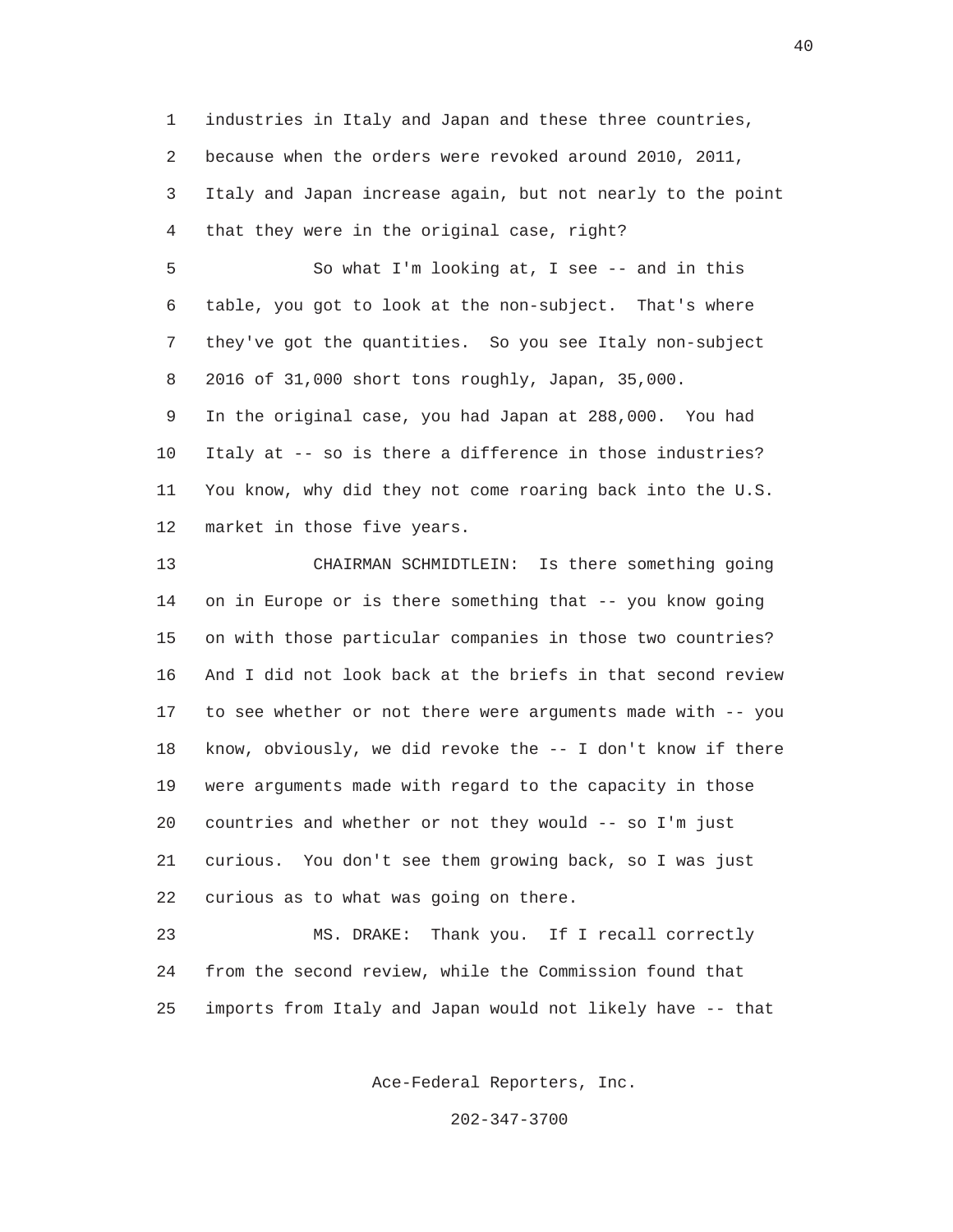1 they may have a discernible impact, they found that they 2 would compete under different conditions of competition in 3 the U.S. market. And I think part of that was that there 4 had not been increases in capacity in Italy and Japan like 5 there had been increases in India, Indonesia, and Korea. 6 And I think there were other differences as well in terms 7 of how they would compete in terms of product mix or other 8 issues and so I'd be happy to address those post-hearing, 9 especially, looking at the record of the newest cases to 10 see if those differences were really borne out after the 11 post-revocation --

 12 CHAIRMAN SCHMIDTLEIN: I mean is that a surprise 13 to the steel companies here? Did you expect that Japan and 14 Italy would come back in a stronger way than they did? 15 MR. MOSKALUK: So I think in the context of the 16 question you're asking and not knowing this off the top of 17 my head, I think it would be important to know what the 18 conditions were in their home market in the period as well 19 because that may explain reasons why they had less interest 20 to export at the time, but I don't know the answer to that. 21 I do recall at the sunset when Italy and Japan 22 were relieved from the finding that the Japanese based much 23 of their discussion in their presentations about their lack 24 of interest entirely in shipping to the U.S. and I recall 25 because I was here testifying for the domestic industry.

Ace-Federal Reporters, Inc.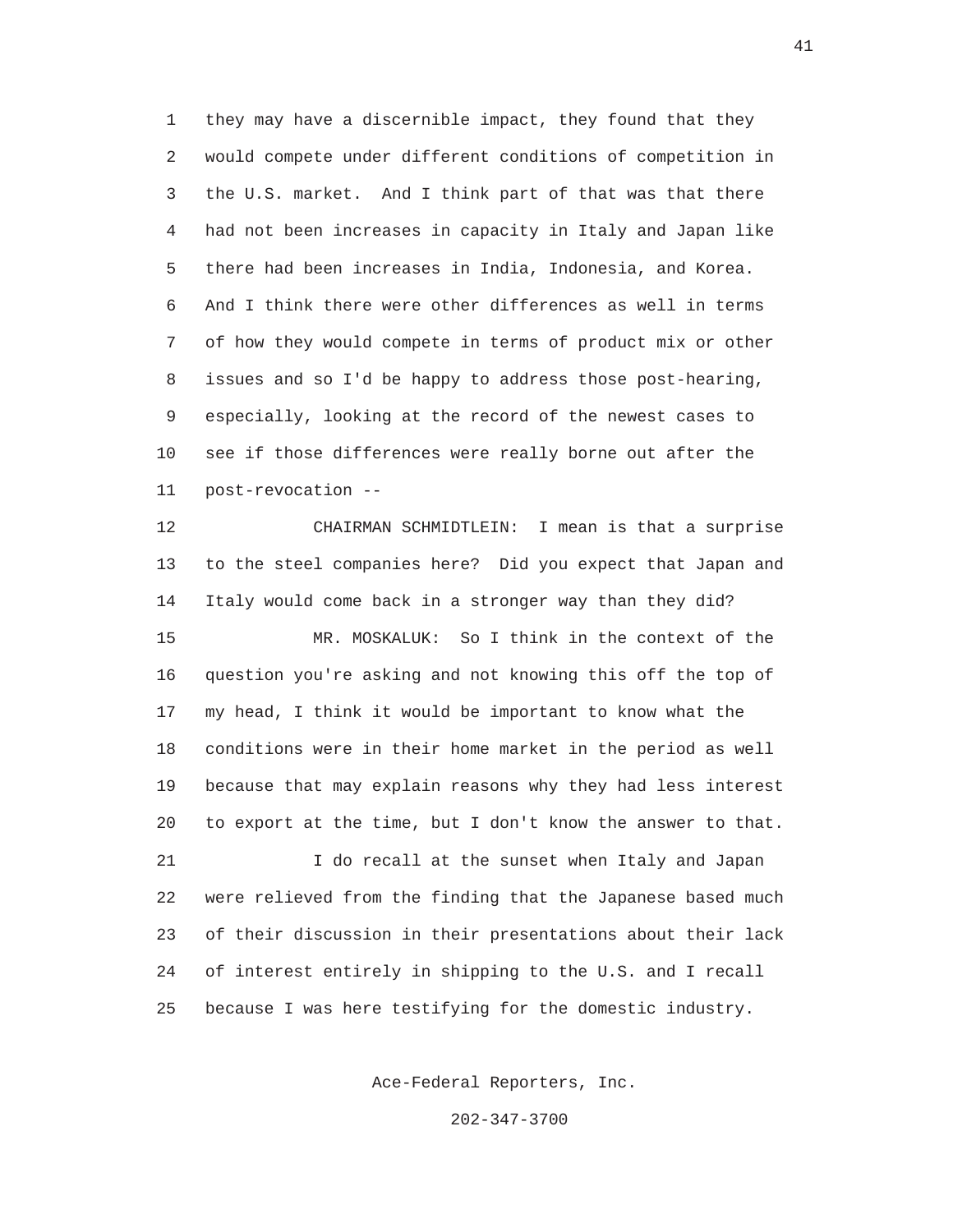1 And I recall there was a considerably amount of 2 time spent by the Japanese presenters explaining that they 3 would not return at all to the U.S. and didn't have an 4 interest in the market because they were going to be busier 5 elsewhere in Asia, shipbuilding, and I think they listed 6 some other reasons why they would have any interest, but 7 they did return and they were found to be underselling and 8 they were found --

 9 CHAIRMAN SCHMIDTLEIN: In the most recent case. 10 MR. MOSKALUK: So it leads me to believe that, 11 well, it may not have been the volume you or I had expected 12 we would see for the, based on what they had in the 13 original finding that they were relieved from, that they 14 still returned and they still did undersell and they still 15 were found to be harmful to the domestic industry.

 16 MR. ROSENTHAL: We do want to look at this 17 further in the post-hearing brief, but not having thought 18 about this until you raised this question. Among the other 19 things that were going on then too were a rapid increase in 20 imports from a bunch of other subject countries and they 21 were all competing against one another, including against 22 the Koreans, who said they weren't going to come back into 23 the market.

 24 So there was a lot of additional import 25 competition at the same time, which is one of the reasons

Ace-Federal Reporters, Inc.

202-347-3700

42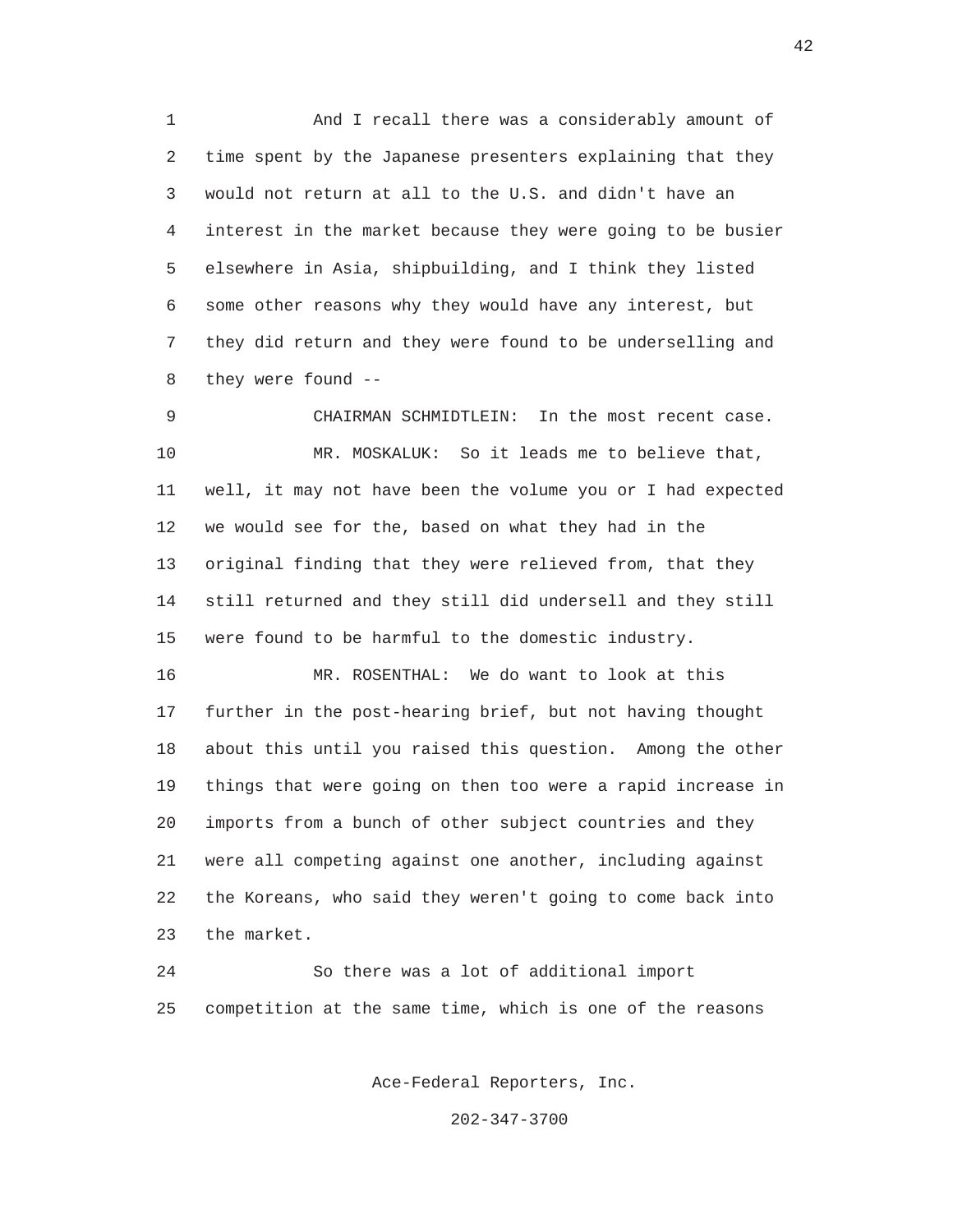1 why we ended up having to file cases against a bunch of 2 countries, not just a few, so that's another factor that I 3 think was evident at that point, but we'll address this 4 more fully later.

 5 MR. PRICE: Again, like Mr. Rosenthal, I'll 6 agree that we'll address this more in the post-conference 7 brief, but what's kind of curious is if you look at the PT 8 Krakatau brief is they're saying, hey, one reason why you 9 should allow us in is there is you imposed all these orders 10 against all these other countries out there. Basically, 11 implying, hey, this is a really attractive opportunity for 12 us to come in here with more volume. They didn't say it 13 that way, but that's, more or less, what it implies. And 14 you know if you want to understand why the U.S. market is 15 attractive, I would sort of go back to our Slide 11 and you 16 can see the export prices at Indonesia's exporting have 17 very substantial quantities currently.

 18 And with all due respect to their arguments 19 about freight, which are unsupported, freight anywhere in 20 this world -- ocean freight is not a barrier to exports. 21 Given these price gaps, I think this is an incredibly 22 attractive opportunity. So the conditions of competition 23 that exists maybe with Italy and Japan at various times 24 have been different, but when you deal with Asia with 25 massive overcapacity and you know Indonesia being one of

Ace-Federal Reporters, Inc.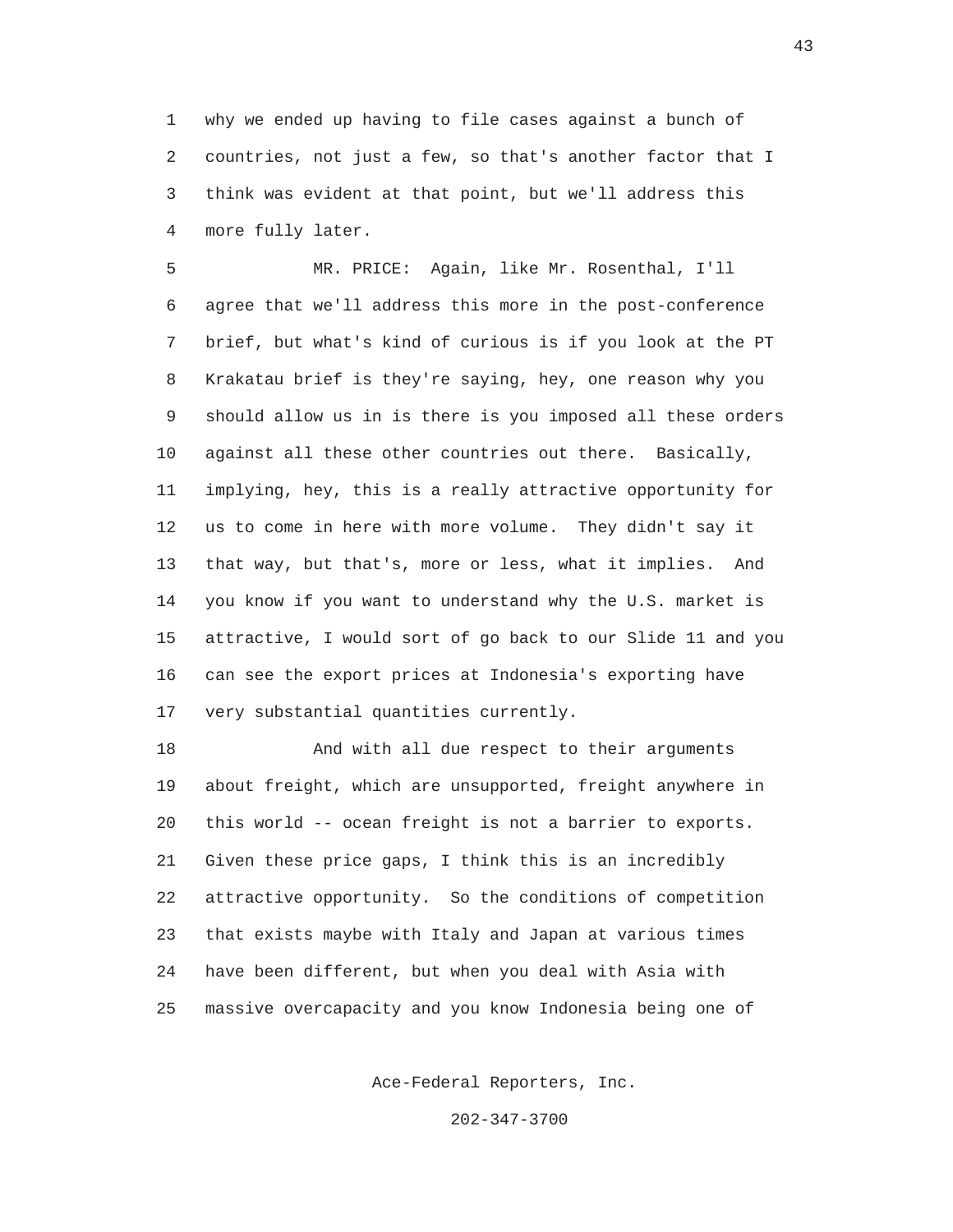1 the prime culprits, along with India now in adding capacity 2 in the global market and continuing to add capacity despite 3 massive excess capacity, it's going to come somewhere and 4 it's going to come here. They're going to want to send it 5 somewhere and this is the location.

 6 So I think each of these are sue generous, but 7 these three countries the last time the Commission treated 8 them differently, and one of the reasons they treated them 9 differently was the massive amounts of capacity coming 10 online in these countries. And in fact, Indonesia, at the 11 time, was even a net importer, but there was massive 12 capacity already coming online that was slated. In fact, 13 it did come online. It has been exported extensively. 14 It's a very export-depending country. I think the facts 15 would show this is very different than Italy and Japan.

 16 MR. ROSENTHAL: One more time, and I promise we 17 will address this in our post-hearing, but there is another 18 thought that I think is worth sharing at this point. And 19 that is a few years ago when we were looking at Japan and 20 Italy, the world overcapacity situation wasn't as acute as 21 it is today either and so I, again, will go back and tell 22 you what we think was happening at that point with those 23 bigger countries, but for your consideration at this point 24 the facts of overcapacity worldwide, the opportunities for 25 the three subject countries in this particular review to

Ace-Federal Reporters, Inc.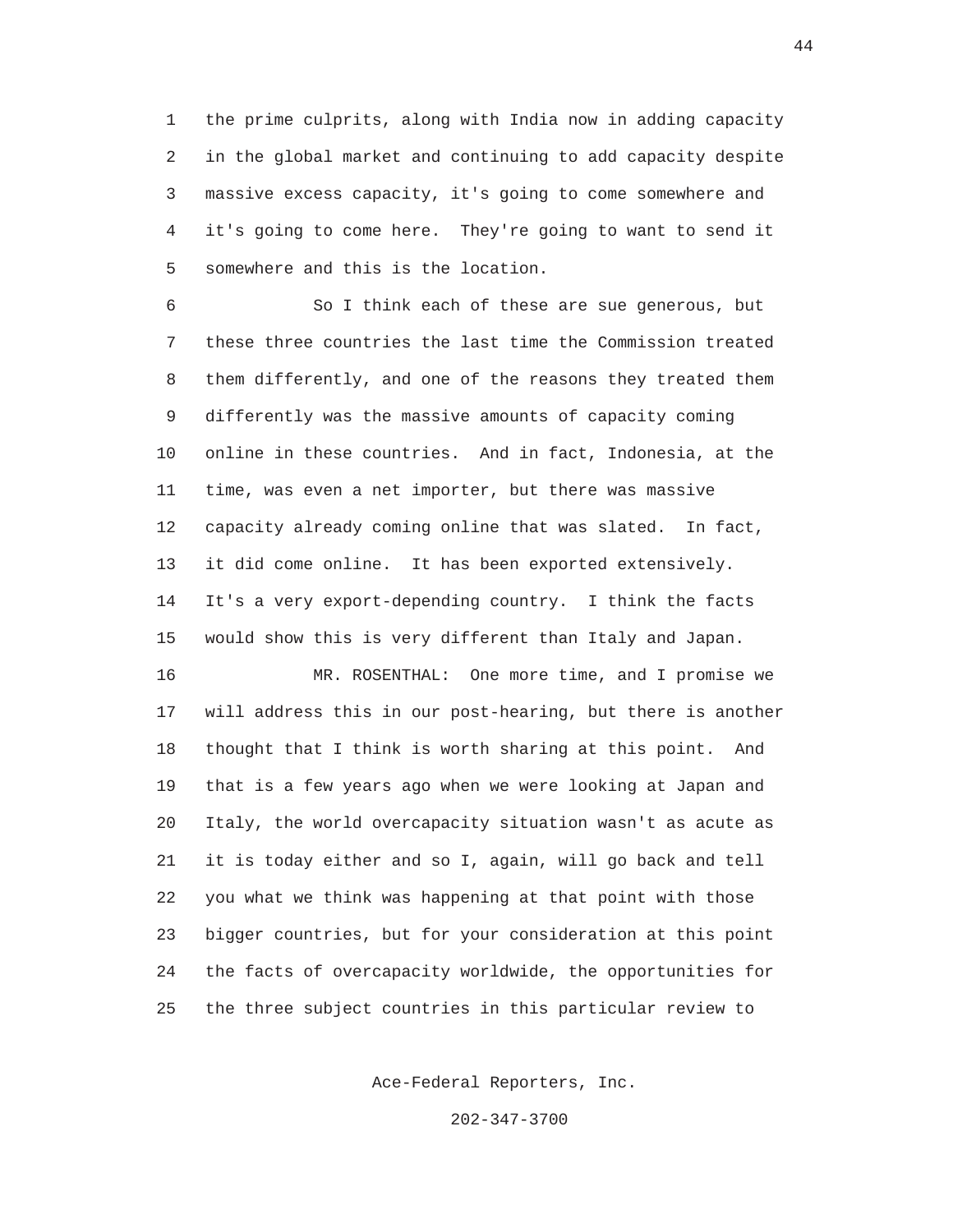1 ship to elsewhere in the world or even their home markets, 2 which are depressed, are much different than the situation 3 that was taking place a few years ago with respect to the 4 world and Japan and Italy, in particular.

 5 CHAIRMAN SCHMIDTLEIN: Okay. So shifting gears 6 just a little bit, but still along the lines of how things 7 have changed or whether they've changed, when you look at 8 the staff report at the list of domestic companies 9 producing domestic cut-to-length plate today and compare 10 that to the chart in the original staff report in this case 11 there's almost no overlap in terms of the domestic 12 producers and so I just wonder is that a factor?

 13 How does that affect our analysis? How does 14 that affect the conditions of competition here, if at all? 15 MR. PRICE: I don't think it has a material 16 affect on your analysis in this case. I mean the fact is 17 that this industry is vulnerable to injury, was just 18 demonstrated by the recent affirmative determinations in 19 the 12-country case, so while the exact companies may have 20 changed and in some cases the assets have changed some of 21 the assets are the same just with new nameplates on them. 22 But the bottom line is this industry is highly vulnerable 23 to a recurrence of material injury regardless of the names 24 of players in the companies.

25 CHAIRMAN SCHMIDTLEIN: Okay. Alright, my time

Ace-Federal Reporters, Inc.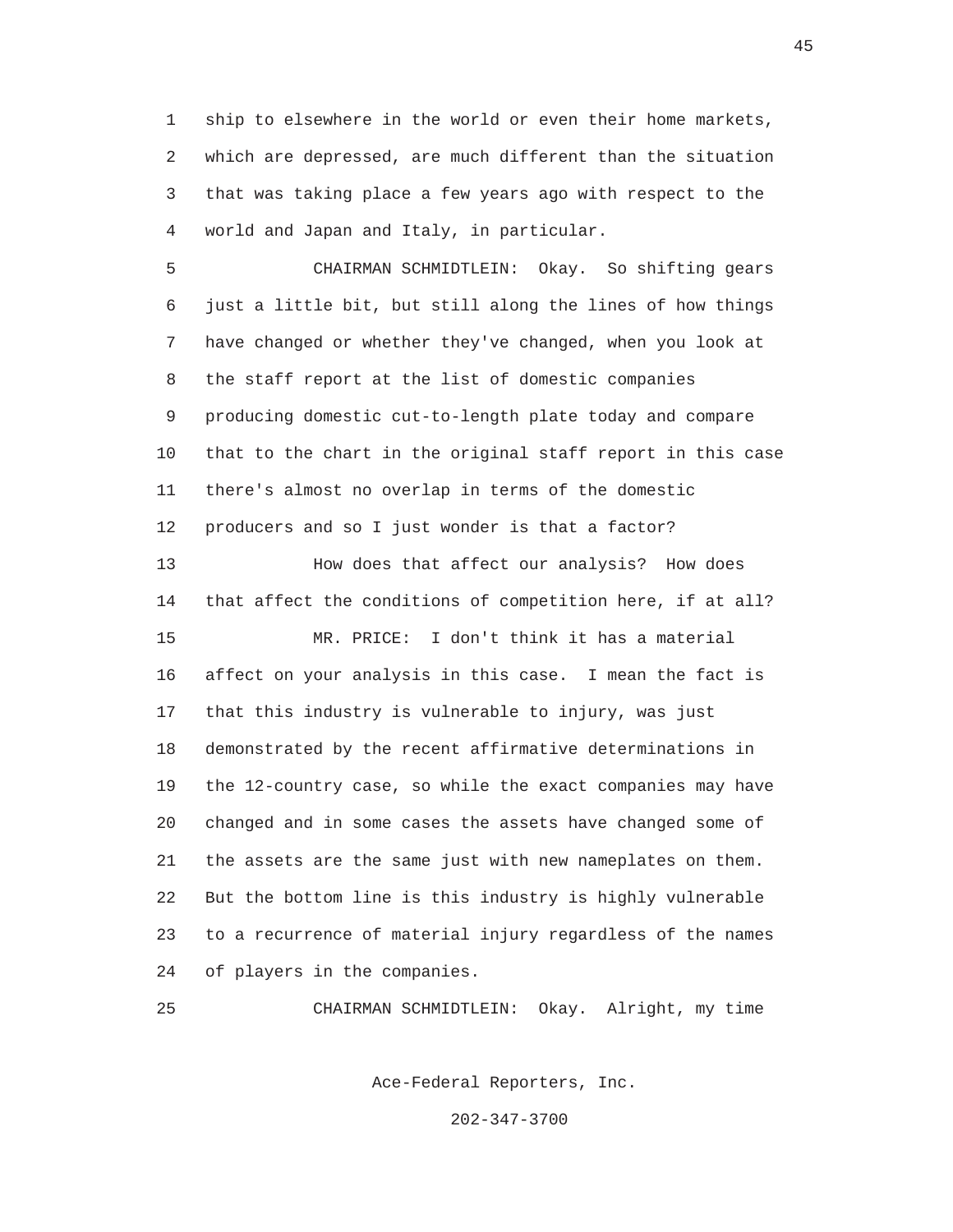1 is up and so Vice Chairman Johanson is next.

 2 VICE CHAIRMAN JOHANSON: Thank you, Chairman 3 Schmidtlein and I would like to thank all of you for 4 appearing here today.

 5 How has the global market changed in the nearly 6 two decades since the original petitions were filed? Are 7 not the Indian, Indonesian, and Korean industries operating 8 in a different economic environment than they were in the 9 late 1990s during the aftermath of the Asian financial 10 crisis?

 11 MR. MOSKALUK: Commissioner, I think, yes, 12 you're right. There's been substantial change. You're 13 talking about the period at the outset in '97/'98; is that 14 correct?

 15 VICE CHAIRMAN JOHANSON: Yes, at about the time 16 that the petitions were filed.

 17 MR. MOSKALUK: Okay, so the changes since that 18 time is a massive run up in plate capacity, globally, 19 including a very substantial run up in plate manufacturing 20 capacity in China. Again, additional capacity added in all 21 three subject countries that have been mentioned. In the 22 same time, while there was the Asian crisis at the time, 23 we've seen a decline in one of the major plate-consuming 24 markets for Asia, which is shipbuilding.

25 And so if you look at general conditions, we've

Ace-Federal Reporters, Inc.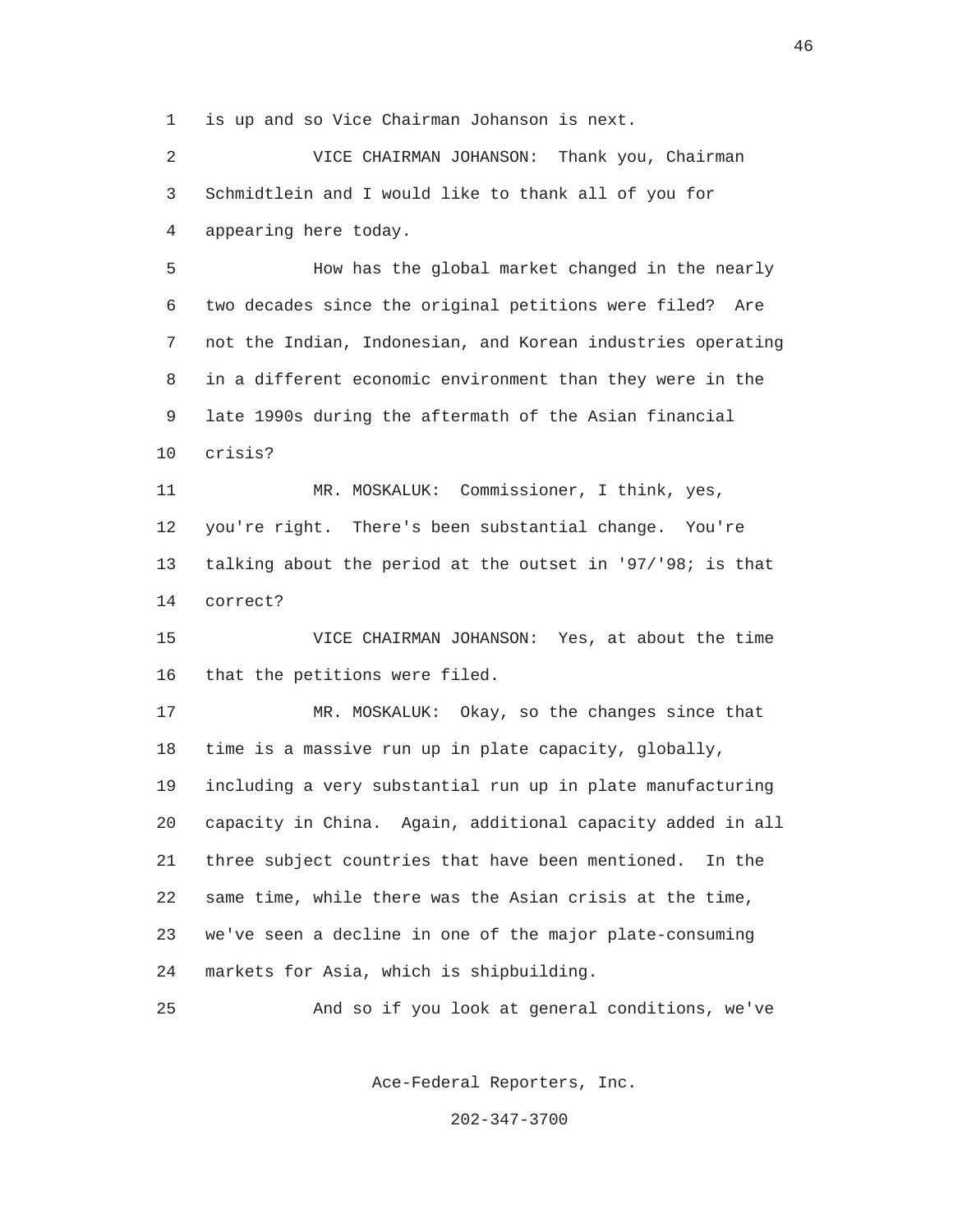1 added more production in a market that is relatively 2 strained for demand and so I would say since the original 3 finding in the late nineties the conditions have gotten 4 more adverse for these companies and would probably cause 5 them to look at export more outside of what we would 6 consider their traditional home markets because the 7 capacity is greater in that particular market and they've 8 added capacity into a market where I would say the demand 9 is strained, at best.

 10 VICE CHAIRMAN JOHANSON: Thank you, Mr. 11 Masklike. As it relates to the scope of these reviews, are 12 there any particular qualities of cut-to-length plate that 13 are offered by a foreign producer in the subject countries 14 that are not supplied by a domestic producer?

 15 MR. WHITEMAN: At the present time, there are no 16 products from any of the countries that are represented 17 that the domestic suppliers cannot produce, whether you're 18 talking grade or sizes. The domestic industry is capable 19 of producing all of those products.

 20 VICE CHAIRMAN JOHANSON: Thank you, Mr. 21 Whiteman. Mr. Mull, were you going to speak?

 22 MR. MULL: I would just confirm that. That 23 would be our position also that someone in the domestic 24 industry can produce any of the types of plates that the 25 producers in this care are capable of.

Ace-Federal Reporters, Inc.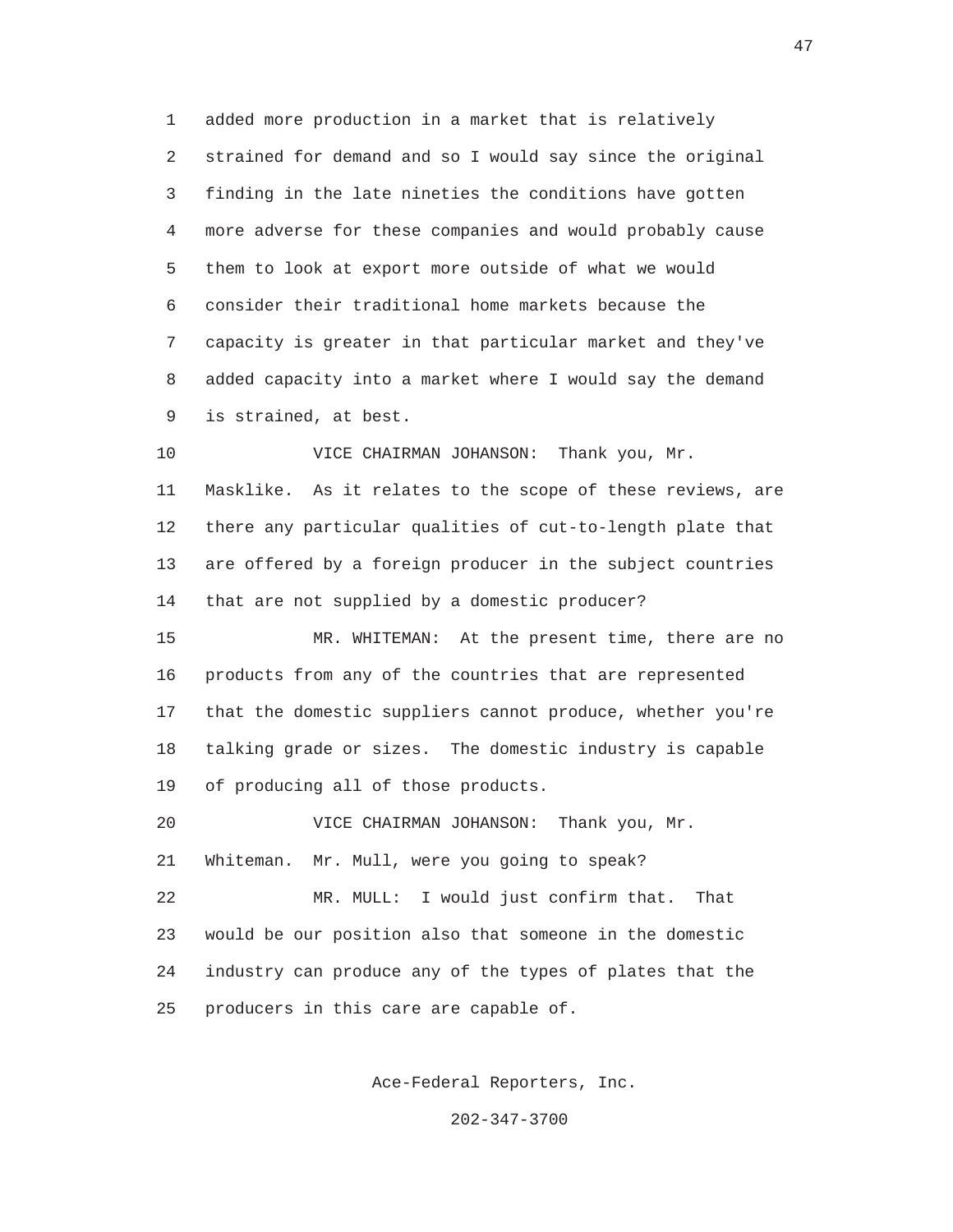1 MR. MOSKALUK: We'd concur. We're not aware of 2 anything that could not be supplied by the domestic 3 industry.

 4 VICE CHAIRMAN JOHANSON: Alright, thank you to 5 all three of you. In the last five years have there been 6 any significant changes in cut-to-length plate production 7 technology?

 8 MR. MOSKALUK: I'll leave room for others 9 because we're all, I'm sure, looking at different 10 technologies and innovation in manufacturing. I would say, 11 yes, there's always the opportunity for innovation. It's 12 typically in efficiencies of production the concepts for 13 steel-making and steel rolling that the actual activities 14 themselves are relatively unchanged. The innovation is 15 more in the equipment and investing in equipment that can 16 allow you to do things more efficiently -- time, space, et 17 cetera.

 18 MR. TOPALIAN: I would concur with my colleague. 19 I think as Nucor invests and continues to look to the 20 future, whether it be an AI or automation or advancements 21 in technology, we're always pushing to see whether it's 22 cost reduction, improved processing, speed delivery, 23 safety, all those aspects into our processes and across 24 plate. So that is something is we endeavor and continue to 25 push and look for in the future.

Ace-Federal Reporters, Inc.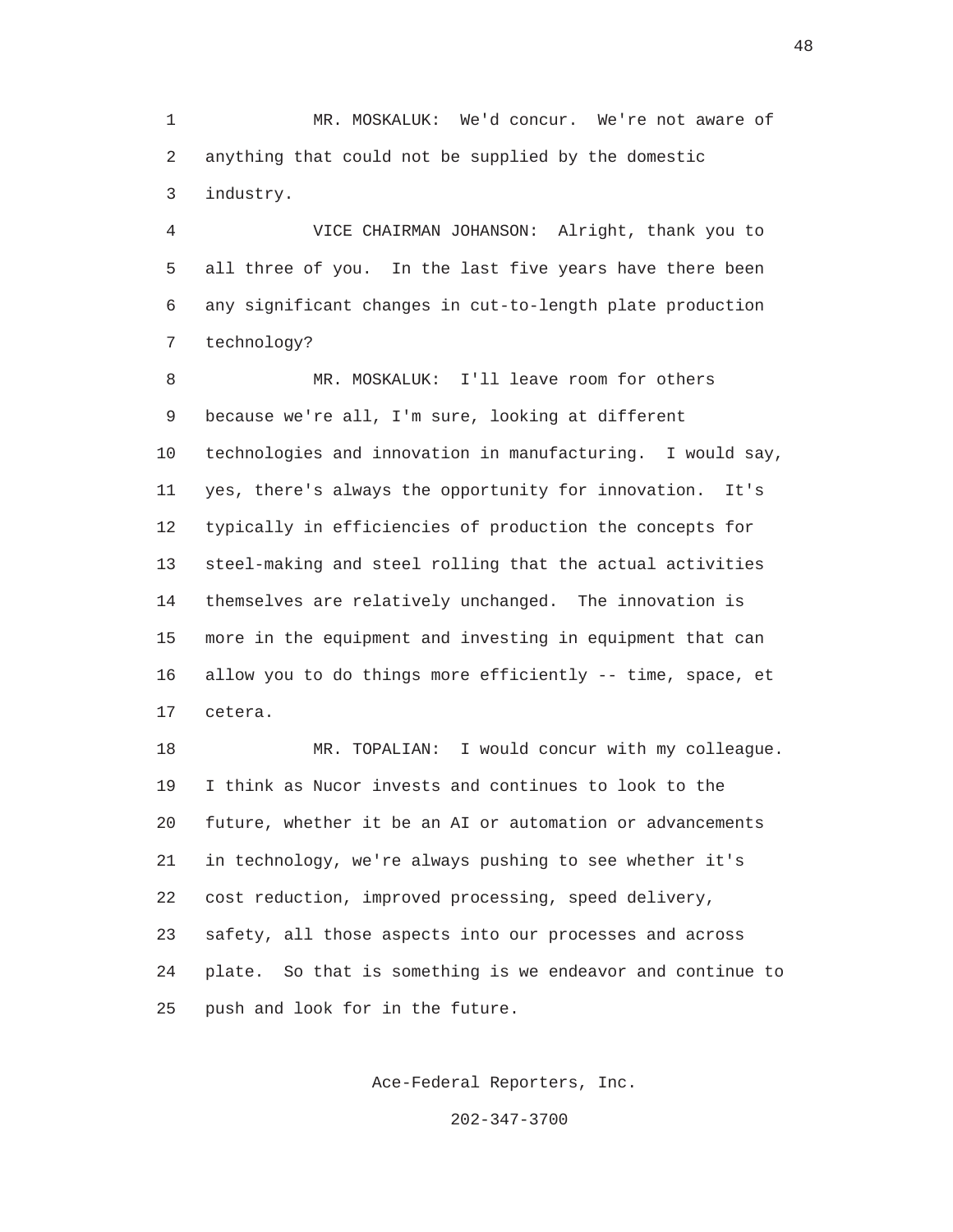1 MR. MOSKALUK: Commissioner, if I might add, 2 that's one of the predicaments the industry is in now and 3 why there is some vulnerability is that because of the 4 pressure that we have been under for the past few years of 5 unfairly traded or underselling of the import product we've 6 not been able to get a sufficient return to continue to 7 look at the necessary upgrades and investments that we 8 would want to make that would make us more efficient, more 9 competitive, a better supplier to our customer based, being 10 able to meet all of the needs and demands that our 11 customers would like.

 12 So that goes to vulnerability, the fact that we 13 would love to continue to invest and the fact that the 14 business is not returning what we would consider to be 15 suitable return for re-investing in the business. 16 We are barely capable to continue to invest on things like 17 compliance and just sustainability on the business -- you 18 know the required maintenance and repair that a steel mill 19 needs every year. On top of that anything we need to 20 continue to comply to any regulation and then that means we 21 run out of capital when it comes time to continue to 22 innovate and invest so that we can be a better supplier to 23 our customers.

 24 VICE CHAIRMAN JOHANSON: Has new technology and 25 increased efficiency added to overcapacity being supplied

Ace-Federal Reporters, Inc.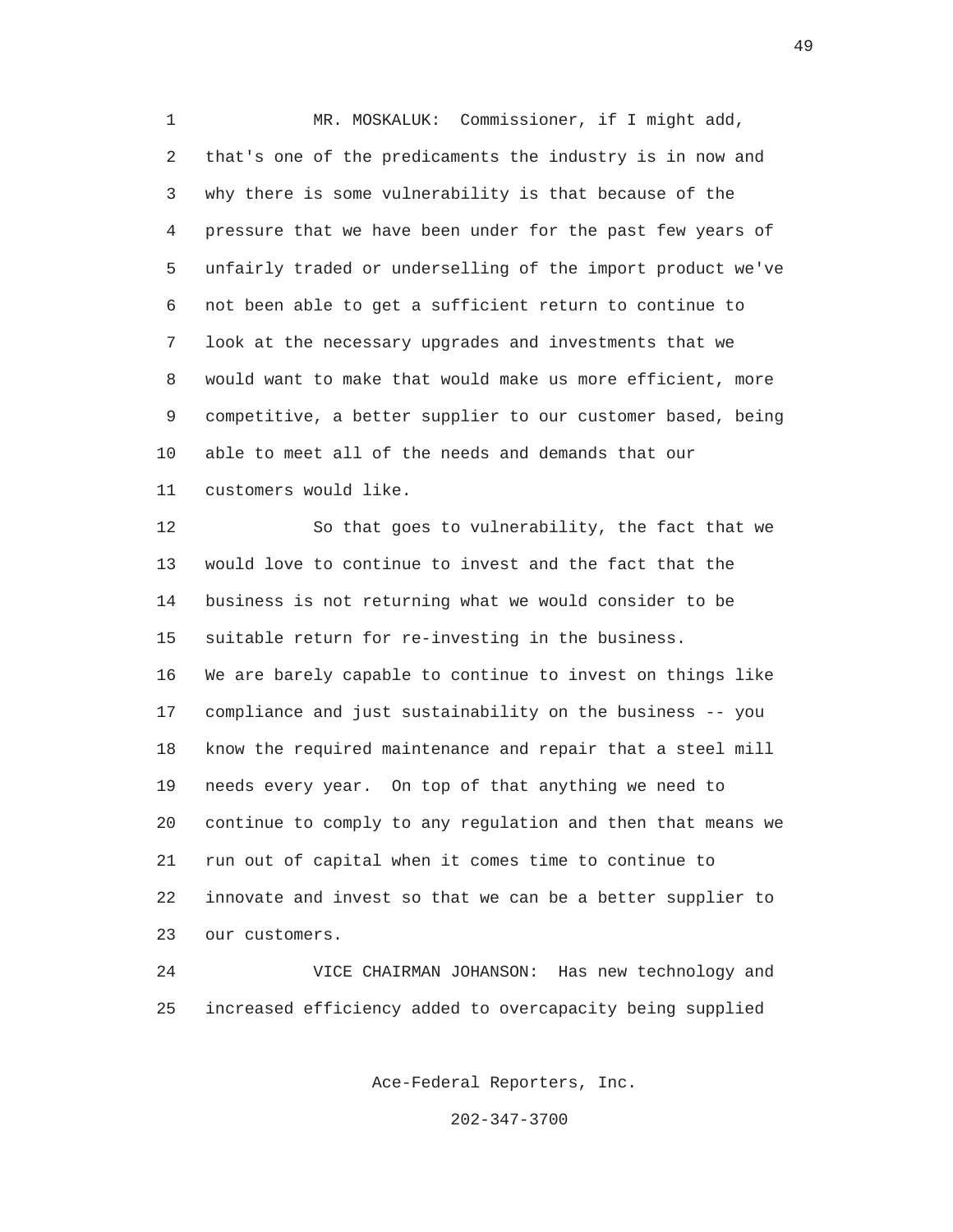1 by the subject countries?

 2 MR. MOSKALUK: Again, I think the overcapacity 3 in the countries -- subject countries is new investment and 4 new facilities. While I am certain that some of the older 5 facilities in those same countries may have invested in 6 something that would get them incremental capacity, the 7 preponderance of the overcapacity in those countries is 8 from new facilities or expanded facilities.

 9 MR. PRICE: I'm actually going to give you a 10 quick answer because it goes to both of these lines of 11 questions. This actually comes from the G-20 report from 12 the global forum that was just issued on November 30 about 13 capacity and I'm actually looking at paragraph 18, which 14 anyone here can pull up. And it says, "The data indicate 15 that capacity developments over the last two years diverge 16 across the global forum membership. Economies like the 17 European Union, China and Japan have registered declines in 18 capacity since 2014, while others like India, Indonesia, 19 Mexico, Brazil, and Turkey have registered increases over 20 this same period.".

 21 So you have two things going on. You have 22 diverging trends as certain places actually are taking 23 capacity down, which goes to conditions of competition in 24 your question earlier, one. And two, you're seeing what's 25 going on here in places like India and Indonesia, new

Ace-Federal Reporters, Inc.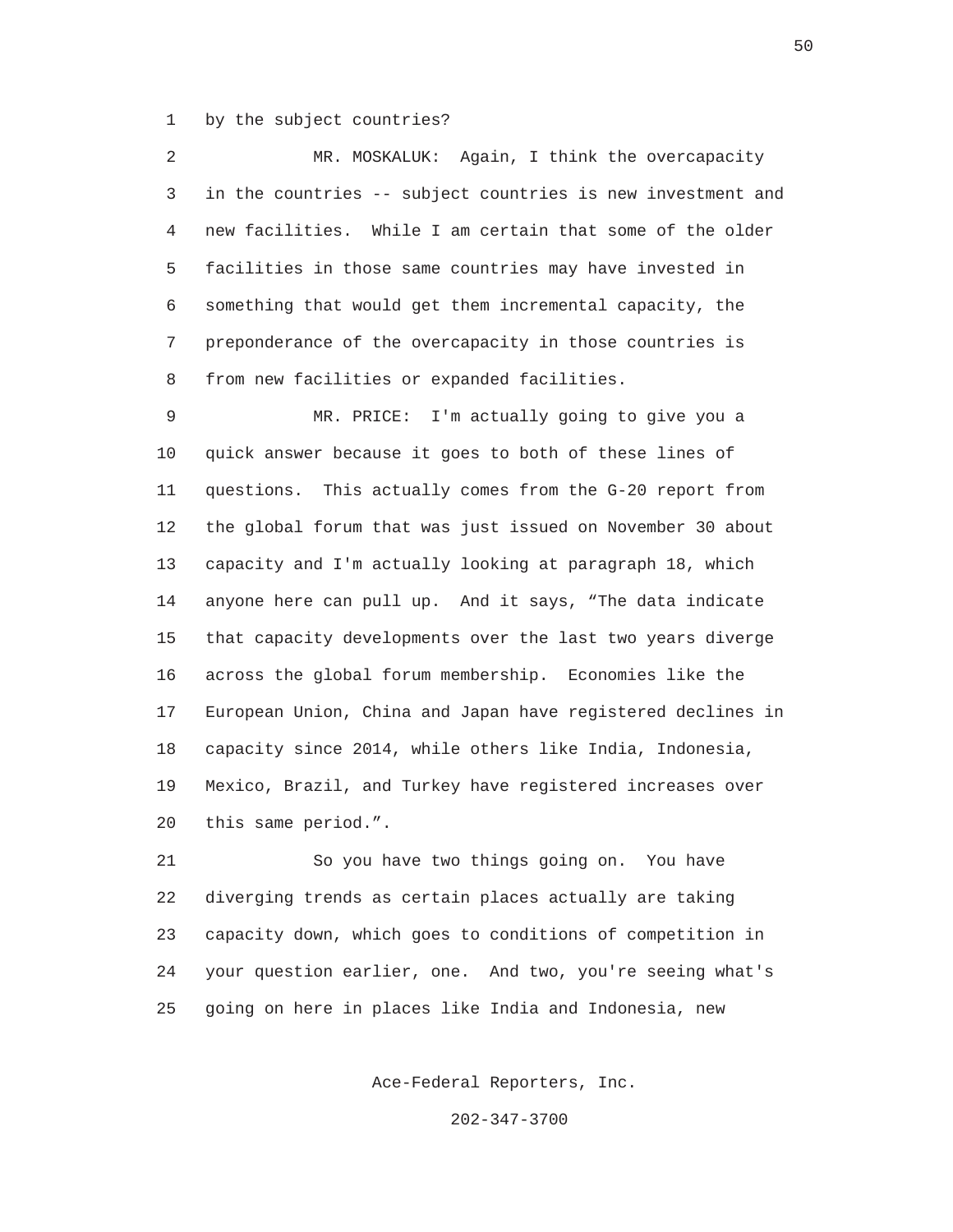1 capacity being built. So while developed world suppliers 2 like these companies here, incrementally, have to invest to 3 upgrade these guys are buying new technology at the front 4 in and expanding mostly with Greenfield facilities, so 5 you're seeing those types of trends go on.

 6 MR. MULL: The other area that I think needs to 7 be pointed out is that there are things that we would like 8 to invest in order to actually develop unique products and 9 you can do that with different types of rolling systems 10 from a mechanical standpoint. You can also do it from 11 unique thermal treatment of the -- in order to give 12 properties to the plate products.

 13 We have some of that type of development in our 14 research labs and would like to do that in the United 15 States, but what limits us is that our need for capital 16 just to keep the facilities running on the basic grades of 17 plates in order to give the base load that we need is so 18 substantial that for us to even think about expanding and 19 advancing that is very difficult.

 20 And I think there's two parts to it, alright. 21 One is being competitive in the marketplace against your 22 competition. The other is being able to be a leading edge 23 on offering new products and we want to be able to do the 24 second one. On the other hand, our problem is that we're 25 almost at a point where all our capital needs to go in the

Ace-Federal Reporters, Inc.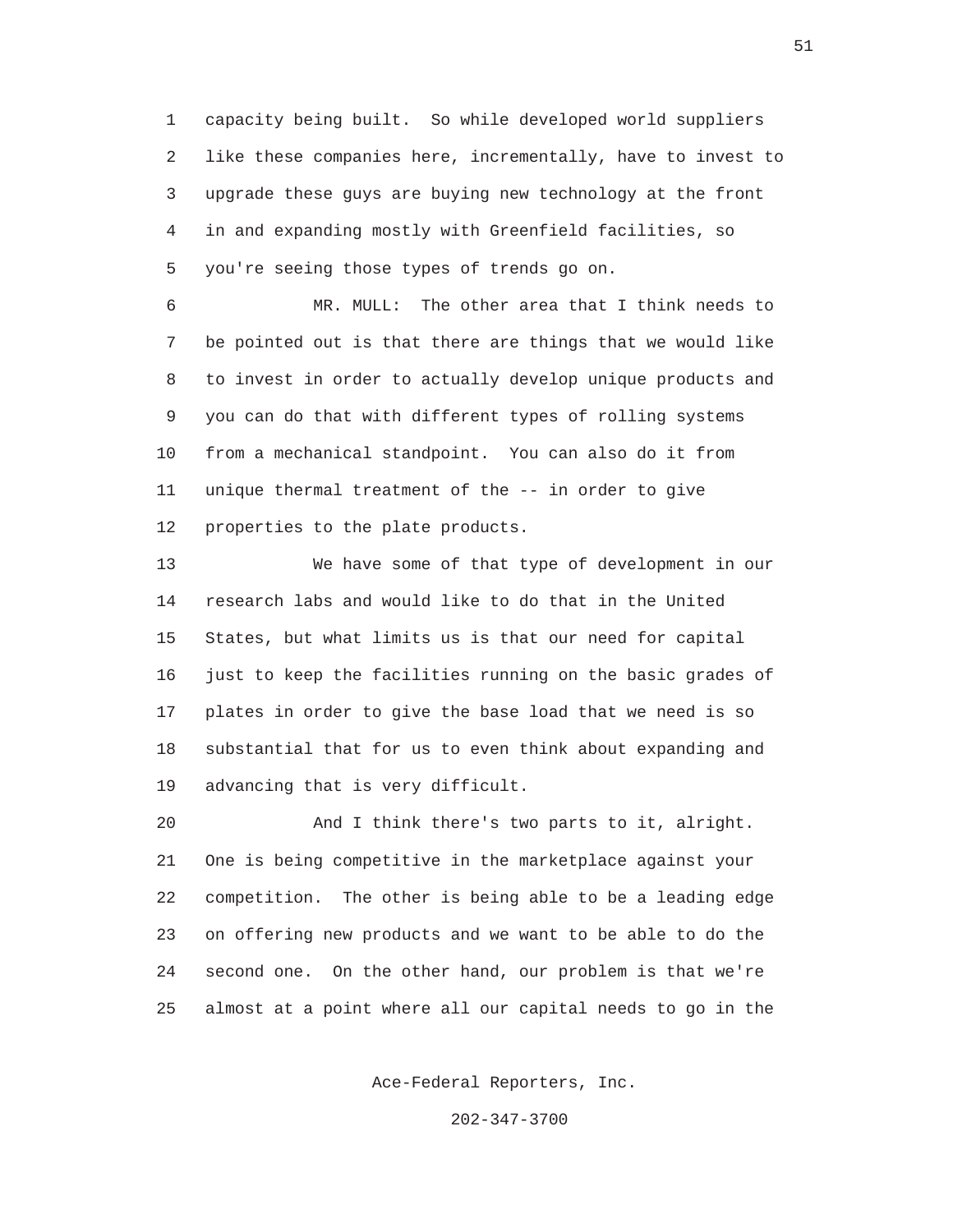1 first one just to keep our facilities running in order to 2 be competitive. And all of that's a result of prices being 3 depressed due to the amount of product that has come into 4 this country over the last four or five years.

 5 VICE CHAIRMAN JOHANSON: Thank you, Mr. Mull and 6 thanks to others who've answered the questions. My time is 7 about to expire, so I'm going to stop there.

 8 CHAIRMAN SCHMIDTLEIN: Commissioner Williamson. 9 COMMISSIONER WILLIAMSON: Thank you. I want to 10 express my appreciation to the witnesses for coming today. 11 I was just wondering about demand in the U.S. You've 12 already talked about the decline in shipbuilding, but I 13 assume that's not really been a big factor in the U.S. in a 14 long time. Of course, the energy factor, energy demand, 15 and what happened to the energy sector would be, but what 16 other factors might be affecting demand -- have affected 17 demand in the U.S. over the period of review and how things 18 evolved?

 19 MR. WHITEMAN: Demand that we have seen over the 20 past several years has not been very good and the 21 particular areas along -- where we've seen the biggest 22 impacts, of course, are some that you have mentioned in the 23 energy sector, in particular. But if you look across most 24 plate-consuming sectors, we've seen a significant drop off 25 in demand across that spectrum, including barge as one

Ace-Federal Reporters, Inc.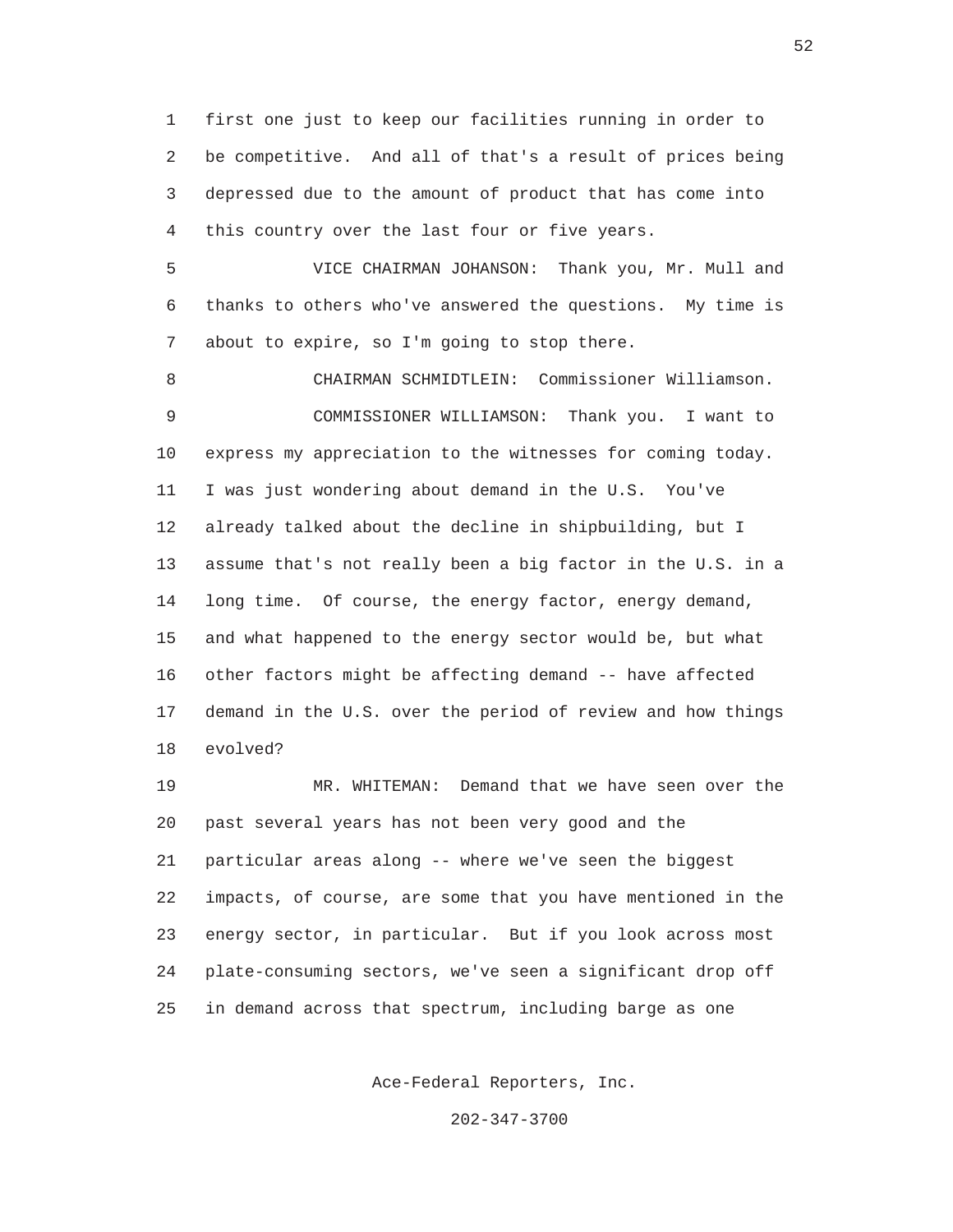1 aspect or component of the shipbuilding business. Energy 2 has been off. Mining construction equipment as well would 3 be thrown into that category, so most of the major 4 plate-consuming sectors have seen significant drops in 5 demand across the period of review.

 6 COMMISSIONER WILLIAMSON: Okay. What about 7 looking forward; what do you look to in forecasting future 8 demand?

 9 MR. MOSKALUK: I think, as we look forward, we 10 continue to look at a somewhat of a saw tooth in the 11 recovery and very similar to what my colleague from Nucor 12 mentioned. It depends on the unused segment. And so while 13 we may see some modest improvement coming through mining 14 equipment or on the energy side because the energy side had 15 troughed so badly in 2016, and we're talking about 16 recoveries from troughs, which also makes it a little bit 17 misrepresented when you talk about a percentage change from 18 the very bottom when we compare it to a market where we 19 were in '14 when conditions were much better. 20 But I would say you can look at mining equipment

 21 or oil and gas and say there's a modest recovery coming. 22 We've not seen a recovery in construction. You know we 23 await any anticipated spend in infrastructure, but as yet, 24 that's not come forward.

25 And quite frankly, for plate products because

Ace-Federal Reporters, Inc.

202-347-3700

 $53$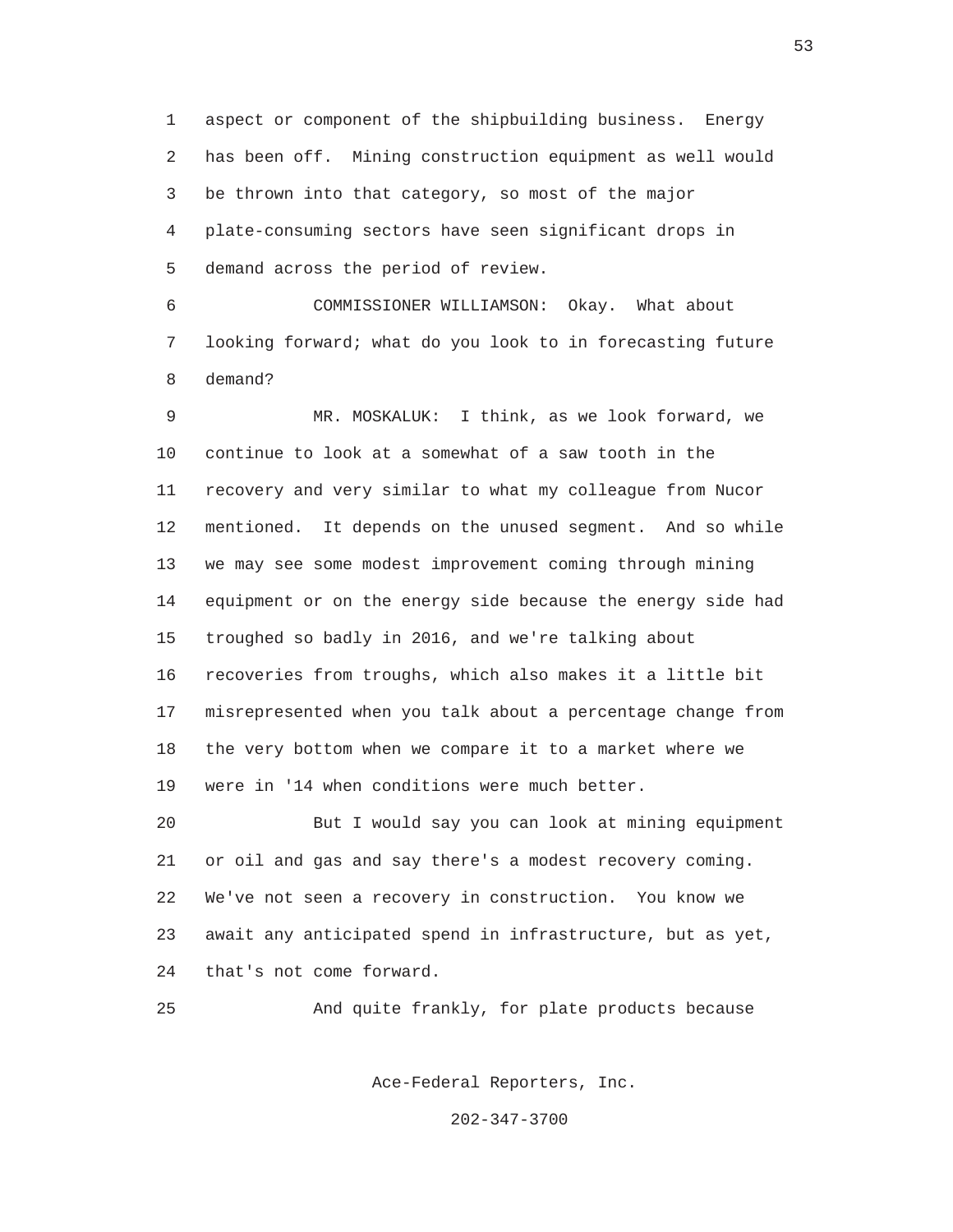1 they are typically used in the heavier side of an 2 infrastructure build they tend to have a much longer line 3 of sight to them because it requires engineering and design 4 for things like bridges or large facilities before they 5 come to market and actually consume our product. So even 6 if something were to happen in the relative near term for 7 construction, some other products may see a quicker lift 8 because they're more in the, say, shovel-ready category, 9 whereas the products for plate tend to be engineering, 10 design and so for us it could be a cycle of 18 to 24 to 36 11 months before the actual plate products start being 12 consumed in these projects.

 13 And we look at other end use segments, have 14 transportation was a very good one. My colleague mentioned 15 that. Certainly, in the barge market it is in a pretty 16 much free-fall decline right now and we don't see much, if 17 any, build going on. It's overstocked and available, barge 18 capacity.

 19 And then we see other markets like agriculture, 20 which some of that portion of the market uses heavy plate 21 in the larger equipment. And again, it's going through a 22 transition itself and it's off for typical demand. So as 23 we meet with our customers -- and we meet quarterly and ask 24 about demand and I could characterize the behavior is that 25 across many segment we'll see modest recovery from some, a

Ace-Federal Reporters, Inc.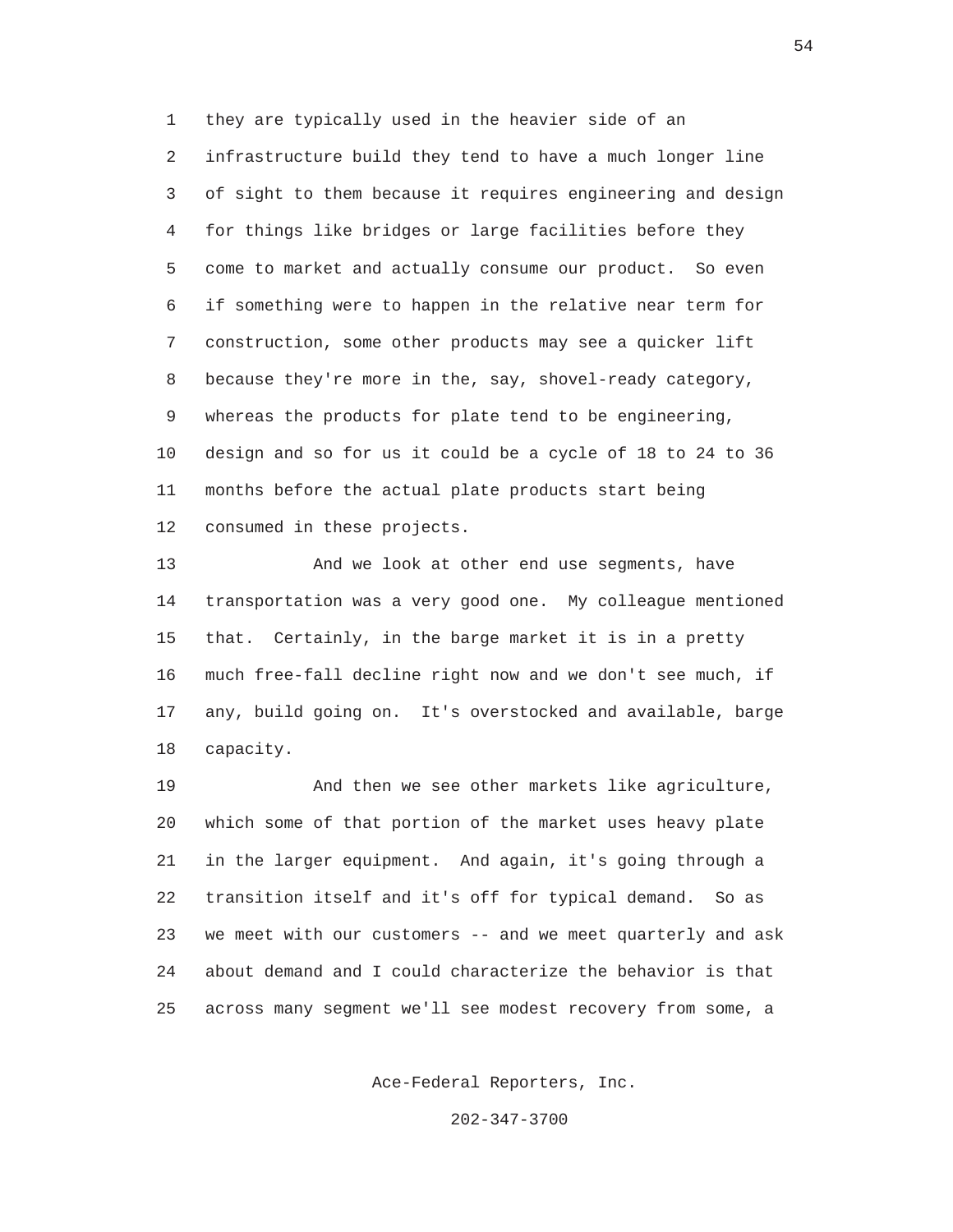1 decline in others like barge or agriculture and then we'll 2 look at others -- and I'll give you a great example. 3 Construction is one of those where we'll go meet 4 with the customer and they'll show us that at 5 three-quarters out they expect the market to improve and 6 then we'll go back the next quarter and ironically that 7 improvement is still three-quarters out, but it's now moved 8 a full quarter ahead because they continue to wait for 9 something to change. They want to forecast improvement and 10 they know that at some point that it will have to come. 11 There's just this pent-up need for spend. But until it's 12 actually let loose, they just keep kicking the can down the 13 road. So we're in that kind of condition, at best. 14 I would say we're in a spend market that's stabilizing 15 because of kind of the balance between segments up, down, 16 and sideways. 17 COMMISSIONER WILLIAMSON: Okay, anyone else. 18 MR. MULL: I would just add that we've seen a 19 real drop off in agricultural market. I think we all know 20 there's excess supply right now of wheat, corn, that type

 21 of thing and the agricultural part of the marketplace 22 whenever they're expanding they spend their money and 23 whenever they are not they don't buy anything and we've 24 really seen that part of the market much slower also. 25 COMMISSIONER WILLIAMSON: And for your product

Ace-Federal Reporters, Inc.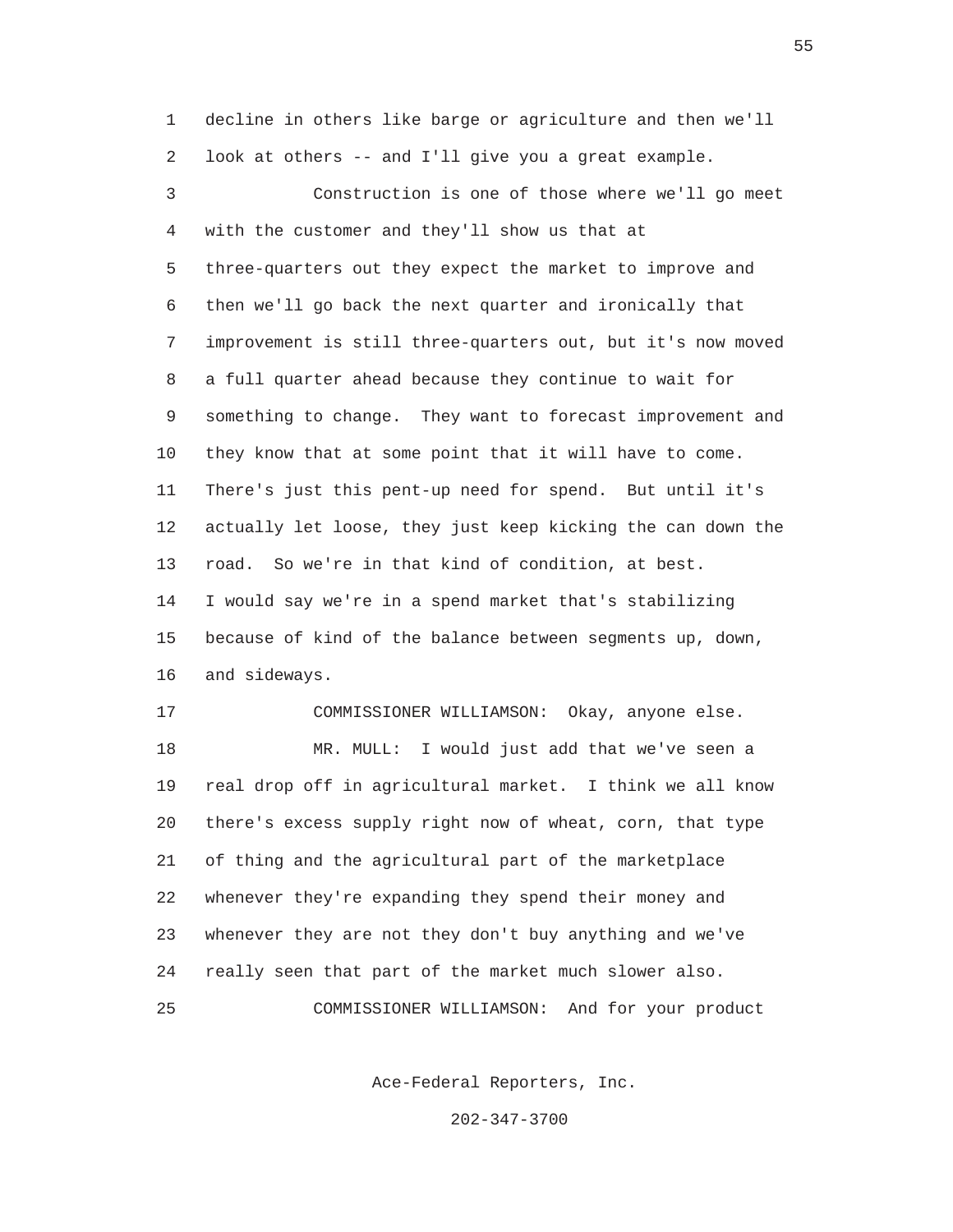1 that gets used in what, things like storage bins, shipping? 2 MR. MULL: Well, that more goes into the actual 3 equipment.

4 COMMISSIONER WILLIAMSON: Okay.

 5 MR. MULL: Storage bins would be more sheet 6 related.

 7 COMMISSIONER WILLIAMSON: Okay, so it's more 8 like the tractors, the other kind of farm implements.

 9 MR. MOSKALUK: You can think broadly and plate 10 products are used in any of the heavier applications from 11 planting to harvesting. Minor would be into storage and 12 then even in the transportation of those commodities, so 13 that's kind of where our products are used in anything 14 that's a heavier vehicle or vessel or storage or the 15 equipment to plant and harvest, but obviously the very 16 large equipment.

 17 As my colleague from Archelor pointed out, some 18 of the smaller items are more sheet related.

 19 COMMISSIONER WILLIAMSON: Okay, thank you for 20 those answers. I have a question about accumulation of 21 Indonesia. The Indonesian products producers argue their 22 significant government infrastructure projects will cause 23 them to focus mainly on the home market rather than 24 exports. They also seem to have a significantly smaller 25 capacity than either India or Korea. Do these factors

Ace-Federal Reporters, Inc.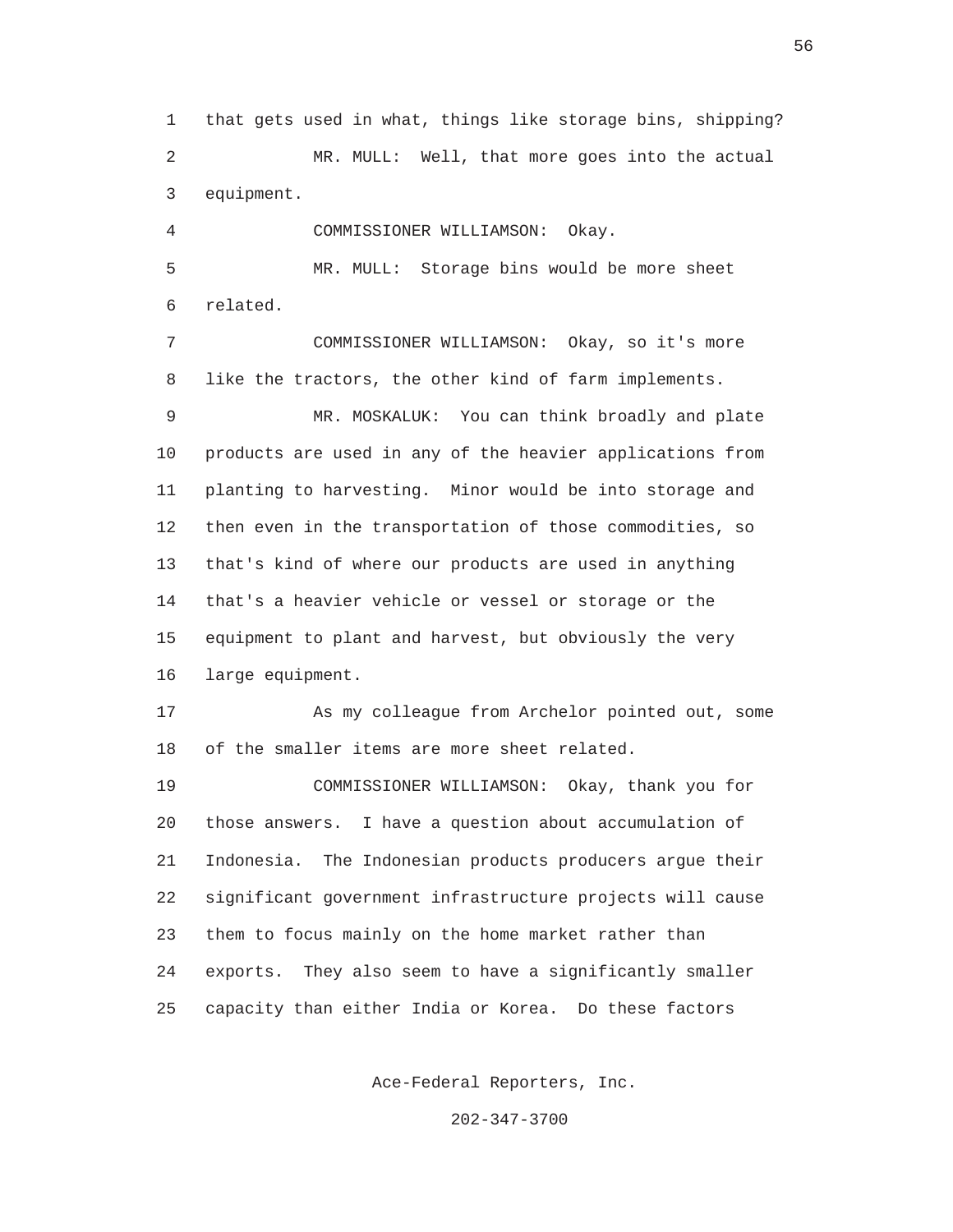1 provide a basis for the Commission to find imports from 2 Indonesia will compete under different conditions of 3 competition than other subject imports?

 4 MS. DRAKE: No, we don't believe that any 5 differences of that type, to the extent that they exist, 6 would justify finding that imports from Indonesia would 7 compete under different conditions of competition than 8 imports from India or Korea. Despite the statement about 9 infrastructure investments in Indonesia, if you look at 10 both the recent and ongoing capacity expansions, those far 11 outstrip any projections for increases in demand in 12 Indonesia which makes it exactly the same as both India an 13 Korea in that regard.

 14 Also, it has very large excess capacity already, 15 which makes it similar to India and Korea in that regard 16 and I think that both the information that we got from 17 Indonesian Respondent and the other available information 18 in the staff report about export orientation shows that 19 though that one Indonesian producer or Indonesian, in 20 general, are not exporting to the U.S. right now because of 21 the order, they continue to be export oriented like both 22 producers in India and Korea.

 23 And in terms of the capacity, while their total 24 capacity may be somewhat smaller than the two other 25 countries, we don't think that factor on its own should

Ace-Federal Reporters, Inc.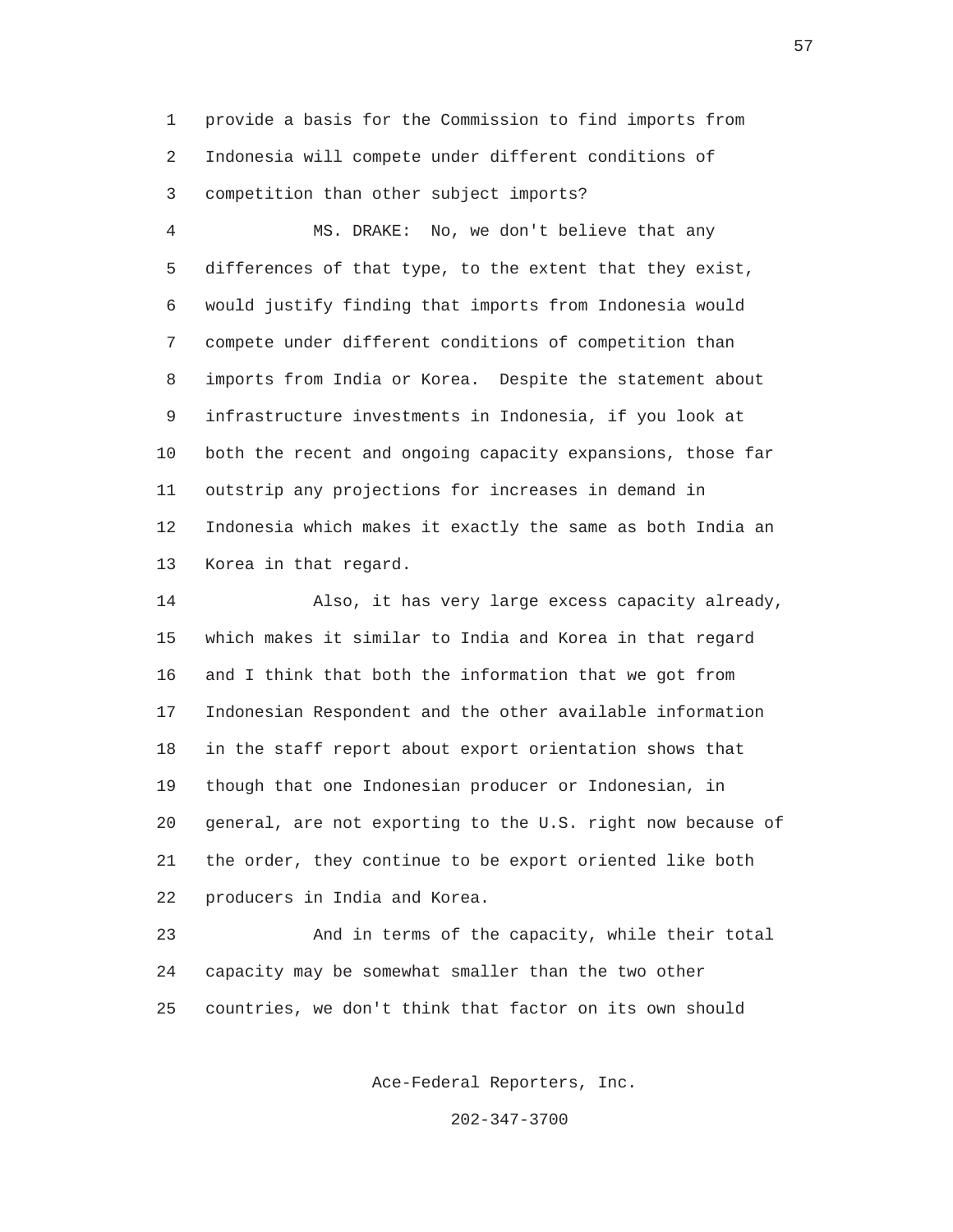1 support a finding that they're going to compete under 2 different conditions of competition given that they all 3 have growing capacity, excess capacity, export orientation. 4 They all displayed similar trends during the period of 5 investigation in terms of massive increases to the U.S. 6 market in and using underselling to acquire that market 7 share.

 8 MR. PRICE: I'll just add to it that there were 9 a variety of claims -- well, I'll add two things to it. 10 One is that the amount of capacity that Indonesia has, it's 11 excess is still substantial and massive and so as the slide 12 showed there. It may be small relative to the other two, 13 but that ain't small, okay. That's really quite large. 14 Number two, despite all the claims about infrastructure 15 projects, a lot of those infrastructure projects have not 16 been funded and so what's going to happen is, I think, is 17 quite speculative. In fact, I'm going to pull the PMI 18 Index for Indonesia for the month of December which just 19 came out. 20 COMMISSIONER WILLIAMSON: DMI Index? 21 MR. PRICE: That's the manufacturing index --

 22 COMMISSIONER WILLIAMSON: Okay. 23 MR. PRICE: -- of what the Indonesian economy is 24 going on. You know it's the usual, if it's 50 or above,

25 it's expanding, if it's 49 or below or 50, it's

Ace-Federal Reporters, Inc.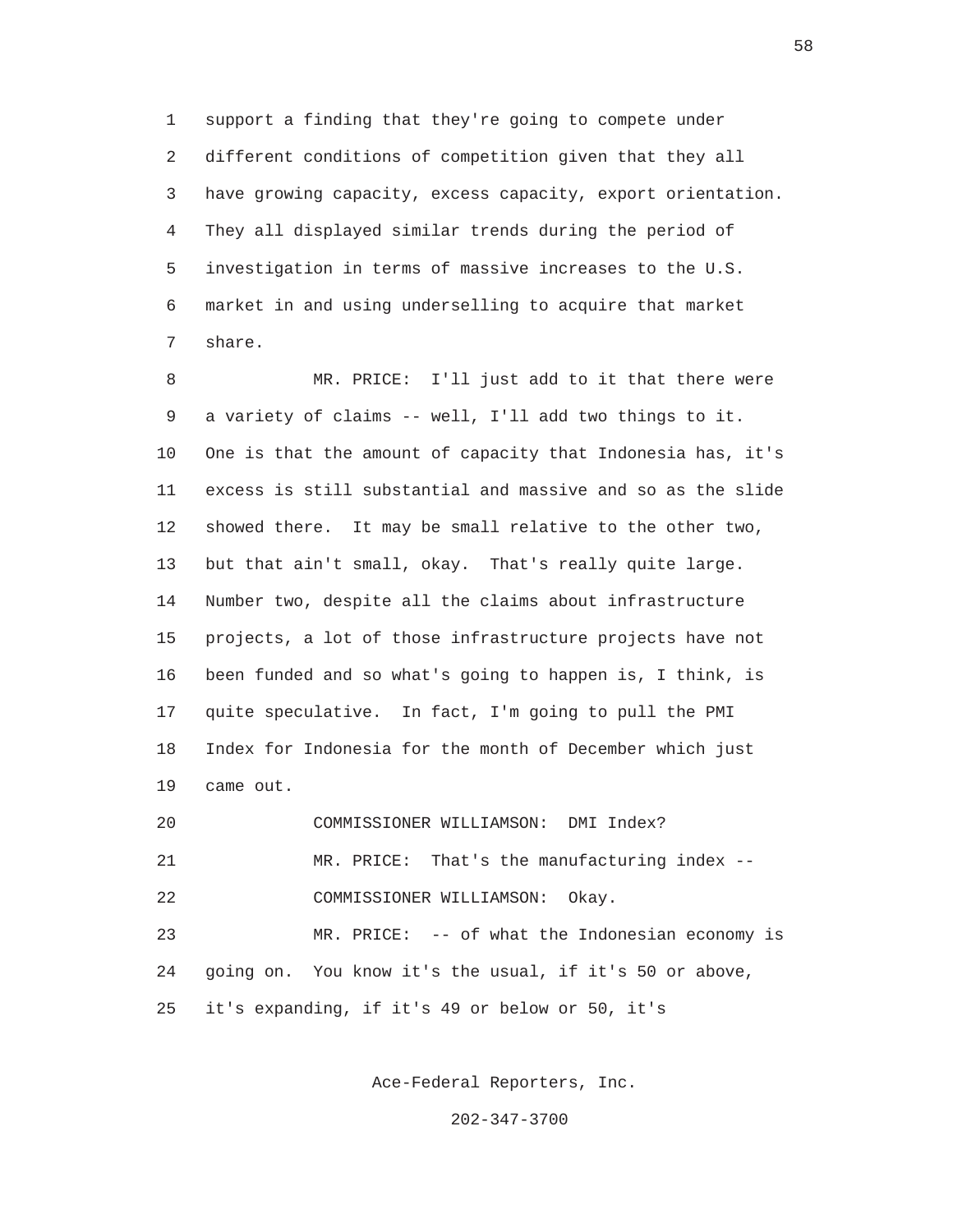1 contracting. The Indonesian economy has, essentially, been 2 bouncing around dead even for the last year. And it's 3 actually in the month of December the headline is that PMI 4 was at 49.3 and output in new orders declined. So the idea 5 that there's some massive, rosy picture going on in 6 Indonesia really is not borne out by the facts and we'll 7 provide more in the post-hearing.

 8 COMMISSIONER WILLIAMSON: Are you saying they're 9 no faster than we in terms of getting infrastructure 10 projects off the ground?

 11 MR. PRICE: They are not different than we are. 12 That it seems that -- and honestly, some of it is they have 13 significant funding problems. That sounds rather parallel. 14 But two is all of these projects, even if you do it, they 15 have massive design periods. They have environmental 16 permitting periods. All of these things take time to get 17 done and so in the meantime they're adding capacity on top 18 of it. And so I don't see how this catches up. This is 19 all part of the problem and why the problem we have in 20 steel is not just a China problem. There is a massive 21 overcapacity problem in Indonesia and plate is really part 22 of that problem.

 23 COMMISSIONER WILLIAMSON: My time has expired, 24 but go ahead.

25 MR. ROSENTHAL: Real quickly, if you look at

Ace-Federal Reporters, Inc.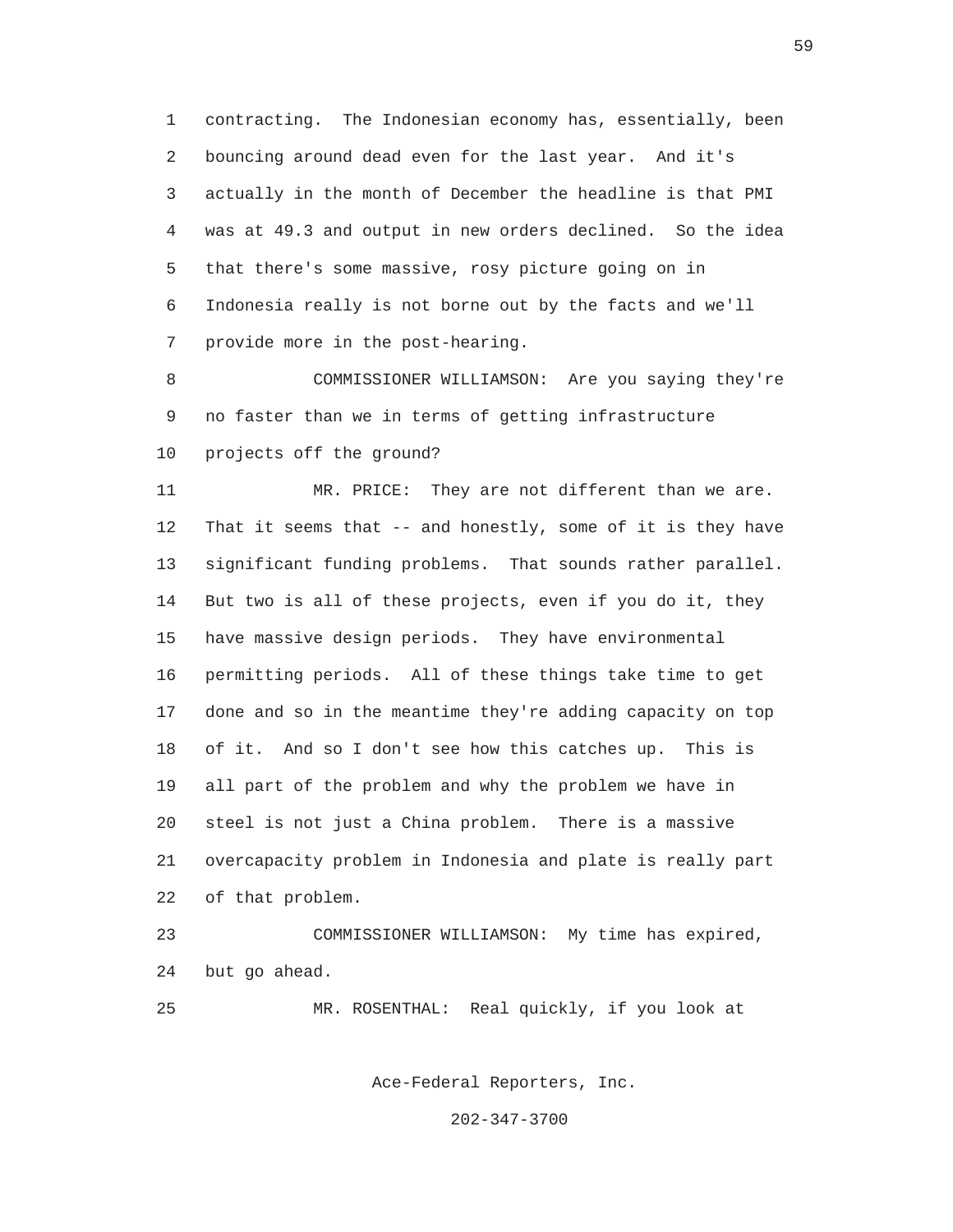1 Slide 18, you can see why we're so concerned about 2 Indonesia. And the Indonesian -- the bullet point is at 3 number four I think is so telling. If the Indonesians 4 don't need to export and don't need to do so desperately 5 with all their overcapacity, why are they being shut out of 6 even the markets that are not nearly as attractive as the 7 U.S. market? Australia, India, Malaysia, Taiwan, Thailand, 8 they're being foreclosed from exporting there because of 9 their aggressive pricing. What do you think they're going 10 to do -- I shouldn't be asking rhetorical questions, but 11 I'll state it. We think they're going to come here because 12 it's a much more attractive market and they're going to 13 behave no differently than they did before or the Koreans 14 or the Indians do. That's why they shouldn't be 15 de-cumulated.

 16 COMMISSIONER WILLIAMSON: I was thinking that 17 places like India are very heavy users of anti-dumping law, 18 but some of the other countries are not, so that may say 19 something to answer your rhetorical question.

 20 MR. ROSENTHAL: Thank you. I got to ask a 21 question.

 22 COMMISSIONER WILLIAMSON: Okay, my time has 23 expired. Thank you for those answers.

 24 CHAIRMAN SCHMIDTLEIN: Okay, I actually have no 25 further questions, so we will go to Vice Chairman Johanson.

Ace-Federal Reporters, Inc.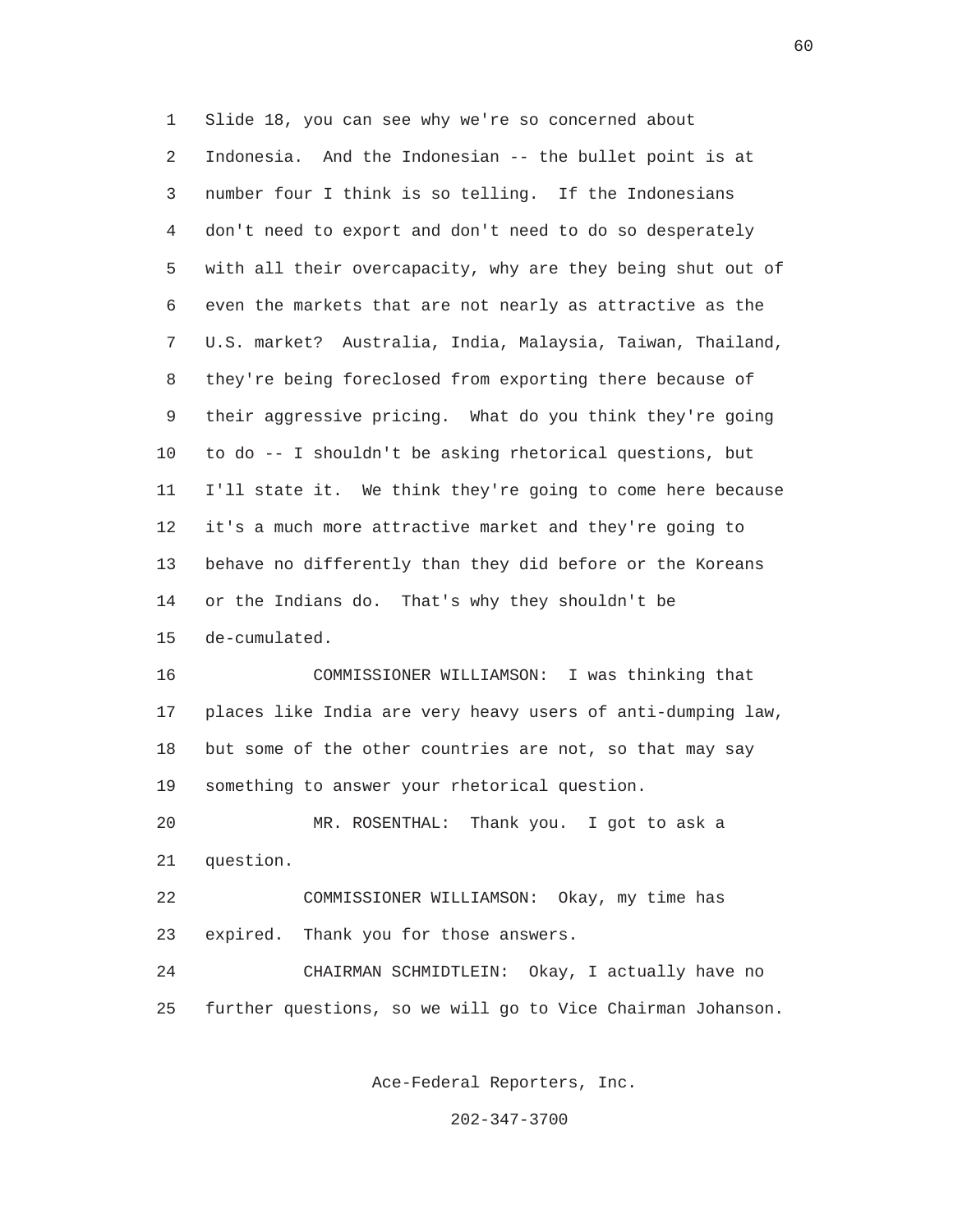1 VICE CHAIRMAN JOHANSON: Thank you, Chairman 2 Schmidtlein.

 3 The Domestic Interested Parties have argued that 4 prices in the U.S. market are significantly higher than 5 prices in other major markets, and this has been argued by 6 ArcelorMittal, Nucor, and SSAB in your briefs. 7 Just why are prices in the United States so much 8 higher than other major markets? I was really quite struck 9 when looking at some of the figures. 10 MR. MOSKALUK: Jeff Moskaluk, SSAB. I think and 11 I'll leave lots of room for others but I think one of the 12 things is the data shows the domestic home market price for 13 the U.S. plate market, and it shows export pricing for 14 other markets. And so if you work on the presumption that 15 much of the export material that arrives to the U.S. market 16 is undersold and below our domestic market, that may 17 explain why the export prices in other markets around the 18 world appear to be undersold and below what presumably 19 would be their domestic home market price as well. 20 I think that explains part of it, but I'm not 21 going to try and answer the entirety because I think that's 22 as much as I could explain to you. 23 MS. DRAKE: This is Elizabeth Drake, if I may.

 24 We were actually talking about this yesterday because the 25 numbers struck us, as well, even if you're comparing, you

Ace-Federal Reporters, Inc.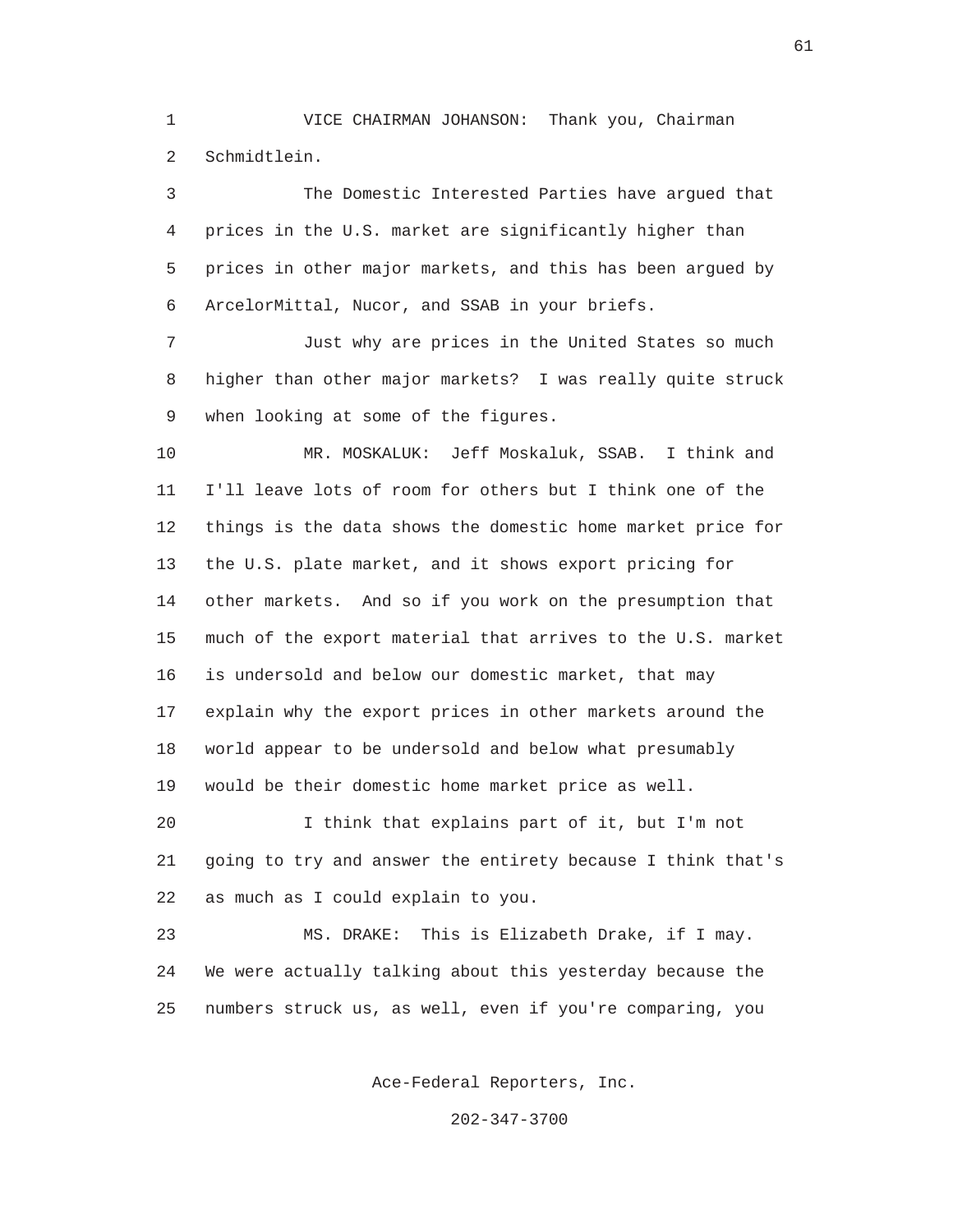1 know, export AUVs to the U.S. and export AUVs to other 2 markets, and why is it that the U.S. market is higher 3 priced than these other markets? And we think, you know, 4 part of it is obviously we do have a large number of orders 5 on C-Steel Plate, but that's not the only reason.

 6 We also have a domestic industry that has high 7 compliance costs, that has high labor costs, and that these 8 are market-oriented producers that need to produce a profit 9 for their shareholders. Where you see other markets that 10 are very distorted by government support, by government 11 subsidies, by lower production costs, and by some actors 12 that may be not acting as much of a profit-maximizing way 13 as our industry is trying to operate.

 14 So that was part of the answer that we were able 15 to come up with, but we would be happy to look at it 16 posthearing and see if we can find something else that 17 would help.

 18 MR. PRICE: Alan Price, Wiley Rein. So one of 19 the things that we look at is we tend to again look at what 20 the export pricing will be, and the gap, and whether or not 21 it makes sense for folks to export to the United States. 22 One of the curious things is we come up with

 23 substantial dumping margins against almost all of the 24 foreign suppliers up there. And the reason why is that the 25 home market pricing for domestic market sales in many

Ace-Federal Reporters, Inc.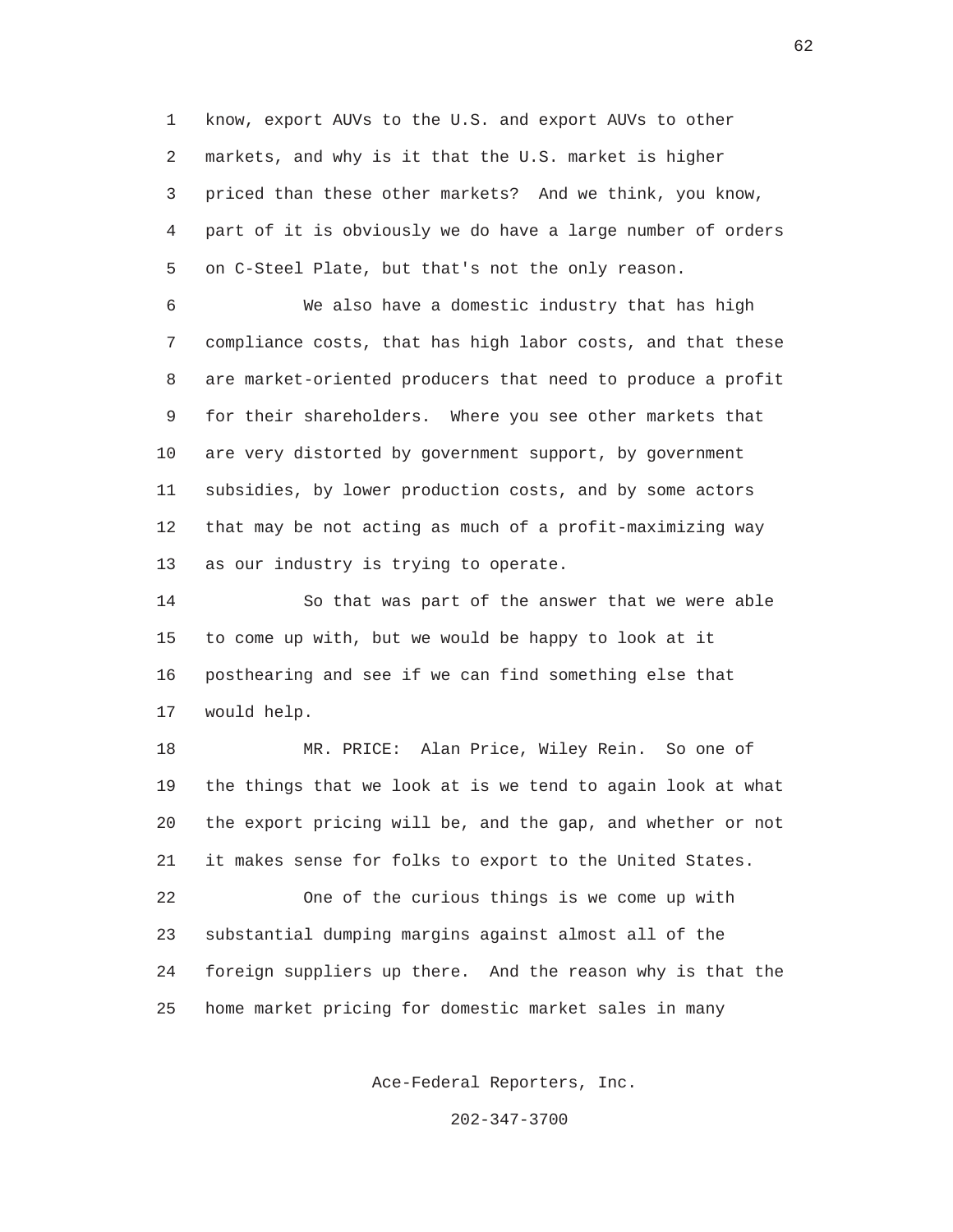1 countries for the domestic industry is higher than what the 2 export pricing will be for the world market.

 3 And we saw this we see this in a number of 4 different cases. The export pricing is often set at 5 marginal cost, and that is for companies that want to even 6 earn marginal costs. There are some like the Chinese who 7 probably don't even care what the marginal cost is. We've 8 seen that over time.

 9 And so you see very low pricing coming out on the 10 export market because they just want to move the volume. 11 And so the volume is something that they can take advantage 12 of that price gap. And so home-market pricing for many 13 countries is not necessarily that different, but the other 14 thing you end up with is the United States is a pretty open 15 market. You have an open distribution system, so you can 16 penetrate where you can't necessarily penetrate other 17 markets very easily, with lots of service centers, lots of 18 importers.

 19 We have an ASTM most plate, a lot of it is in 20 very standardized ASTM grade. You self-certify to your 21 ASTM compliance. It's not like you have to go in and get 22 JAS qualified, or KIS qualified. And so it's very easy to 23 qualify for the U.S. It's very easy to penetrate. 24 So the U.S. is an attractive market. It's

25 attractive for a variety of reasons. Some of it is just

Ace-Federal Reporters, Inc.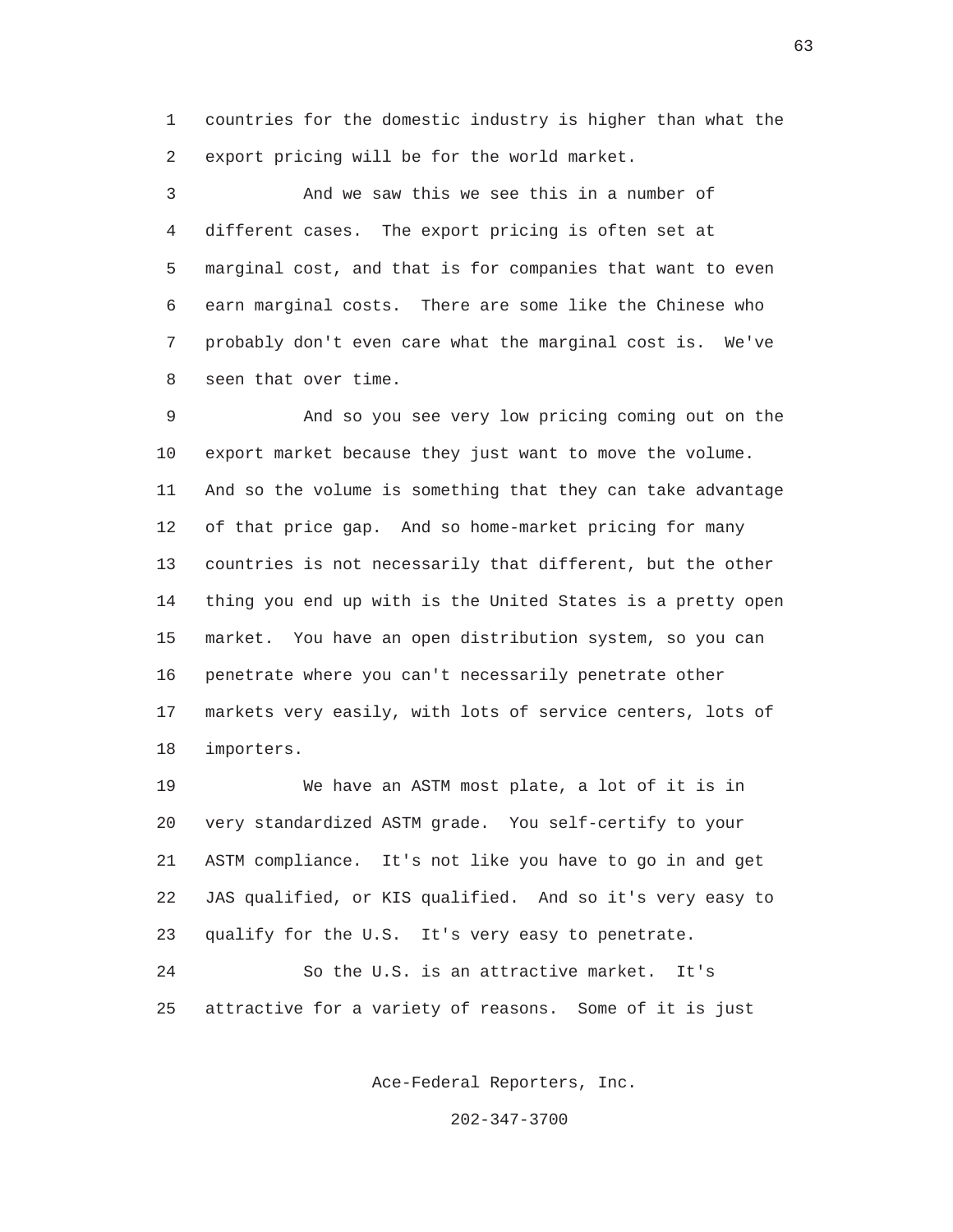1 the ease of penetration. But going to the pricing element 2 of it, the pricing in the U.S. is, yes, it's attractive. 3 And, yes, just as we saw a month-and-a-half, two months ago 4 in similar questions on wire rod, we had very similar 5 questions, and I think Mr. Rosenthal at the time answered, 6 yeah, you're looking at these guys are willing to sell at 7 marginal cost and marginal price, and that's why their 8 pricing is so much lower.

 9 And so the U.S. allows them to come in and take 10 advantage of that. And I think PT Krakatau Posco, without 11 saying it, was saying, hey, there's now 12 orders here. 12 We've got all these other orders out there. Here's this 13 really good opportunity for us to come in and really 14 frustrate the ability of the industry to take advantage of 15 what should be recovery as those orders take hold, and as 16 there is ultimately some demand recovery, and all those 17 things come together.

 18 So whether it's Indonesia, whether it's India, 19 whether it's Korea, all of them will cause injury. They'll 20 all have the same impacts. They're all going to compete, 21 you know, interchangeably. They're all going to have 22 discernible adverse effects.

 23 And while we can speculate why the price 24 differences are what they are, there's no question that 25 they will be here, and they will be here and have large

Ace-Federal Reporters, Inc.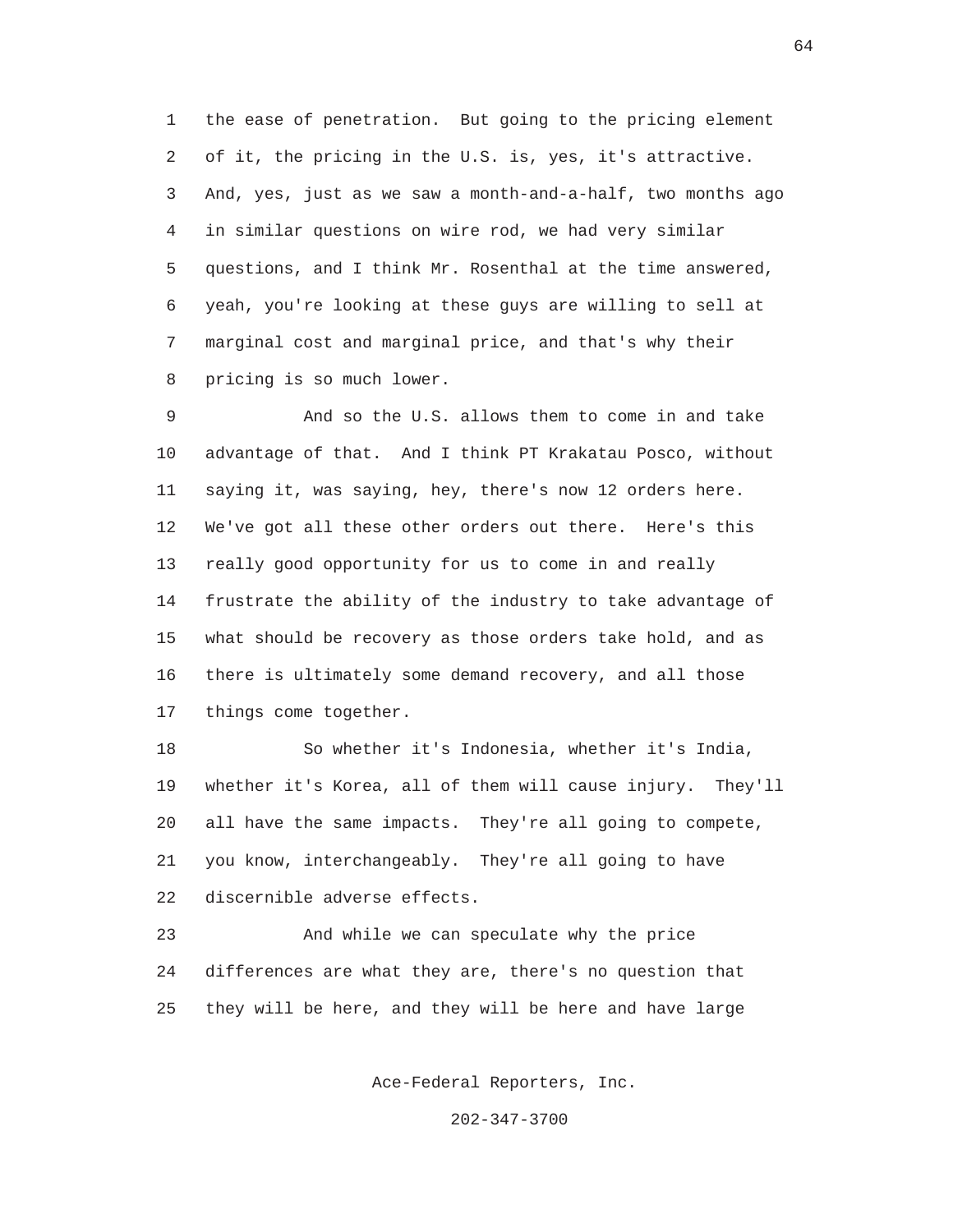1 negative impacts.

 2 MR. ROSENTHAL: I don't want to cite myself from 3 the previous hearing, but I will add one additional point 4 there. And that is, what you see in many cases before the 5 Commission, whether they're metals, aluminum, steel, you 6 name it, is a requirement by domestic companies as you 7 heard earlier by Ms. Drake that they've got to actually 8 make a profit. They have shareholders. They have 9 investors. And they expect returns on those investments. 10 As a result of that, very often they decide 11 they're not going to bid on low-price offers, or compete, 12 and they will walk away. And therefore their profitability 13 might be maintained for awhile, but the result is they lose 14 market share. 15 So you have a higher priced market which makes it 16 attractive for others to come in and get market share, and 17 they often do. And that has been, writ large, one of the 18 problems that domestic manufacturers have had over time. 19 That is why you see domestic manufacturing base 20 shrinking. And one of the things I've urged many times 21 before this Commission is to not focus on, for example, 22 simply net operating profits to sales ratios because you 23 can maintain those at what might be seen as reasonable 24 levels by simply getting out of more product lines, 25 reducing your productive capacity, and ceding volumes to

Ace-Federal Reporters, Inc.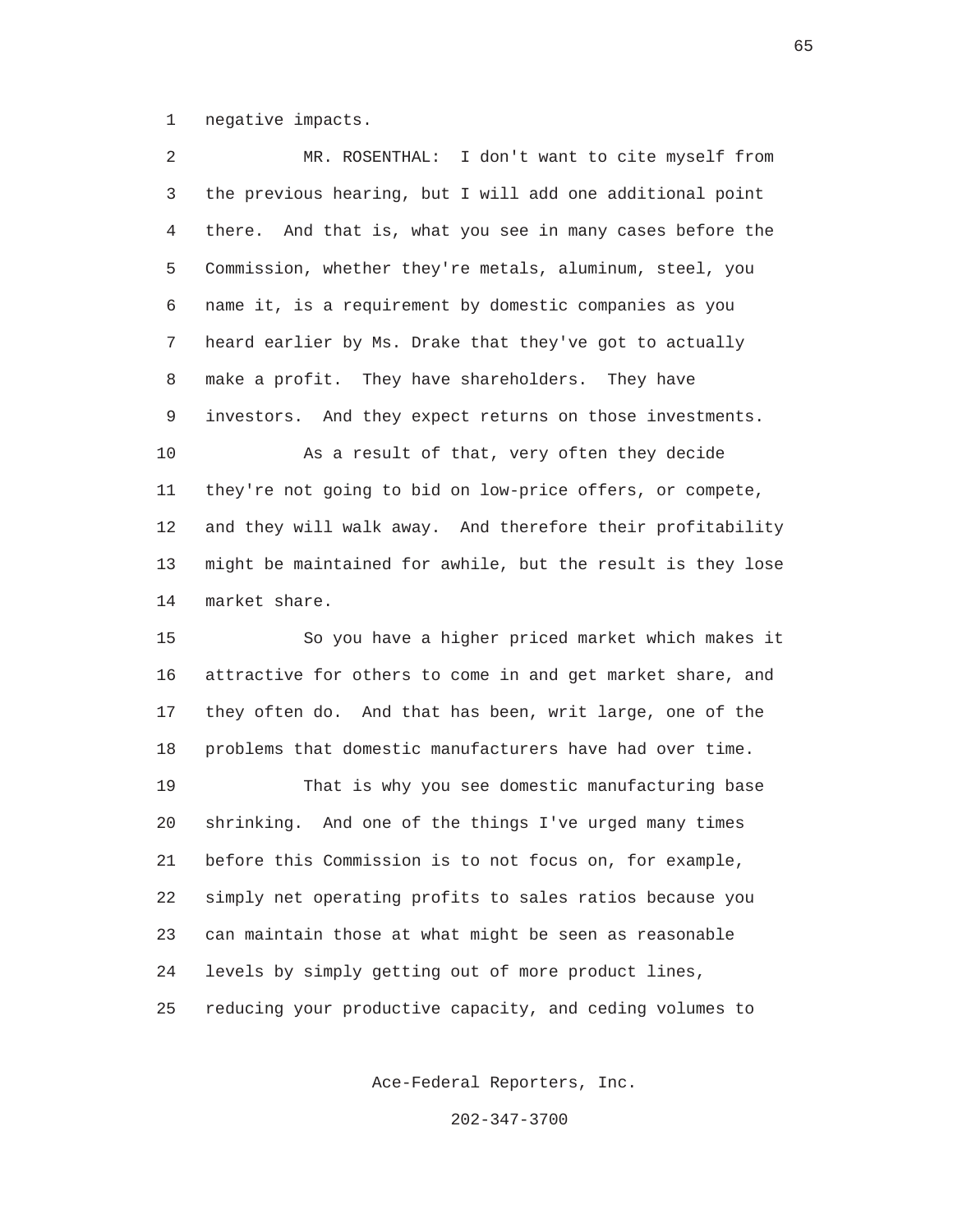1 others and maintain higher priced product until you go out 2 of business.

 3 VICE CHAIRMAN JOHANSON: Thanks, Mr. Rosenthal 4 and others for your responses.

 5 I was struck not only by the higher prices in the 6 U.S. market, but also that the U.S. producers are fairly 7 sizeable exporters. How can that be the case if we have 8 the higher prices in the United States?

 9 MR. MOSKALUK: Commissioner, I think if you look 10 at the exports from the domestic industry it is likely 11 contained to NAFTA to a very, very large percentage. And 12 so it's not perhaps representative of truly international 13 or global export. I would say it's mostly contained within 14 NAFTA.

 15 MS. DRAKE: Excuse me. Elizabeth Drake. 16 Commissioner Johanson, it's also interesting to note that 17 the export unit values for the domestic industry are quite 18 close, and sometimes even higher than the U.S. shipment 19 unit values. So whatever relationships they have with 20 those NAFTA customers are similar types you know, 21 generating similar types of pricing as what is generated in 22 the domestic market. But that's not the story, writ large, 23 comparing the U.S. market to all of the other markets that 24 are out there.

25 MR. WHITEMAN: Commissioner, Jeff Whiteman from

Ace-Federal Reporters, Inc.

202-347-3700

 $\sim$  66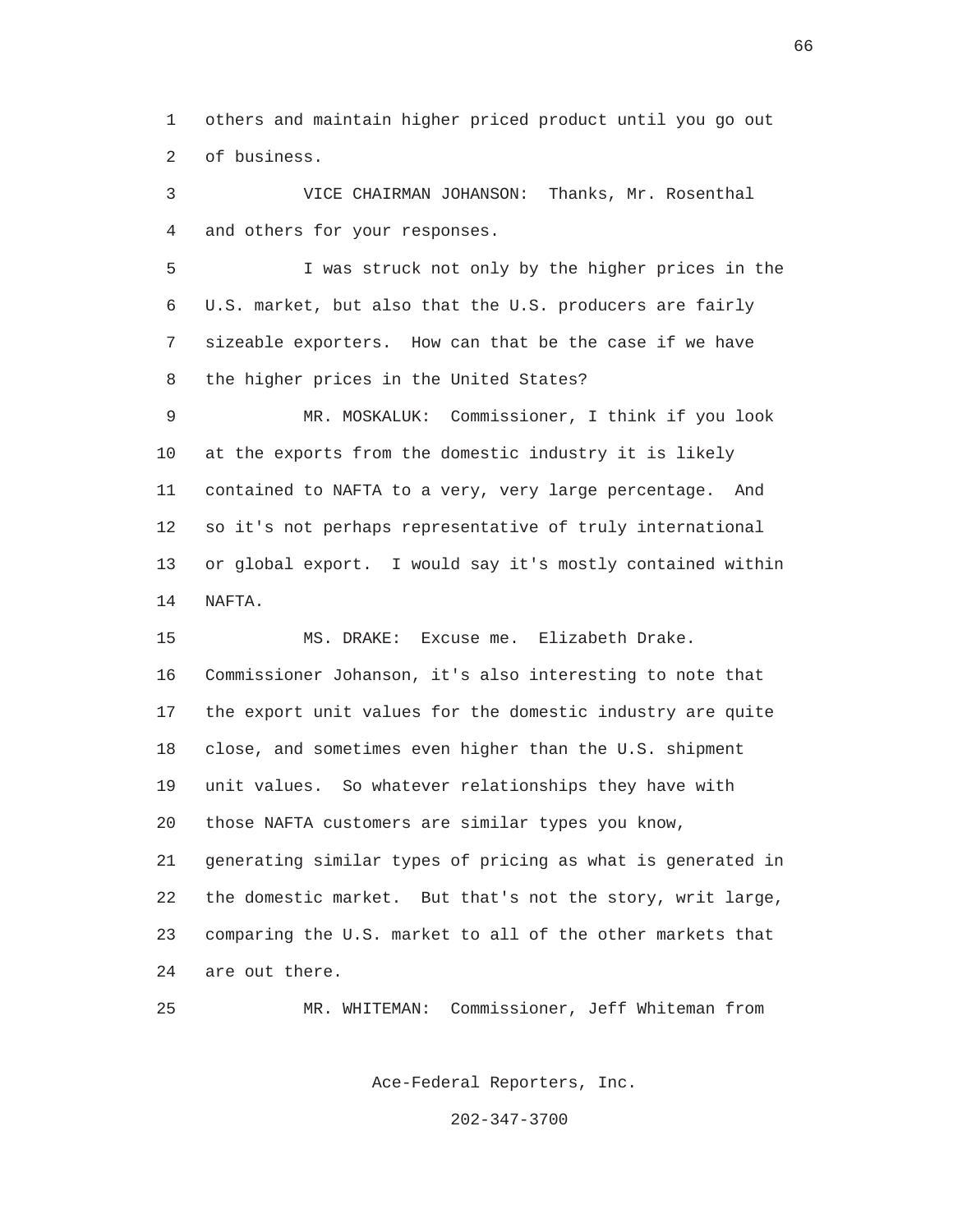1 Nucor. I would just like to add to that.

 2 One other component to that that you might see 3 would be the type of product that's being exported, that 4 being more of a specialty grade of steel versus more of the 5 836 or a commodity type product as well. 6 MR. PRICE: And one final note is that if you 7 look at the third-party publication sources on pricing, 8 you'll tend to see the NAFTA pricing all pretty similar, 9 you know, whether it's Mexico or Canada or the U.S. There 10 are slight differences, but those all tend to be very 11 similar. 12 VICE CHAIRMAN JOHANSON: Okay. It's very 13 interesting to hear about NAFTA these days, but I won't go 14 any further into that. 15 (Laughter.) 16 VICE CHAIRMAN JOHANSON: Are the available price 17 comparisons on this record which show more overselling than 18 underselling surprising to you? Or are they consistent 19 with a market with orders in place? Or are they not 20 terribly useful, given the limited import price data 21 available on this record? 22 And I'm specifically referring to the staff 23 report at Table 5-8. 24 MS. DRAKE: Elizabeth Drake. I'll just mention 25 one thing and then let others speak. We believe that

Ace-Federal Reporters, Inc.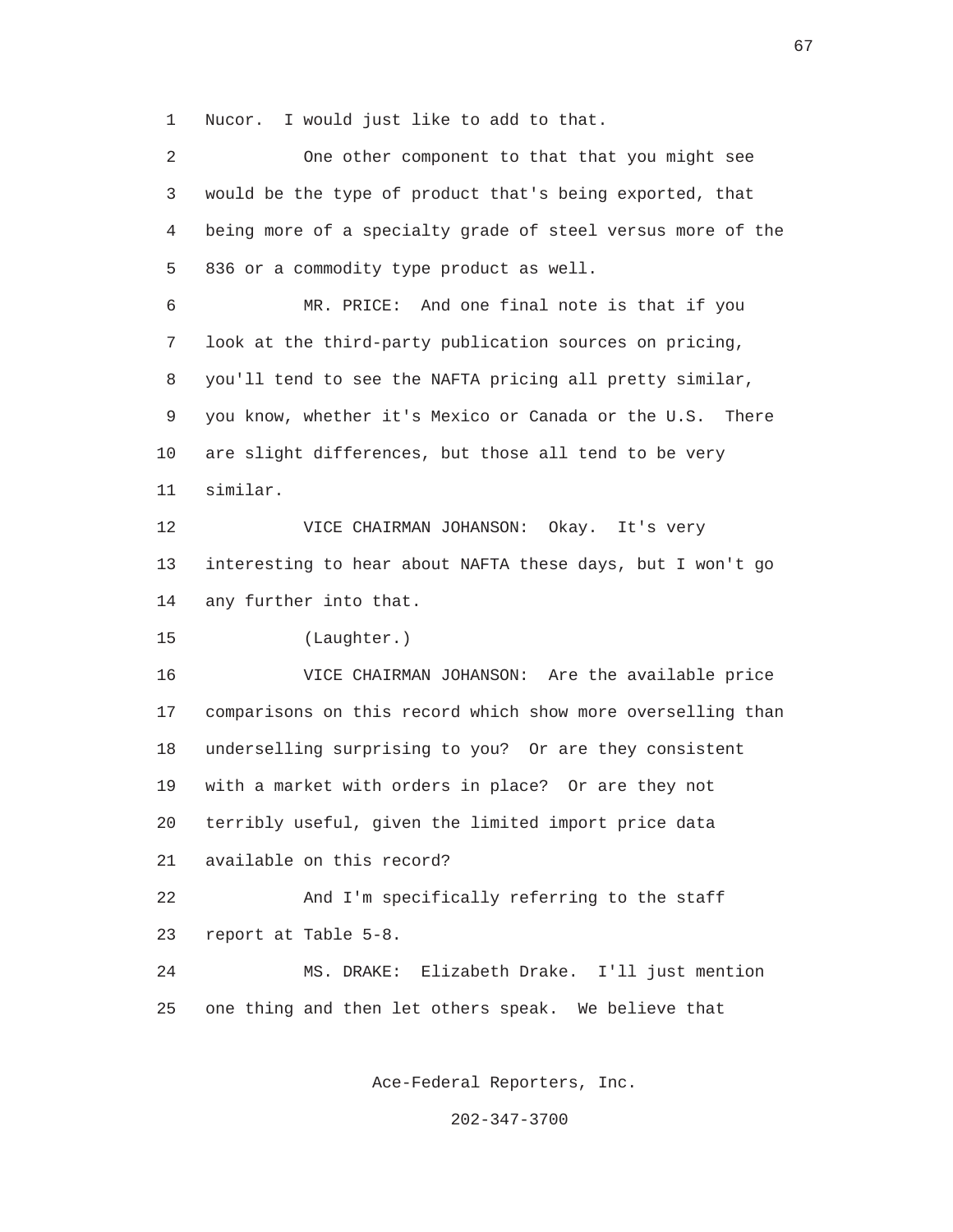1 largely they're not representative of either of what's 2 happening in the market today, with competition with those 3 subject imports that are in the market even with Orders in 4 place. Certainly not of what would occur if the Orders 5 were revoked. I believe the pricing data only covers I 6 think about 5 or 6 percent of Korean imports, and no Indian 7 and whatever else is very minimal. So we don't think that 8 they are representative. And I think in similar situations 9 in other cases, even when the Commission has seen unanimous 10 overselling by subject imports, when volume is low or where 11 that's inconsistent with what happened without the presence 12 of the Orders they found there will still be likely adverse 13 price effects if the Orders are revoked. And we think the 14 record will support the same finding here.

 15 MR. PRICE: Alan Price, Wiley Rein. I agree. I 16 would just add that the subject producers would be selling 17 fairly standard products. The only reason -- the domestic 18 industry has plenty of capacity available, so the only 19 reason people are going to buy the product is if it's 20 undersold. And so without the discipline of Orders in 21 place, I think you'll see substantial volumes at very low 22 prices, and having the exact same price effects that we saw 23 in the original investigation.

 24 MR. ROSENTHAL: Commissioner Johanson, Paul 25 Rosenthal. I think the existence of the Orders makes all

Ace-Federal Reporters, Inc.

202-347-3700

 $\sim$  68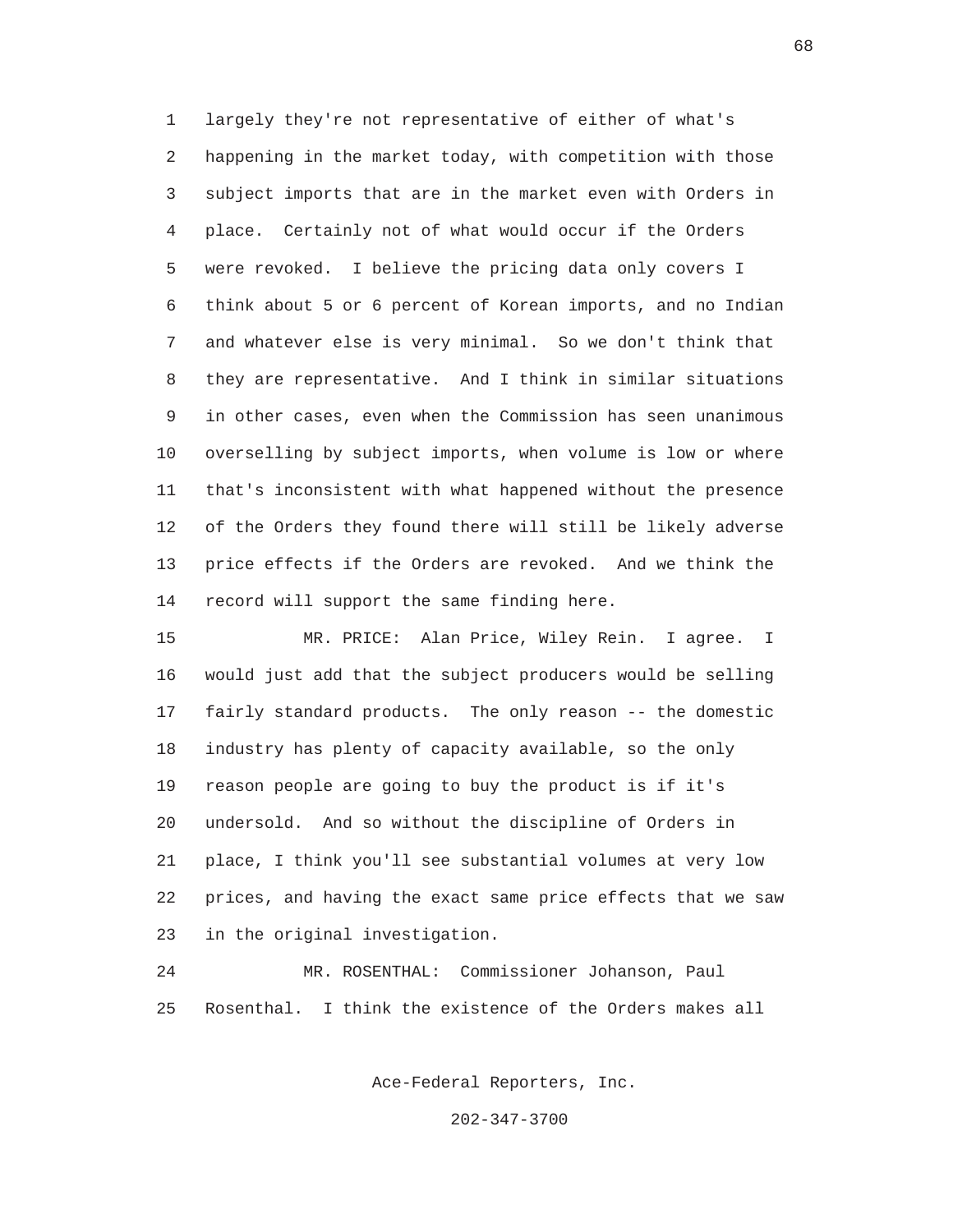1 the difference. Having them priced fairly has resulted in 2 the decline in their volumes, as we've seen, and having 3 them priced fairly means that they have to oversell 4 sometimes. And they'll occasionally get a sale. But we're 5 talking about a very small volume. So I'm not sure that 6 answers the answers of B and C of the options you gave, but 7 clearly those are the reasons.

 8 VICE CHAIRMAN JOHANSON: Your response helps out. 9 Yes?

 10 MS. CANNON: Kathy Cannon. If I could just add 11 one more thing, Commissioner Johanson. And that is, that I 12 think what's significant is that despite the Orders you 13 also are seeing underselling. If you look at the staff 14 report at Table or page V-19, it's not insignificant in 15 terms of the volume levels of the volume levels reported, 16 which are relatively small. There actually still is 17 underselling even with the Orders in place.

 18 MR. MOSKALUK: Commissioner, just so it's not 19 entirely lawyers, I'll respond as well. Jeff Moskaluk, 20 SSAB. I can tell you that for the heart of the market for 21 the products that make up the majority of the plate market, 22 where we do meet, and even subject countries I'll give you 23 an example. I met with a customer recently, and they 24 indicated they had an offer for import material from Korea 25 available for likely to be January arrival, and it was

Ace-Federal Reporters, Inc.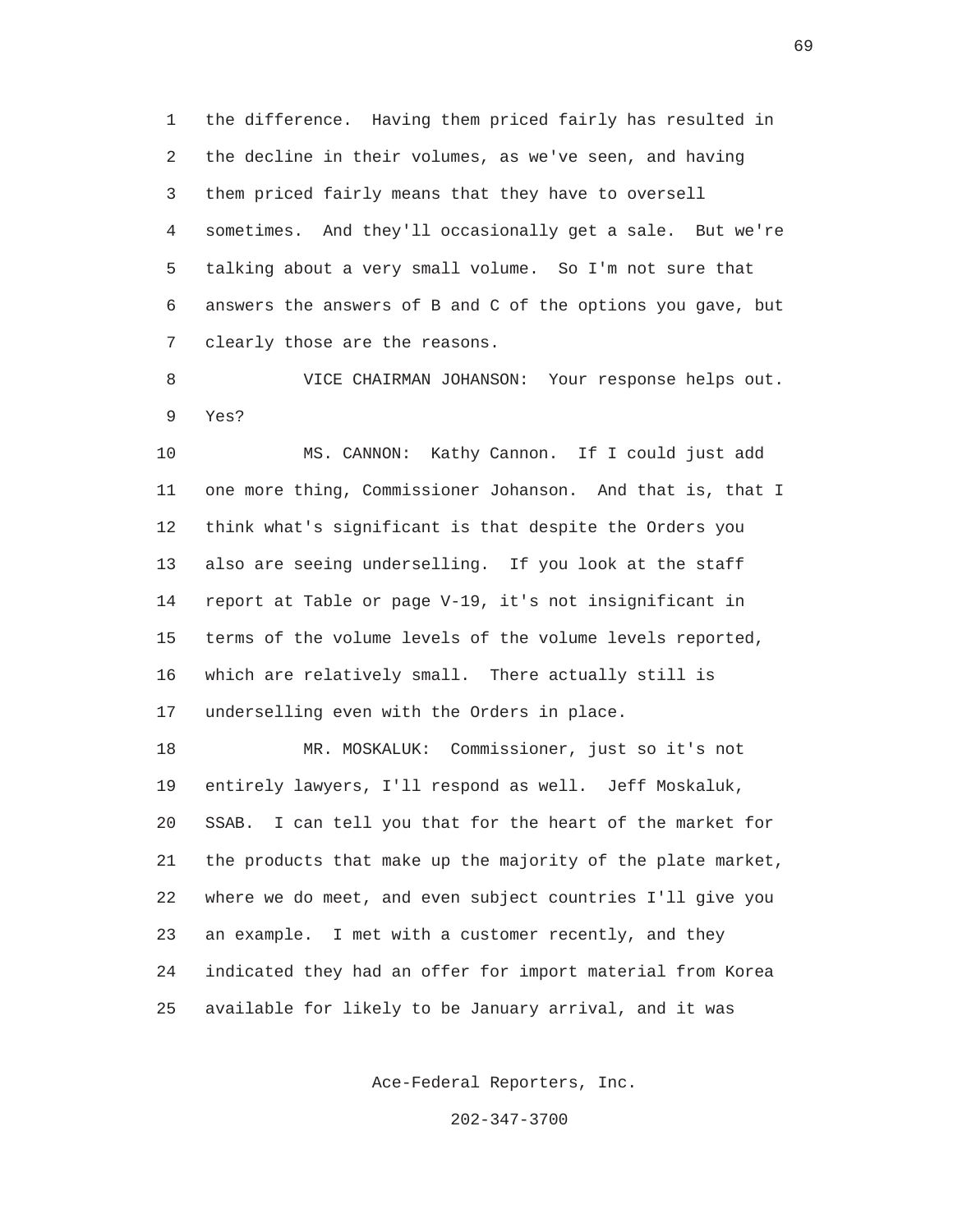1 substantially below what we would identify as our market 2 price, or even what we would identify as the competitive 3 domestic price that we would see.

 4 And so our experience, despite -- I agree. I see 5 the same evidence you do. But despite that, in the 6 marketplace we are still asked to meet below-market prices 7 from countries.

 8 VICE CHAIRMAN JOHANSON: Okay, thank you all for 9 your responses. My time has expired.

 10 COMMISSIONER WILLIAMSON: Just a few more 11 questions. This is for posthearing.

 12 Table 3-16 of the report sets out figures on U.S. 13 producer assets. The table shows one producer with a very 14 different order of magnitude of assets compared to others. 15 Could you comment on this posthearing?

16 MR. PRICE: We will do so.

 17 COMMISSIONER WILLIAMSON: Okay, thank you. It 18 has been noted that many that the market consists of 19 different segments such as construction, rail cars, 20 offshore drilling, et cetera. Different capabilities of 21 specific mills provided an advantage to focusing on making 22 one or a few particular types of cut-to-length plate. 23 How does the capability profile of domestic mills 24 match up with the demand profile of the U.S. market? 25 MR. MOSKALUK: Jeff Moskaluk, SSAB. Again I'll

Ace-Federal Reporters, Inc.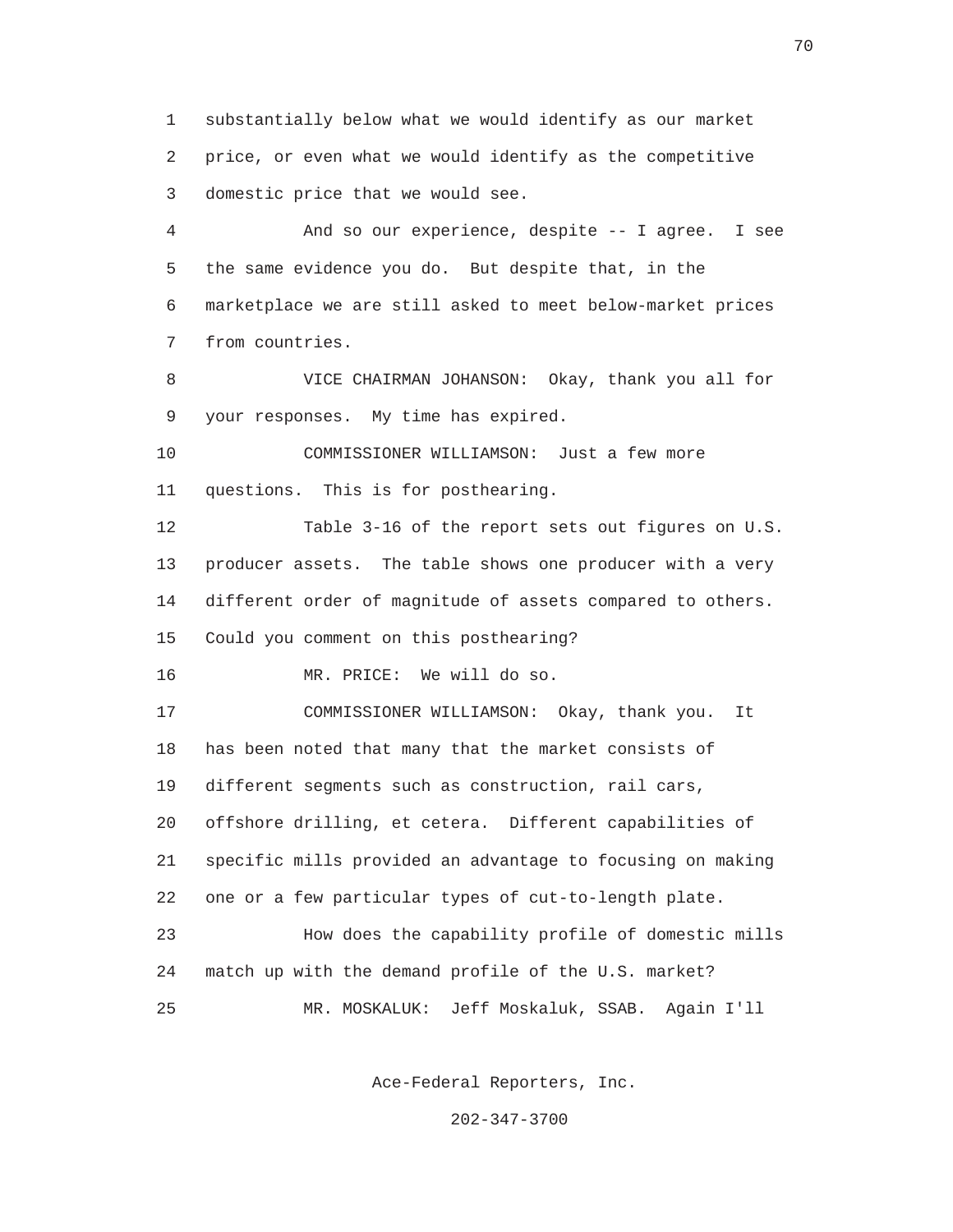1 leave room for others to comment, but our experience or 2 observation is that in the fullness of the domestic 3 industry, if you look across all the facilities that are 4 operating and all the capabilities that are there, the 5 domestic demand, whether it be for more specialized grades, 6 more specialized thicknesses or widths, or the broadest 7 part of the market which I think is where we likely all 8 overlap, there is a complete capability to supply that 9 product mix.

 10 And so when we talk about subject goods, and 11 subject countries, we are totally capable of supplying all 12 of what you would classify in your question.

 13 COMMISSIONER WILLIAMSON: Given that there are no 14 Respondents here, and given that they're shipping so 15 little, the normal answer would be you all don't want to 16 provide it at the price that a customer wants. Is there 17 any of that here? There's a reason why it might not be, 18 but I just raise it because that's the usual answer we 19 would hear.

 20 MR. MOSKALUK: Yeah, I mean so you're asking if 21 there are cases where we may choose not supply a product? 22 COMMISSIONER WILLIAMSON: Or you might say the 23 demand is too small, or it just doesn't make sense for you 24 to do it because of the price.

25 MR. MOSKALUK: Those conditions could exist in a

Ace-Federal Reporters, Inc.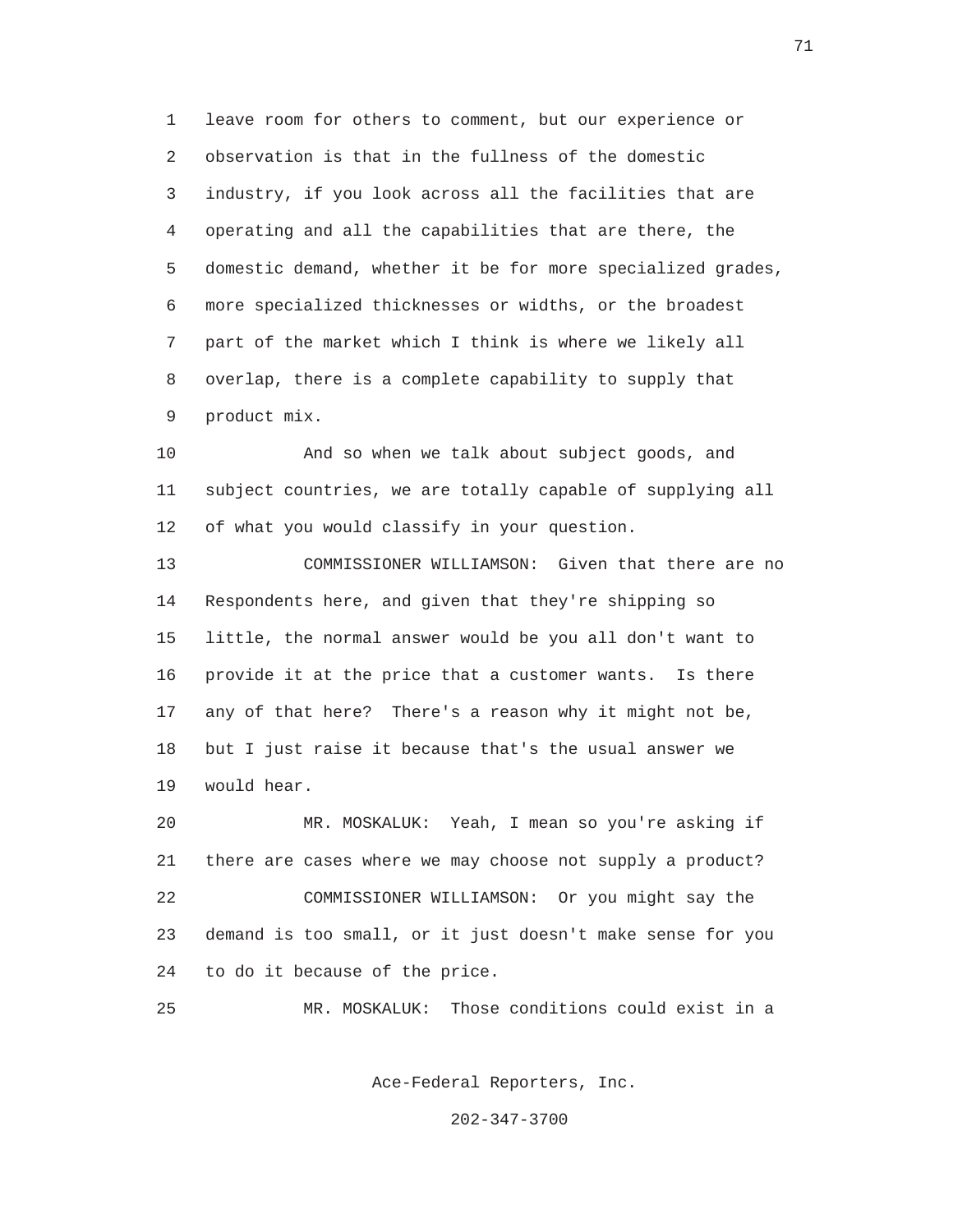1 specific order, but I think if your question was generally 2 can the domestic industry manufacture those products, the 3 answer is unequivocally yes. If someone orders one piece 4 of something, is it a rational commercial order? You know, 5 perhaps not. But then keep in mind there's a whole 6 distribution market that may buy the rational commercial 7 volume and then distribute it at those sizes that you're 8 talking about.

 9 So to say it's not available I think would be a 10 stretch. There would be a way to find a way to supply the 11 market.

 12 COMMISSIONER WILLIAMSON: Okay, thank you. Just 13 sort of one last question, because we often see the foreign 14 producers have more capacity than, you know, all that is 15 demanded by the U.S. market. I think I heard that earlier 16 today.

 17 And I was just wondering, how realistic is 18 sometimes that overcapacity? Just like infrastructure 19 aspirations, you know.

 20 MR. MOSKALUK: Commissioner, could you clarify 21 your question for me? Are you talking about the capacity 22 for our customers to buy products? Or our capacity to 23 make?

 24 COMMISSIONER WILLIAMSON: It's more the capacity 25 of foreign producers

Ace-Federal Reporters, Inc.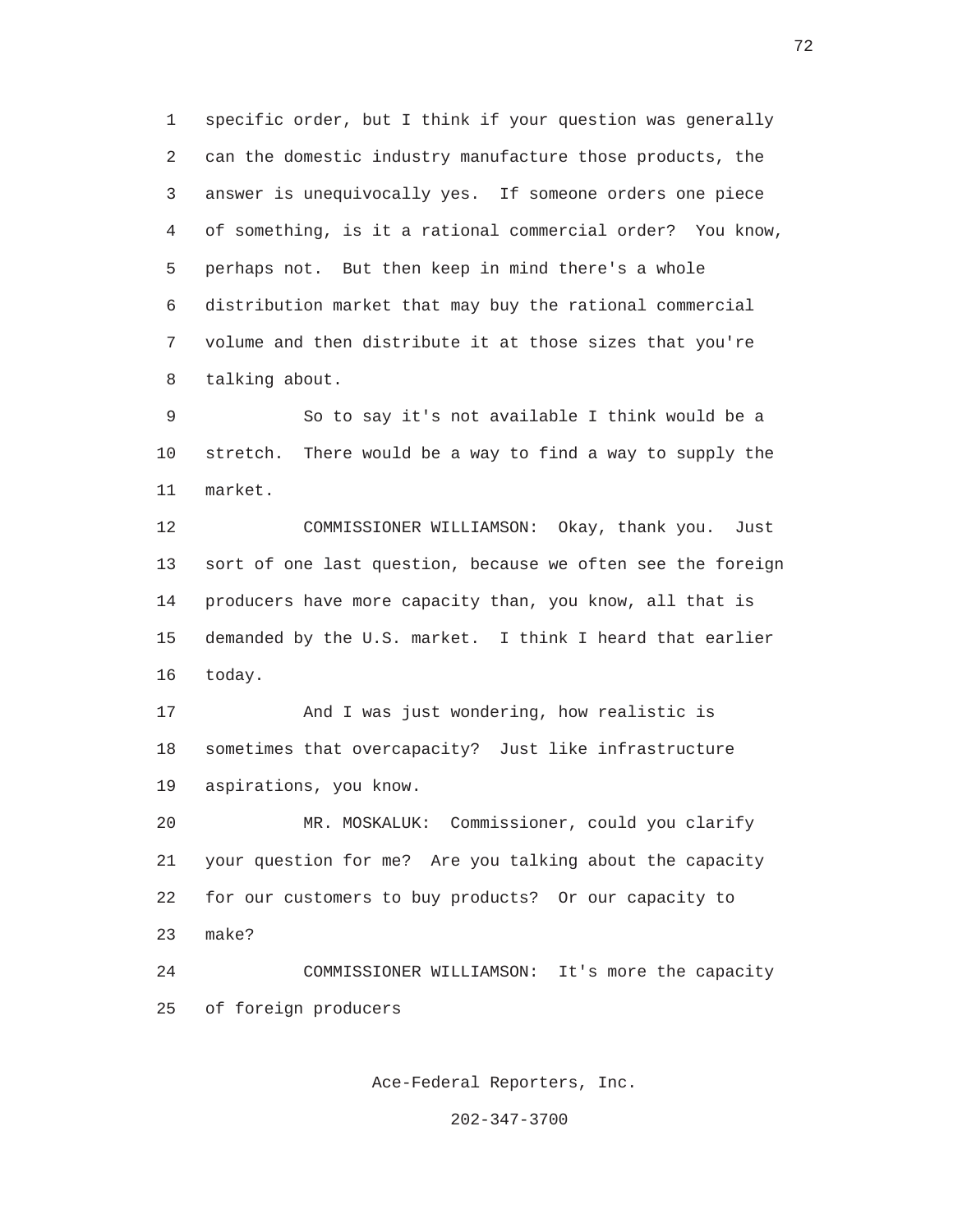1 MR. MOSKALUK: Foreign producers-- 2 COMMISSIONER WILLIAMSON: To make, you know you 3 know, you say okay they have excess amount of capacity on 4 paper, and my question is: Can they realistically get up 5 to that capacity to flood the U.S. market? 6 MR. MOSKALUK: Our general observation is, 7 absolutely yes, in many cases because in the countries 8 we're talking about today it's brand-new capacity. There's 9 really no known obstruction to running a brand-new mill. 10 Other than Orders, there's really no obstruction. 11 COMMISSIONER WILLIAMSON: Okay. 12 MR. TOPALIAN: Leon Topalian with Nucor. I would 13 concur with my colleague's comments. The reality is ever 14 present. It is real, and that overcapacity we face and 15 seer in the marketplace in our research all the time. So I 16 can assure you, Commissioner, that excess capacity is very 17 real. And again, if these Orders are lifted, it will be on 18 our shores very quickly. 19 COMMISSIONER WILLIAMSON: Okay. 20 MS. DRAKE: Commissioner Williamson, if I may -- 21 Elizabeth Drake -- I was also somewhat -- you know, you say 22 capacity to supply the market 87 times over, whatever, it 23 seems like that can't possibly be true. But looking at the 24 sort of market intelligence data on capacity, and then 25 other publicly available information on capacity, it

Ace-Federal Reporters, Inc.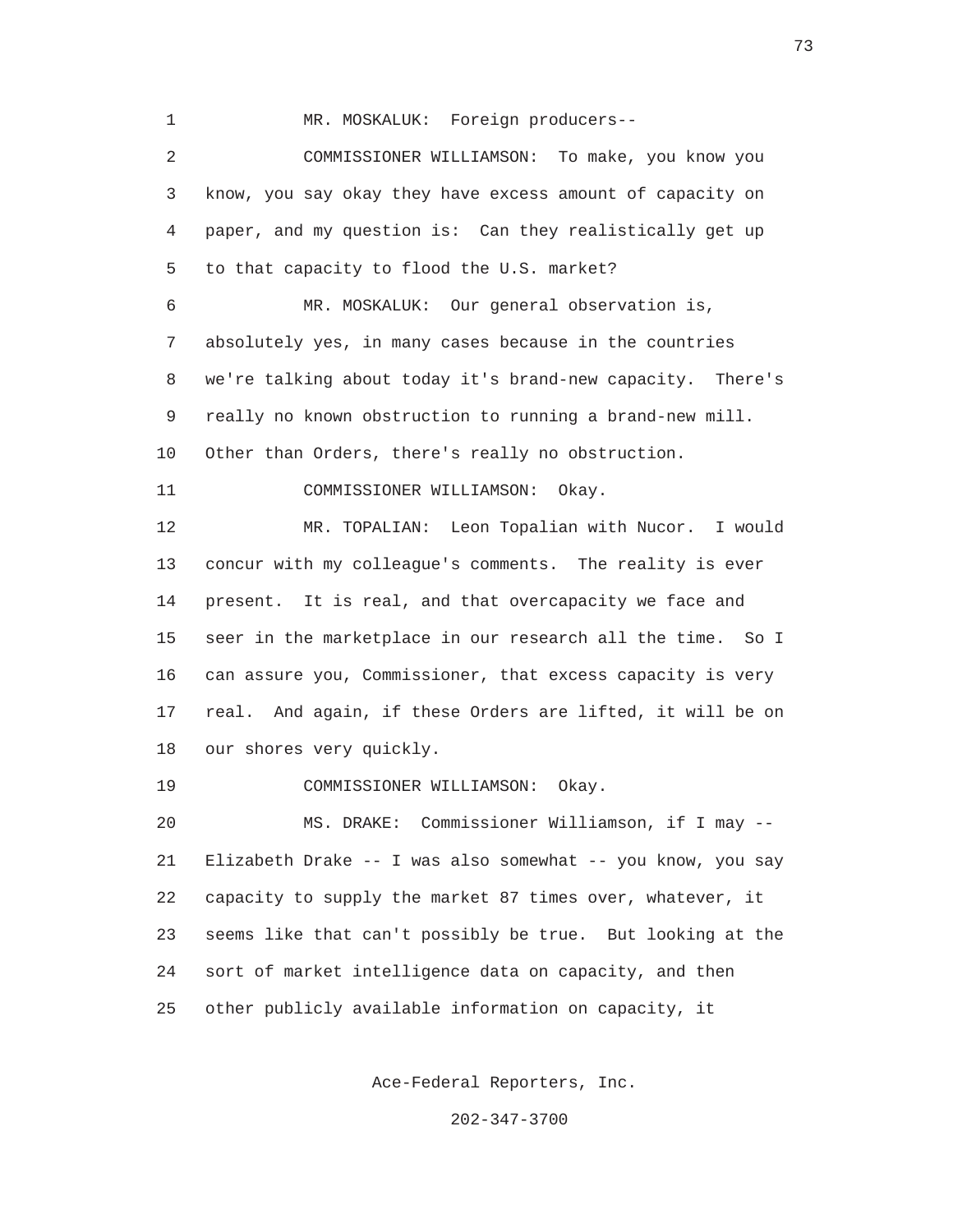1 actually does kind of match up in terms of what these mills 2 are reporting as being additions or creations of entire new 3 mills within those countries.

 4 But in this case, even if the excess capacity is 5 only half, or a quarter, or 10 percent of what comes from 6 all of the best sources that we have, it is still an 7 enormous amount compared to the U.S. market. And we still 8 have already seen the ability of producers in these 9 countries to ramp up exports, not double but 8 times over, 10 12 times over, when the opportunity is there.

 11 And so I do think that these are realistic 12 numbers that we have to grapple with to understand what the 13 possible impacts of revocation could be.

 14 MR ROSENTHAL: Commissioner Williamson, I know 15 some of these numbers seem really, really large, but they 16 are garnered by legitimate researchers who are looking at 17 annual reports, and interviewing companies who are talking 18 about their investments. And a lot of these are very, very 19 public announcements about investments they're making in 20 their own capacity to serve what they say is their own 21 markets, and sometimes export markets.

 22 The problem you have is every country wants to 23 have a steel business. It's a matter of national pride, 24 employment, defense, you name it. And they don't all talk 25 to one another and say, well, gee, is this rational? Does

Ace-Federal Reporters, Inc.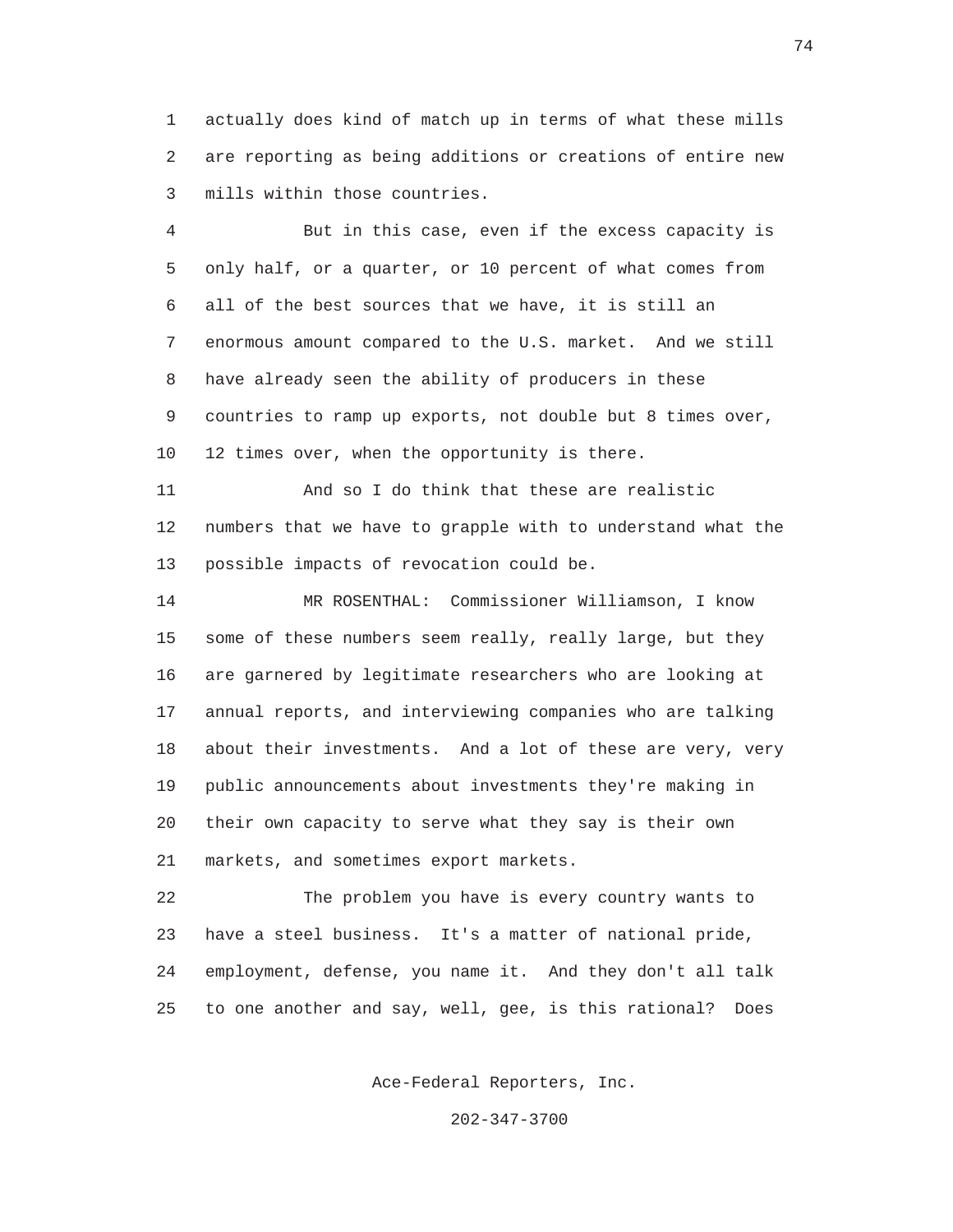1 this make economic sense?

 2 And you add it up and you get charts that look 3 like this. And they are totally realistic.

 4 MR. PRICE: Alan Price, Wiley Rein. I concur 5 with that entirely. This is one of the debates that is a 6 serious discussion in the global forum context. You know, 7 why countries like Vietnam and Indonesia and India, when 8 there is such a massive excess capacity problem, feel like 9 they have to follow down the model of building out excess 10 capacity when you really don't necessarily need it at all 11 for development purposes.

 12 But, you know, it is an issue to be dealt with. 13 And again those numbers come from third-party researchers 14 who are incredibly sophisticated. They are not only 15 looking at the announcements. They have folks on the 16 ground that are interviewing folks, and the capacity 17 numbers are incredibly I think reliable and realistic. 18 COMMISSIONER WILLIAMSON: I guess what you're 19 saying is not only are the numbers there, but the ability

20 to actually produce the stuff.

 21 MR. PRICE: Absolutely. You know, we sometimes 22 think there was a mistake for many years of saying, oh, 23 China, bad quality, bad capacity, whatever. That may have 24 been in 2001, 2002, but they've bought the best mills in 25 the world. And what you're seeing is the best mills, you

Ace-Federal Reporters, Inc.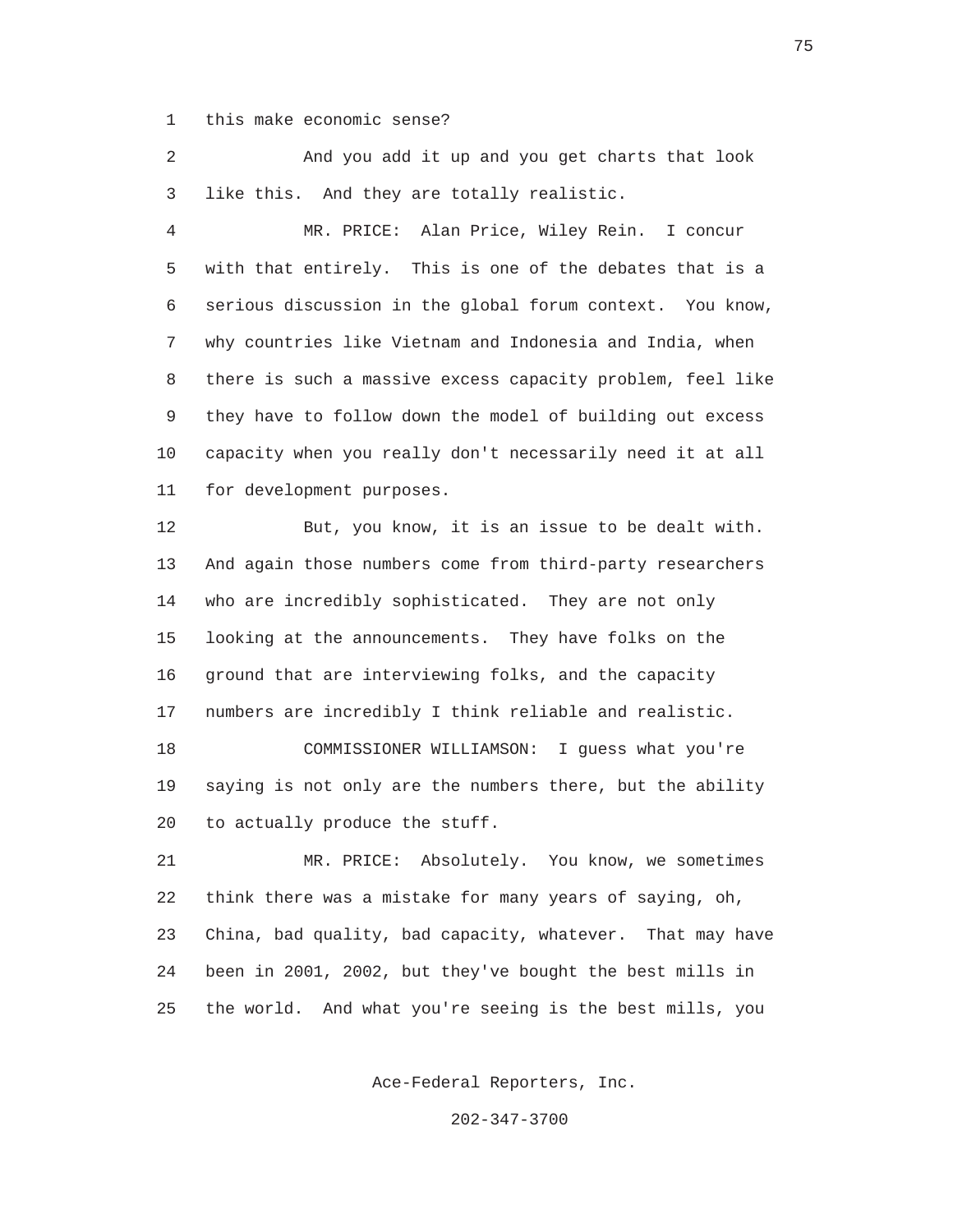1 know, new capacity coming on as our industry witnesses 2 said. That capacity doesn't have bottlenecks. It doesn't 3 have constraints. It is fully able to operate. And so 4 that is fully operational.

5 COMMISSIONER WILLIAMSON: Okay.

 6 MR. MOSKALUK: Commissioner, Jeff Moskaluk, just 7 one last point because your question was: Does we really 8 think it's real? And so I can tell you, and I'm sure my 9 colleagues would have similar market intelligence, there's 10 only so many mill equipment providers around the world and 11 they all love to put their ads in magazines telling you 12 about the newest mill they just built and its rated 13 capacity, and what type of IT has been put in to go along 14 with the rolling technology, or the melting technology.

 15 And in many cases the reason they do that is 16 because they would like to sell that technology to us as 17 soon as we have a large enough return on the business to 18 reinvest. And quite frankly, and I'll leave it to my 19 colleague from Nucor who could probably tell the same 20 story, our steelmakers think they're the best steelmakers 21 in the world. I'm sure you'd say the same. And they know 22 if they had their hands on that brand-new equipment how 23 many tons they could pump out.

 24 And so we can very easily estimate whether it's 25 real or not because we know the equipment. We know the

Ace-Federal Reporters, Inc.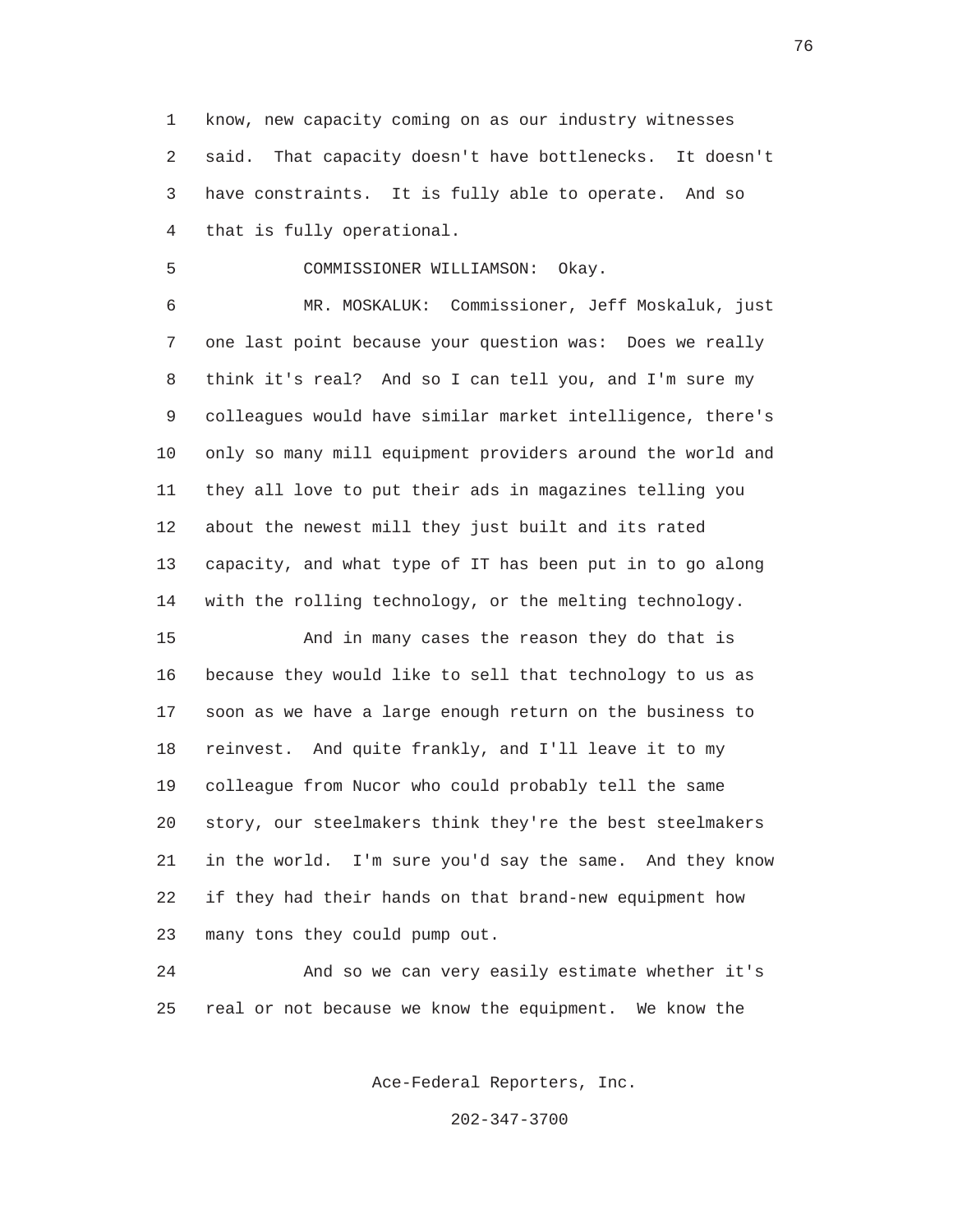1 equipment makers, and we know what we would be able to do 2 with that equipment.

 3 So it's pretty easy for us to triangulate the 4 number and verify it.

 5 COMMISSIONER WILLIAMSON: And we all love new 6 toys.

 7 MR. ROSENTHAL: And on that topic, unlike some of 8 the electronic technologies where the phrase "vaporware" 9 gets used quite a bit, where companies act as if they're 10 going to bring a new product on the market in essence to 11 try to freeze consumers to not buying a competitive product 12 because they want them to wait for theirs. And sometimes 13 those products never get developed and never get sold. 14 That doesn't happen here. There's no vaporware in the 15 steel industry.

 16 People are building these things. They are real 17 assets that have to have some production to make them 18 worthwhile, and some place for that production to go.

 19 COMMISSIONER WILLIAMSON: Okay. Thank you for 20 those answers. I was just wondering about that question 21 after 11 years here. So thank you for the answers.

 22 CHAIRMAN SCHMIDTLEIN: Vice Chairman Johanson? 23 VICE CHAIRMAN JOHANSON: Thank you, Chairman 24 Schmidtlein.

25 A number of domestic producers and importers

Ace-Federal Reporters, Inc.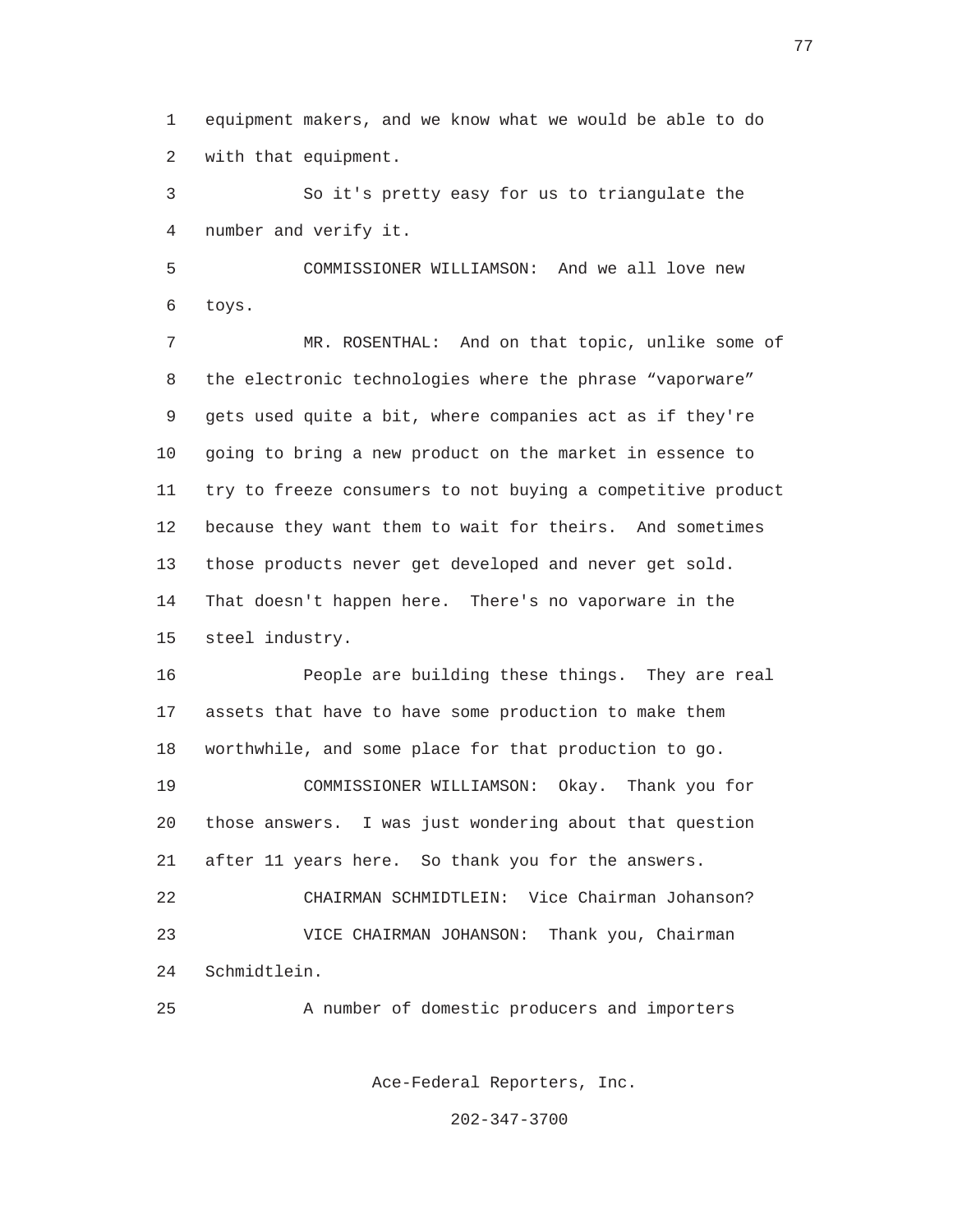1 reported that raw material pricing affected the price 2 negotiations or prices paid for cut-to-length plate that 3 they sold, imported, or purchased. And this can be seen in 4 the staff report at page 5-3.

 5 How critical are raw material prices to price 6 negotiations?

 7 MR. MOSKALUK: Commissioners, Jeff Moskaluk, 8 SSAB. I would say that in the continuum of pricing raw 9 materials is less prevalent to the buyer and more important 10 to the seller, ourselves. And the reason is we are a 11 for-profit business and so we have to take into account 12 either what is our current situation for raw materials, our 13 anticipated future situation, so that when we're 14 negotiating and contracting to supply an order that we have 15 somehow managed to still be profitable in doing so.

 16 So it is important to us when we're negotiating 17 price. I think on the buyer side, it is less important to 18 them to what the raw material cost is. What may be 19 important to them is to anticipate if raw materials are 20 going down they may then say well we expect that your cost 21 side will less and we'd like to negotiate a lower price. 22 So that may be where the seller would pay

 23 attention to raw materials, only in anticipation of being 24 able to bargain on price.

25 As for setting price off raw materials, I mean we

Ace-Federal Reporters, Inc.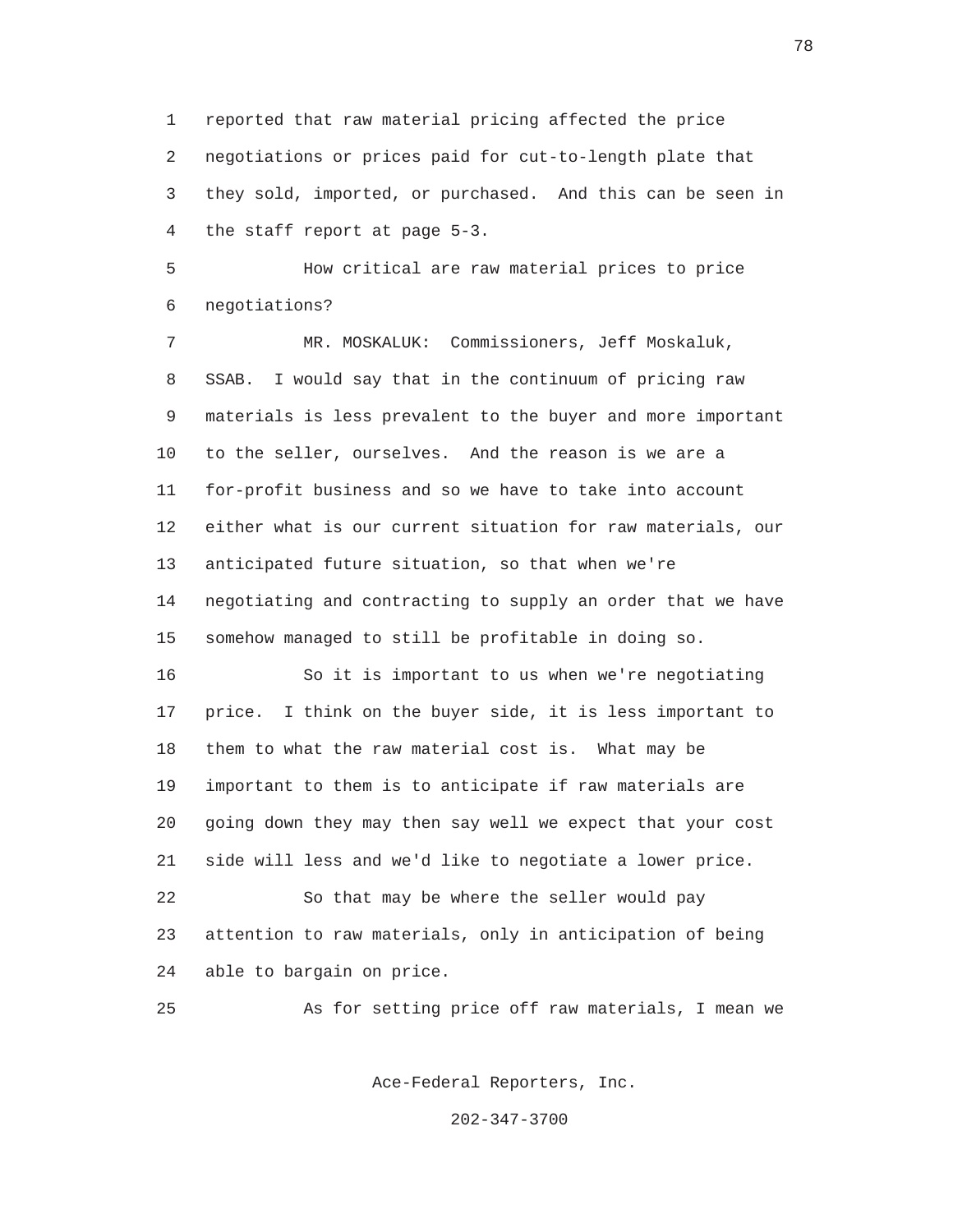1 sell in an open market. We sell against the domestic 2 industry and imports. And so essentially we're meeting a 3 market price which may or may not be driven by our raw 4 material costs because others manufacture differently. We 5 are an electric shop. Others may not be. And so it's 6 never as if it's an apples-to-apples comparison all of the 7 time.

 8 MR. WHITEMAN: Commissioner, Jeff Whiteman from 9 Nucor. I would just like to add, I agree with everything 10 my colleague has said. I'd like to add that the delta 11 really on the cost versus price plays a key component in 12 the market price.

 13 So if there is a significant delta in our cost, 14 it absolutely will have an impact on our price.

 15 MR. MULL: Dan Mull, ArcelorMittal. I think the 16 driving consideration on pricing, more than anything else, 17 is always supply and demand. And over-supply obviously 18 drives pricing down, and it has a much greater impact on 19 the general marketplace than do the minor changes in the 20 input costs.

 21 MR. MOSKALUK: Commissioner, I may add one other 22 thing, too. The cost side is a dynamic that changes 23 continuously. And so while in our case a customer may want 24 to point to scrap, but the reality is we're under 25 tremendous pressure on the cost side in other alloys, or

Ace-Federal Reporters, Inc.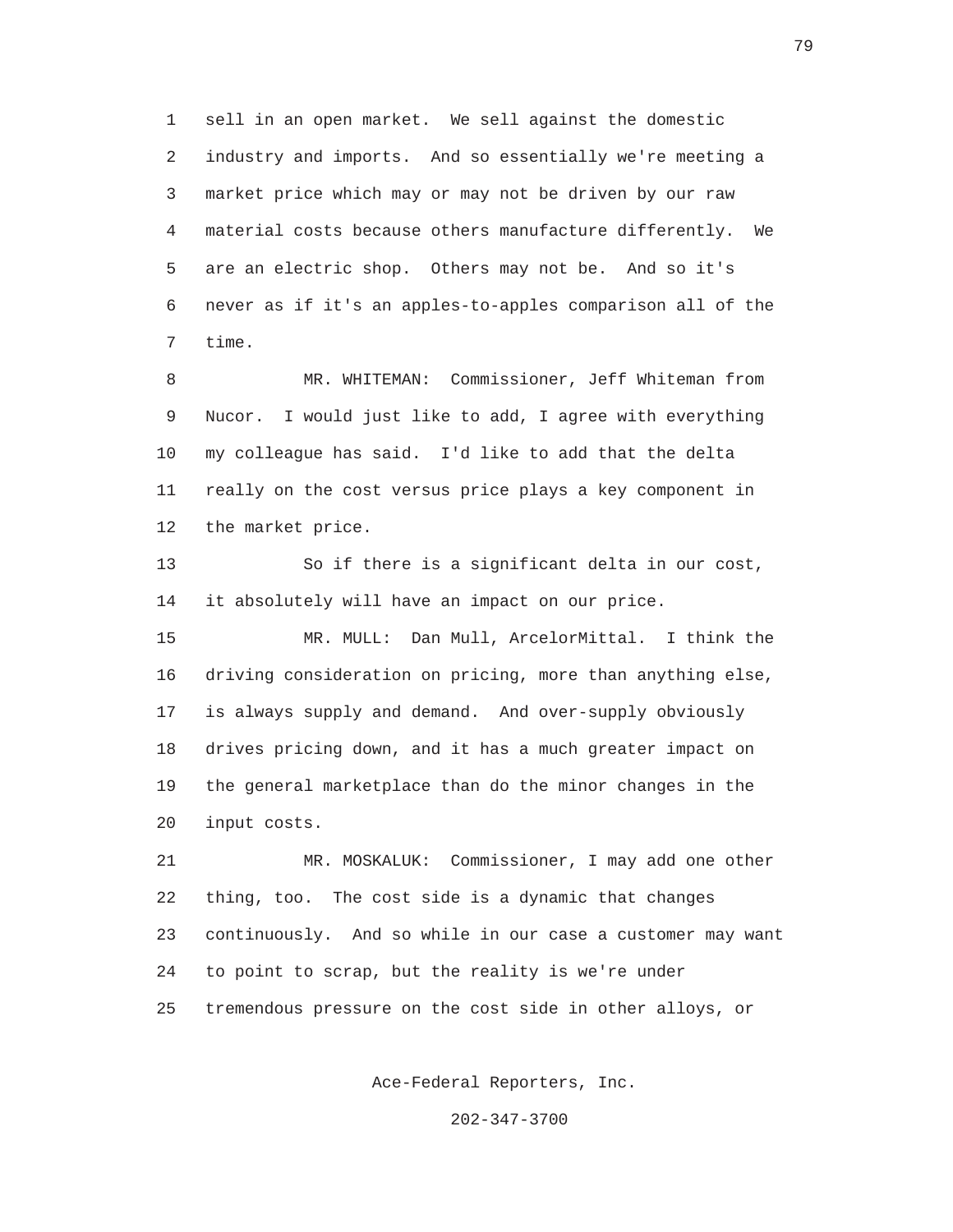1 refractory brick, or electrodes, which also have very big 2 swings on price. And so the market may want to talk about 3 scrap-to-plate pricing, but the milieu in which we have to 4 calculate what price we can sustain and what our cost 5 structure is, there are so many other variables that 6 continue to change quarter to quarter, month to month.

 7 MR. TOPALIAN: Commissioner, Leon Topalian with 8 Nucor. I think at the end of the day the supply and the 9 demand for our finished products is what's going to drive 10 our margin. And so while it has an impact, it ultimately 11 come back to supply and demand.

 12 If these Orders are lifted and those imports come 13 back onto our shores, it will do two things immediately: 14 One, drive our pricing down, squeezing that margin to 15 nothing or below cost. And, also reduce our capacity 16 utilization at our plants.

 17 So those two impacts will have immediate effect. 18 And so to me the raw materials are certainly an input, but 19 it is driven through the supply and demand for our steel. 20 VICE CHAIRMAN JOHANSON: Okay, thank you for your 21 responses.

 22 Are there particular end-use markets that show 23 more promise than others in terms of demand conditions 24 going forward? And, conversely, are there particular 25 end-use markets that you view as continuing to present a

Ace-Federal Reporters, Inc.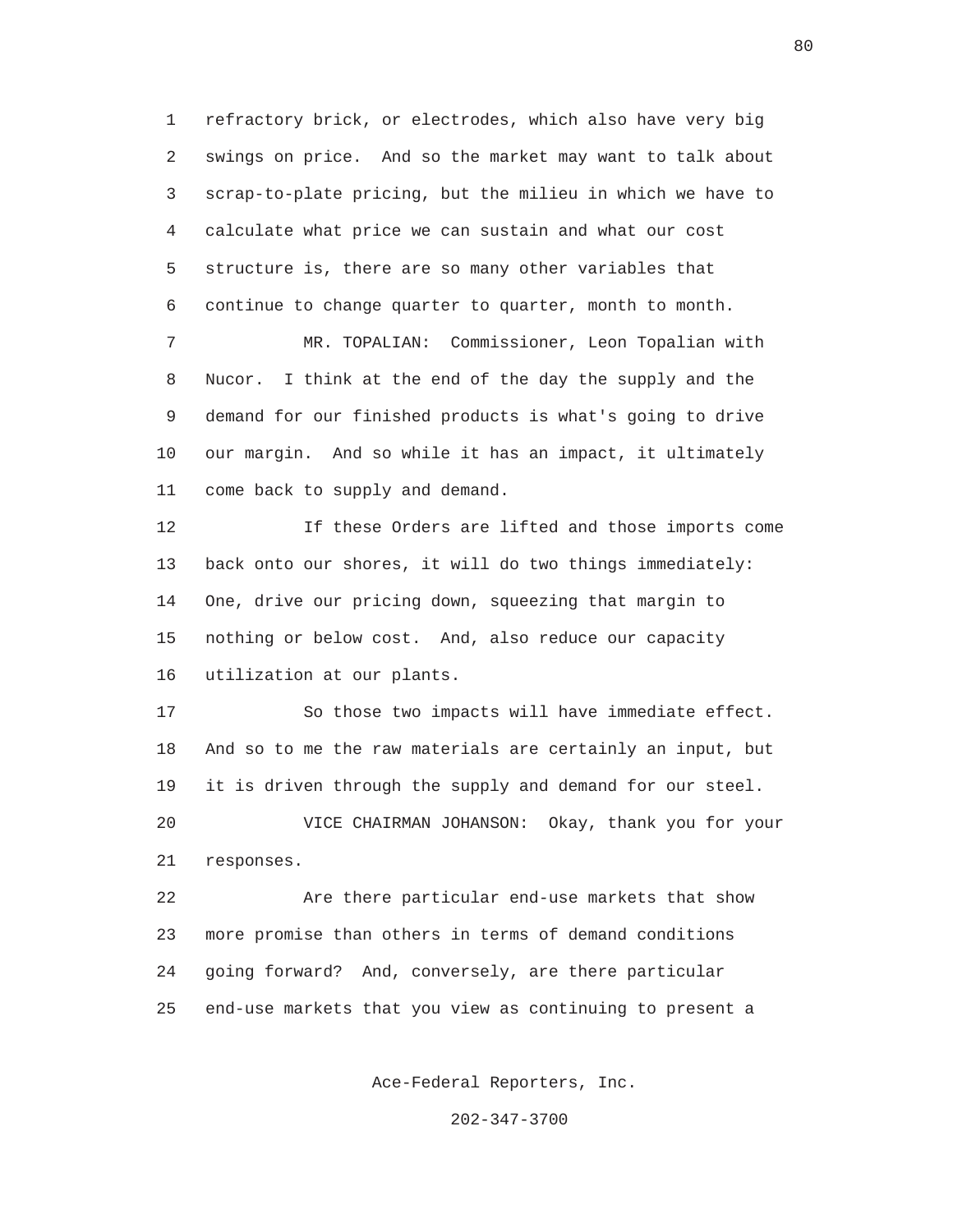1 drag on overall domestic demand?

 2 MR. MOSKALUK: Commissioner, Jeff Moskaluk, SSAB. 3 I think as I mentioned earlier, there are always segments 4 moving in opposite directions. And so in the current time 5 that would be accurate, as well.

 6 We have some end-use markets that are stable. 7 Others are showing signs of improvement. And others are 8 showing signs of decline. And so in each case for every 9 company it depends on our mix of how much we participate in 10 each segment as to show we would be impacted differently.

 11 And I think we all make choices on our customer 12 portfolio to try and match our facilities and our product 13 portfolio, and so I don't know that universally we always 14 feel it the same way, but generally speaking we're all 15 participating in these end-use segments to some degree or 16 another. And as I said earlier, some markets are showing 17 some sign of modest improvement; others, stabilizing, some 18 stabilizing at a trough; and lastly there are some, I think 19 my colleague mentioned Barge is a great example, it's 20 currently in pretty severe decline.

21 So--

 22 VICE CHAIRMAN JOHANSON: I'm sorry? What is in 23 MR. MOSKALUK: Barge.

24 VICE CHAIRMAN JOHANSON: Barge? Okay.

25 MR. MOSKALUK: Yes. Marine, Brown Water, Blue

Ace-Federal Reporters, Inc.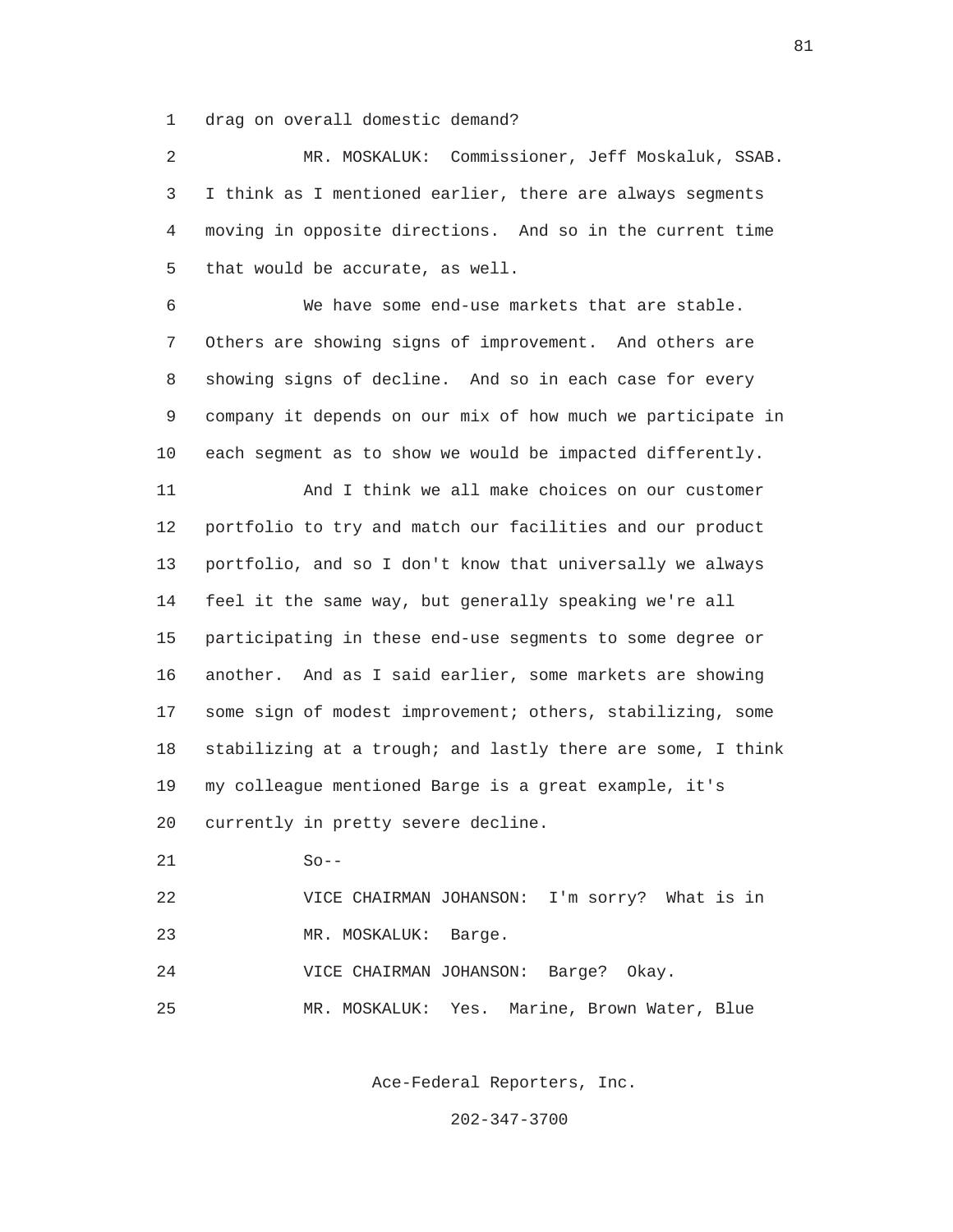1 Water Marine.

 2 So, yes, the answer is yes. We do see segments 3 traveling in different directions pretty much every 4 quarter. And they may even change from quarter to quarter 5 as well.

 6 MR. WHITEMAN: Commissioner, Jeff Whiteman from 7 Nucor. Just to add to my colleague's comments, yes, we do 8 see variation in demand amongst the particular consuming 9 sectors for plate.

 10 Right now, while there have been some modest 11 improvements in the energy sector, per se, really what we 12 have seen is the demand in most of the other major 13 plate-consuming sectors have muted any of that benefit that 14 we might see in the areas that do show signs of promise. 15 VICE CHAIRMAN JOHANSON: Thanks for your 16 responses. It's real interesting. When I first got here, 17 about almost six years ago now, oil and gas was doing 18 really well. Then it tanked completely. And now it's kind 19 of coming back. So it's very interesting to follow what's 20 going on in the market there with regard to steel. 21 What effect, if any, did the closure and sale of 22 Evraz's Plate and Mill in Claymont, Delaware, have on the 23 U.S. market during the Period of Review? 24 MR. WHITEMAN: Commissioner Jeff Whiteman from

25 Nucor. While there was a short-term impact on the

Ace-Federal Reporters, Inc.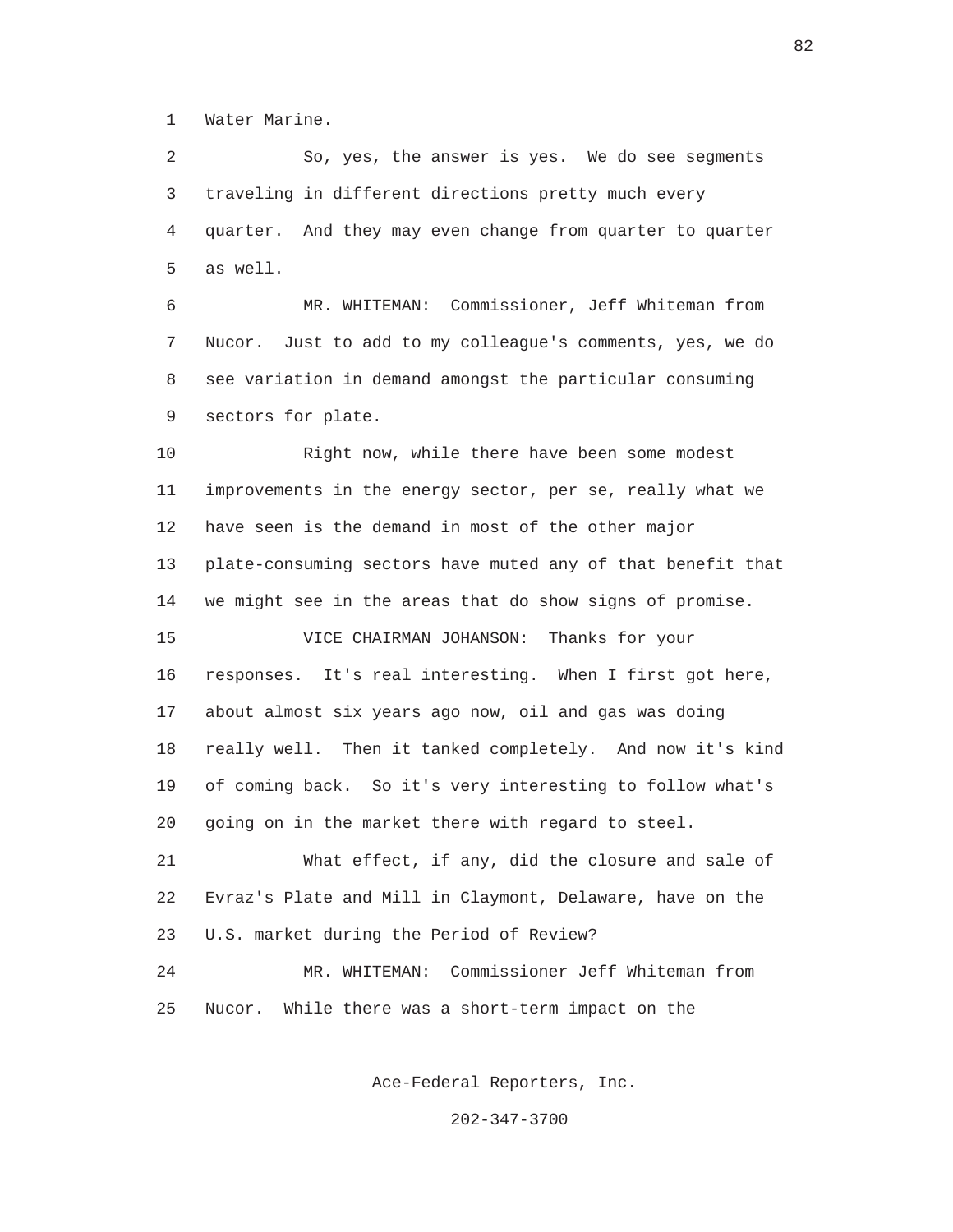1 marketplace that might have been positive, I think it was 2 very quickly absorbed by imports that came in and displaced 3 that capacity that was once the Evraz facility.

 4 MR. MOSKALUK: Commissioner, I think another way 5 to examine the impact of the closure is to look at the lack 6 of change in capacity utilization. And so the market has 7 adjusted. In some cases it's changed on the demand side as 8 well, but generally speaking the domestic industry had 9 plenty of capacity to absorb orders that would have been 10 left from the closure of that facility. And yet we didn't 11 see any significant change in capacity utilization.

 12 VICE CHAIRMAN JOHANSON: Thanks for your 13 responses. And this is probably a question that will be 14 best answered by Mr. Mull of ArcelorMittal.

 15 A December 22nd, 2017, New York Times article 16 reported that ArcelorMittal's Conshohocken, Pennsylvania, 17 Steel Mill will lay off a significant number of employees 18 in 2018.

 19 Have any other layoffs or shutdowns occurred 20 since the producer questionnaires were submitted? 21 MR. MULL: We have made an announcement that we 22 will be idling the rolling part of the Conshohocken 23 facility. All the heat-treating and finishing lines will 24 continue to operate. And at this time, the rolling 25 facility is still operating, but we do have a transition

Ace-Federal Reporters, Inc.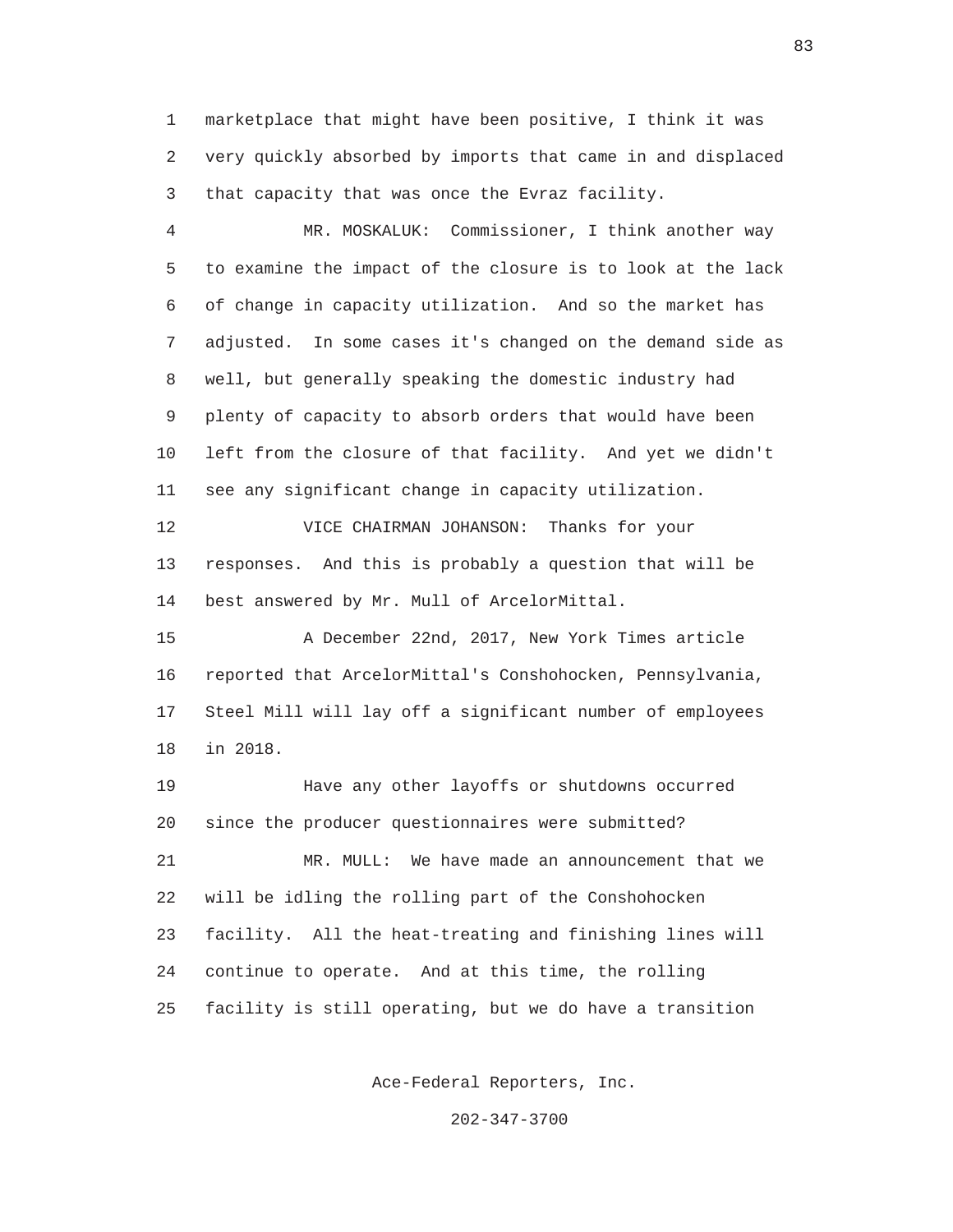1 plan in place to move the rolling to our other three 2 rolling facilities for plate. Conshohocken does not have 3 steel making there. We are already supplying slabs, so 4 we'll just be moving those slabs to the rolling facility. 5 VICE CHAIRMAN JOHANSON: Okay. 6 MR. MULL: But the intention is to offer other 7 positions at other facilities for those people. But 8 obviously not every worker is going to want to move or 9 transfer. 10 MS. CANNON: Commissioner Johanson, if I could 11 just supplement. In terms of the questionnaire data that 12 therefore means there hasn't been a change should still be 13 accurate for your purposes. 14 VICE CHAIRMAN JOHANSON: Okay, thank you, Ms. 15 Cannon. 16 And thank you, Mr. Mull. That concludes my 17 questions. I appreciate all of you for being here today. 18 CHAIRMAN SCHMIDTLEIN: Commissioner Williamson. 19 (No response.) 20 CHAIRMAN SCHMIDTLEIN: No questions? Okay. 21 Commissioner Broadbent, did you want to ask any questions? 22 Okay. 23 Alright, that concludes Commissioner questions. 24 Do staff have any questions for this panel? 25 MR. CORKRAN: Douglas Corkran, Office of

Ace-Federal Reporters, Inc.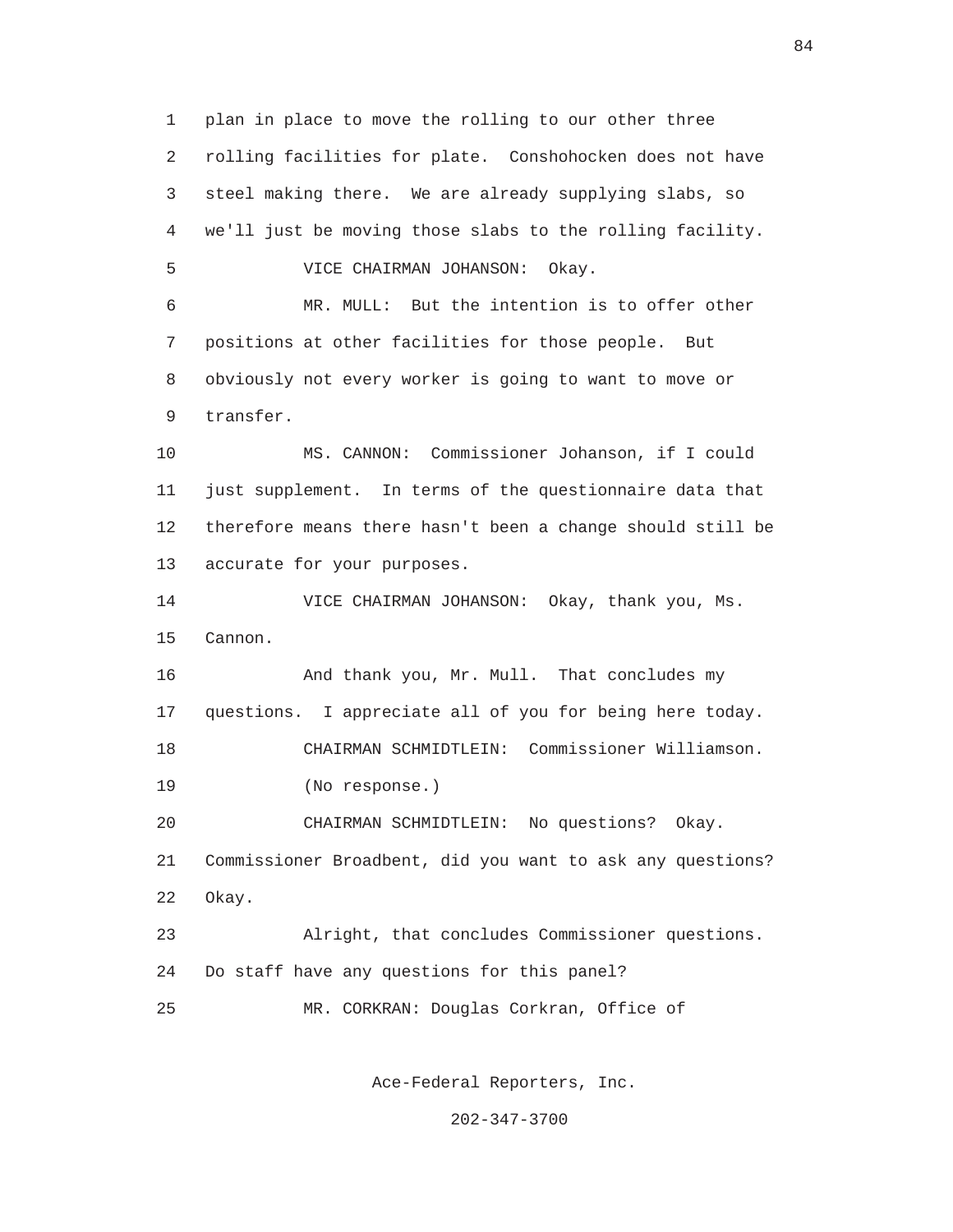1 Investigations. Thank you, Madam Chairman. Staff has no 2 additional questions.

 3 CHAIRMAN SCHMIDTLEIN; Alright, thank you. 4 That brings us to our closing statement. Since 5 there is no one here in opposition, there is nothing to 6 rebut. So you are limited to five minutes for your 7 closing. 8 MR. ROSENTHAL: Would you like me to do the 9 closing from here right now? 10 MR. BISHOP: Sure, but let me introduce you. 11 MR. ROSENTHAL: Okay. 12 (Laughter.) 13 CHAIRMAN SCHMIDTLEIN: We don't break protocol 14 here. 15 MR. BISHOP: Closing remarks on behalf of those 16 in continuation will be given by Paul C. Rosenthal of 17 Kelley, Drye & Warren. Mr. Rosenthal, you have five 18 minutes. 19 CLOSING STATEMENT OF PAUL ROSENTHAL 20 MR. ROSENTHAL; Thank you. I have to say, when I 21 was reading the Respondent's brief earlier I guess in last 22 month the thought that struck me was, I said to myself 23 you've got to be on Krakatau to think that imports are not 24 going to surge into the market in the event of revocation. 25 Sorry, I could not go through my career without saying "

Ace-Federal Reporters, Inc.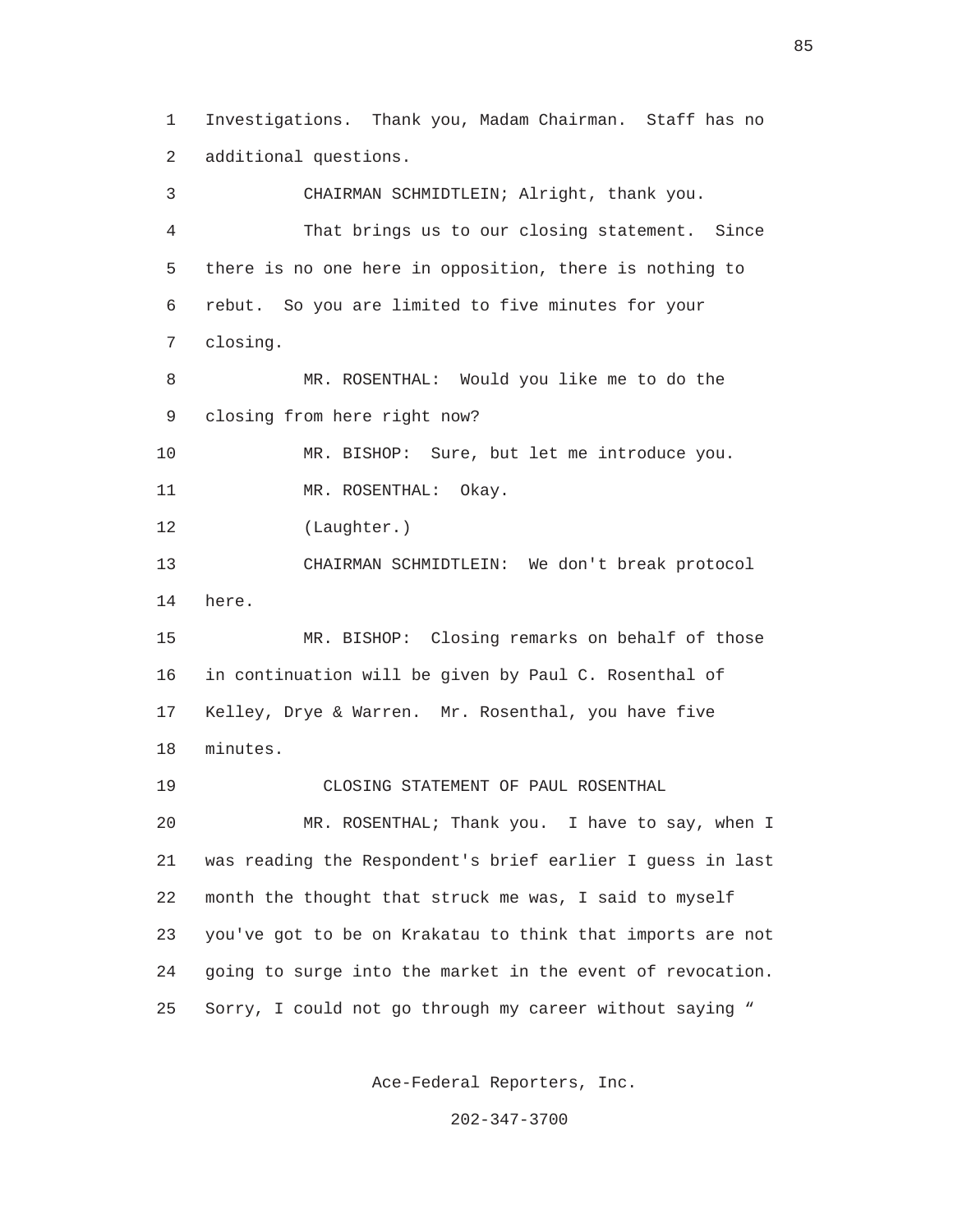1 Krakatau " in a closing and pass up that opportunity.

 2 In all seriousness, thank you again for your 3 earlier work and determinations when it came to the 4 12-country case last year. That decision was badly needed 5 and most welcome, and frankly I don't know where we'd be 6 had it not been for that decision.

 7 As you've heard this morning, however, the 8 domestic industry still has not recovered. We are still in 9 an injured state. Demand is depressed, as you've heard, 10 and it is unlikely to improve much in the foreseeable 11 future.

 12 Capacity utilization remains at inadequate 13 levels. Prices remain low. You've heard there's been a 14 slight improvement, but we're talking about from a 10-year 15 low. So prices are still in a depressed state.

 16 Profits are still anemic. In other words, the 17 Commission -- excuse me, the industry is still suffering 18 injury. You heard also today that the subject countries 19 have increased their capacity and have enough excess 20 capacity for real to supply the entire U.S. market.

 21 This excess capacity doesn't have many places to 22 go. Many markets are closed to the subject exports, and as 23 Mr. Price said they even have antidumping orders against 24 one another. The U.S., despite its problems with demand 25 and low prices, still remains the most attractive market

Ace-Federal Reporters, Inc.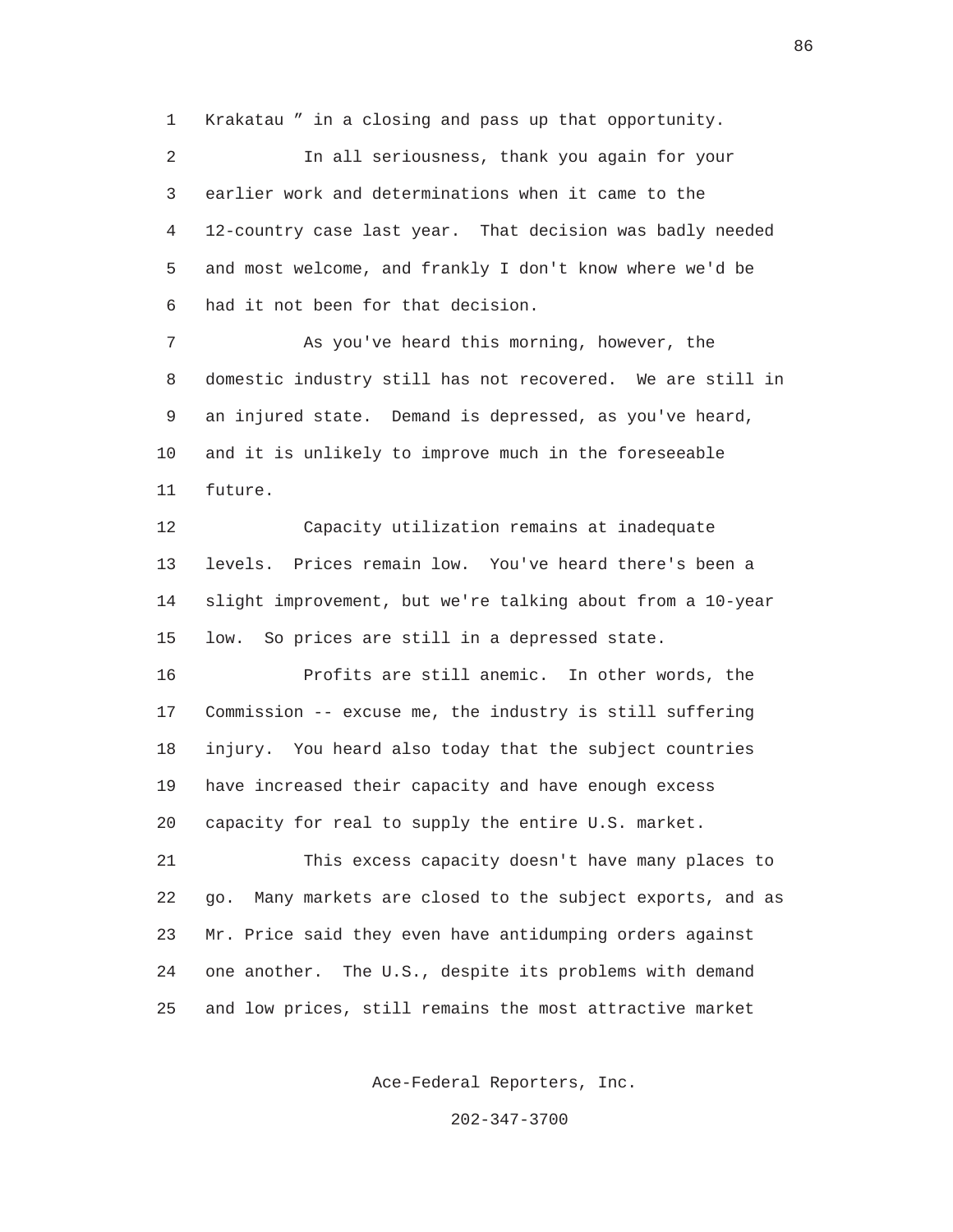1 for the subject imports.

| 2 | Indeed, there is only one likely destination for           |
|---|------------------------------------------------------------|
| 3 | subject imports if this Order is revoked -- these Orders,  |
| 4 | and that's the U.S. market. If you go back and you look at |
| 5 | the slides from Mr. Price's presentation, you can see at   |
| 6 | slides 12 through 14 that talk about, or show how          |
| 7 | attractive the U.S. market is compared to the other export |
| 8 | destinations for the subject imports.                      |

 9 And if you look at the slide 18, which is focused 10 primarily on Indonesia, this is worth thinking about 11 further, because we talked about this earlier, the 12 Indonesians are the only ones who made an appearance and 13 made some substantive representations, but the fact of the 14 matter is the threat from Indonesia of further injury and 15 continued injury is just as great as it is from the other 16 subject countries.

 17 That there are more low-price imports, as you 18 heard, as we talked about supply and demand is the last 19 thing this industry needs and can afford.

 20 The domestic industry is injured, and is subject 21 to continuing injury if the Orders are revoked. So, 22 accordingly, because the record is so clear here we ask the 23 Commission to follow its rules and the law and to make an 24 affirmative determination in this case.

25 Thank you.

Ace-Federal Reporters, Inc.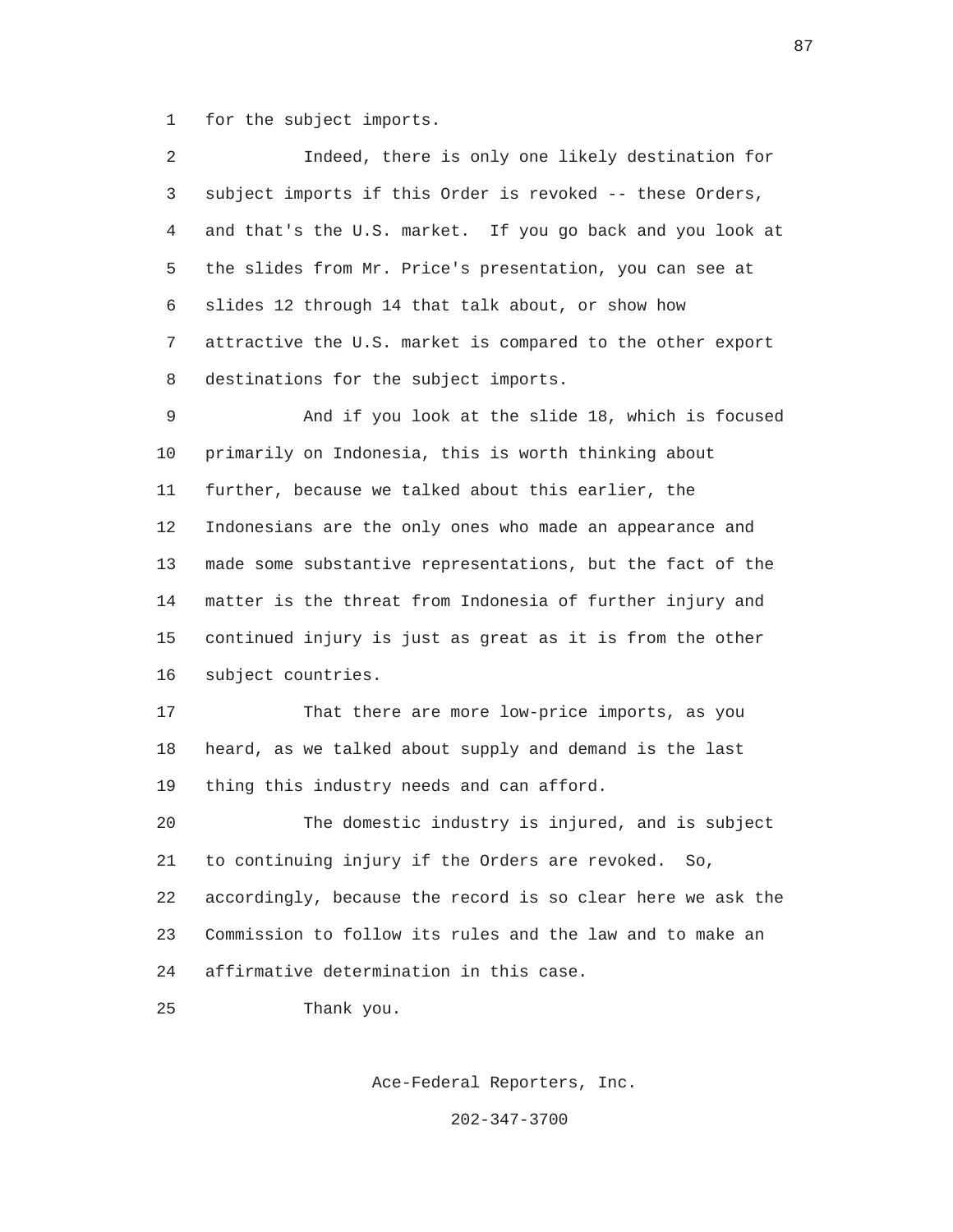1 CHAIRMAN SCHMIDTLEIN: Thank you, very much. 2 Alright, post - hearing briefs, statements 3 responsive to questions, and requests of the Commission, 4 and corrections to the transcript, must be filed by January 5 12th, 2018. 6 Closing of the record and final release of data 7 to parties will be February 5th, 2018. And final comments 8 are due February 7th, 2018. 9 Again I would like to thank all the witnesses for 10 your time and your effort to travel here to help us 11 understand this case, and with that this hearing is 12 adjourned. 13 (Whereupon, at 1:34 p.m., Thursday, January 4, 14 2018, the hearing in the above-entitled matter was 15 adjourned.) 16 17 18 19 20 21 22 23 24 25

88

Ace-Federal Reporters, Inc.